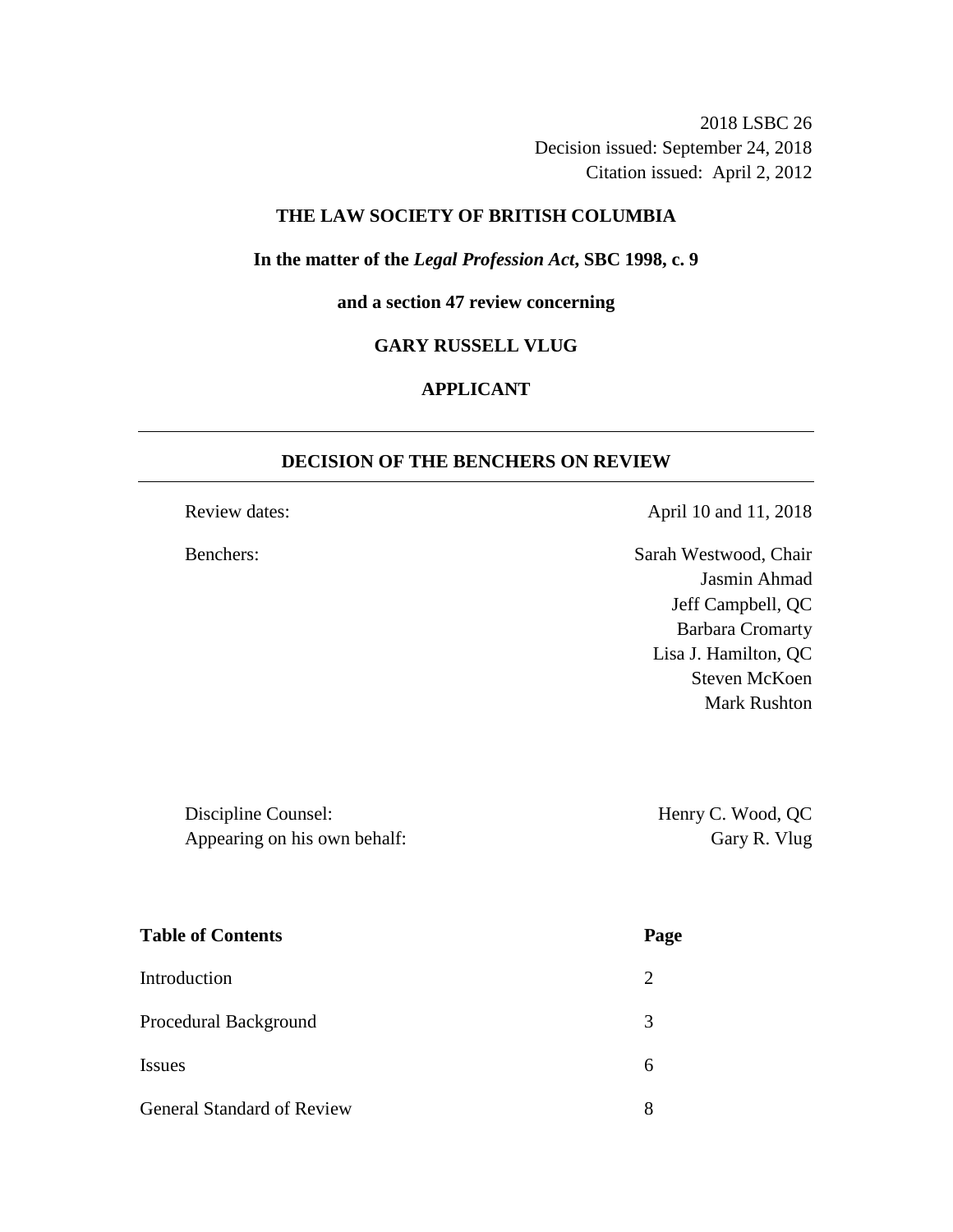### Analysis

| a.      | Did the hearing panel err in its application of the<br>onus and standard of proof?                                                         | 11 |
|---------|--------------------------------------------------------------------------------------------------------------------------------------------|----|
|         | b. Did the hearing panel err in its findings of fact?                                                                                      |    |
|         | i.<br>ES matter                                                                                                                            | 12 |
|         | ii.<br>PS matter                                                                                                                           | 24 |
|         | iii.<br>MW matter                                                                                                                          | 29 |
|         | c. Did the hearing panel err in applying the test for<br>professional misconduct to each of the allegations<br>made against the Applicant? | 31 |
|         | d. Did the hearing panel err in its consideration of the<br>Applicant's delay argument?                                                    | 36 |
| e.      | Did the hearing panel impose an appropriate<br>disciplinary action?                                                                        | 40 |
| Costs   |                                                                                                                                            | 45 |
| Summary |                                                                                                                                            | 46 |

# **INTRODUCTION**

- [1] This is a Review pursuant to s. 47 of the *Legal Profession Act* (the "Act") of the decision of the hearing panel on Facts and Determination issued February 26, 2014 (2014 LSBC 09) and the decision of the hearing panel on Disciplinary Action issued September 5, 2014 (2014 LSBC 40) regarding three complaints totalling ten allegations (originally 11 allegations) of professional misconduct against the Applicant, Gary Russell Vlug.
- [2] The Applicant also applies for an order that the decision of the hearing panel on Facts and Determination in relation to allegations 2 through 6 be set aside on the basis that the panel erred in not considering the overall effect of delay.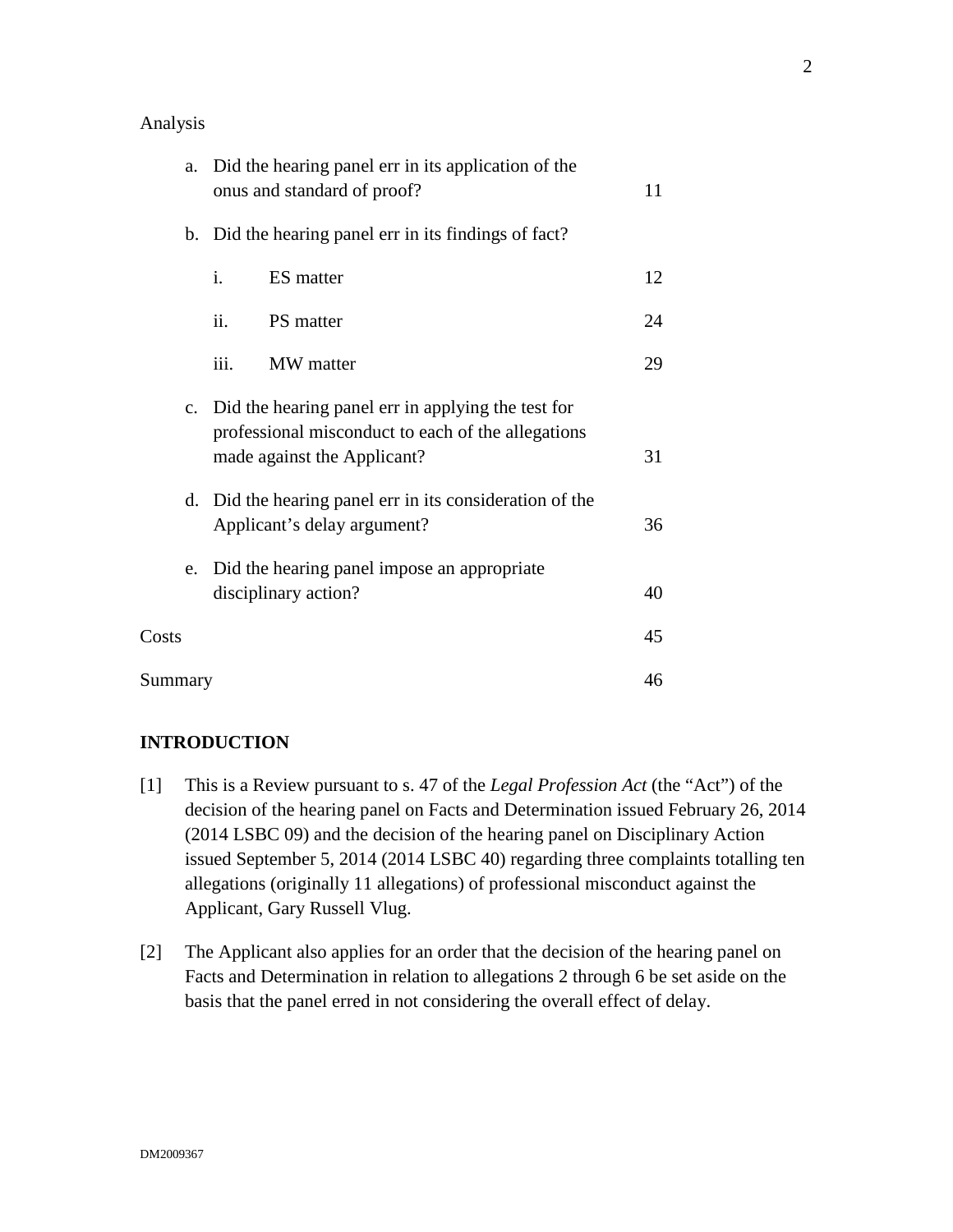### **PROCEDURAL BACKGROUND**

- [3] On April 2, 2012, the Discipline Committee of the Law Society of British Columbia (the "LSBC") authorized a citation containing 11 allegations of professional misconduct arising from complaints made against the Applicant in relation to three different family law matters which we, as the hearing panel did, will refer to as the ES Matter, the PS Matter and the MW Matter.
- [4] The citation alleged that the Applicant engaged in professional misconduct, which we summarize as follows:

# **The ES matter**

- 1. The Applicant represented to the BC Supreme Court ("BCSC") on May 12, 2009 and to the LSBC on August 4, 2009 that opposing counsel had told him over the telephone that he would forward the Applicant's client, ES's, materials to Dr. E for the preparation of a Views of the Child Report, when the Applicant knew or ought to have known that this was untrue.
- 2. On or about May 24, 2009, while representing ES, the Applicant prepared and commissioned an affidavit of ES for use in the BCSC that stated that there was an active attempt by the opposing party to deprive Dr. E of ES's materials when:
	- (a) the Applicant knew or ought to have known the representation was untrue; or
	- (b) the affidavit was not properly drafted in that it was based on information and belief and the source of such information was not identified.
- 3. On or about June 11, 2009, the Applicant prepared and commissioned an affidavit of ES filed in the BC Court of Appeal ("BCCA") that stated that there was an active attempt by the opposing party to deprive Dr. E of ES's materials when:
	- (a) the Applicant knew or ought to have known the representation was untrue; or
	- (b) the affidavit was not properly drafted in that it was based on information and belief and the source of such information was not identified.
- 4. On or about June 22, 2009, the Applicant represented to the BCCA that he had not received a letter from opposing counsel that advised the Applicant to send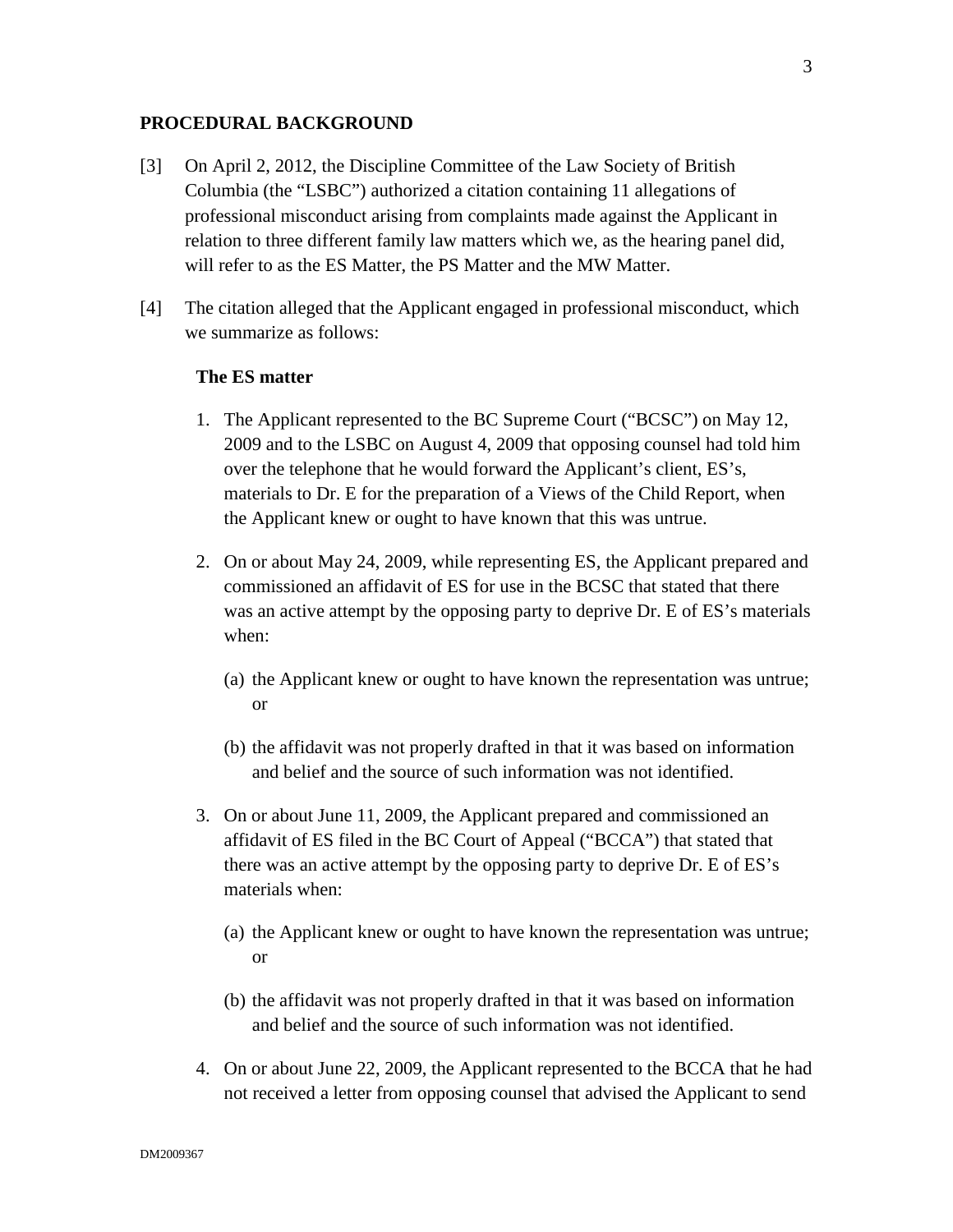ES's materials to Dr. E, when the Applicant knew or ought to have known the representation was untrue.

- 5. Between June 2009 and December 2010, during an LSBC investigation, the Applicant made discourteous and unfounded statements about opposing counsel that:
	- (a) opposing counsel "duped" him;
	- (b) opposing counsel's conduct was aimed to take an advantage; and
	- (c) opposing counsel's letter was created with the intent of causing a slip such that only the opposing party's materials were sent to Dr. E.
- 6. In or about 2009 and 2010, during an LSBC investigation, the Applicant represented that, in the BCCA hearing, the Court had an "off the record" discussion with opposing counsel regarding opposing counsel's conduct in not writing directly to the Applicant about the process of providing materials to Dr. E, when the Applicant knew or ought to have known that the representation was untrue.

### **The PS matter**

- 7. On or about February 5, 2010, the Applicant, while acting for client PS (also known as SY) in a New Westminster divorce proceeding, signed and filed a second divorce proceeding in Vancouver using the name SY, for the purpose of improperly avoiding the procedure to amend the New Westminster pleadings.
- 8. In or about February, 2010, the Applicant, while acting for client PS (also known as SY) in a New Westminster divorce proceeding (in which a certificate of marriage had been filed), filed a Vancouver divorce proceeding that stated there had been no prior proceedings when the Applicant knew or ought to have known that the statement was untrue.
- 9. In or about February 2010, the Applicant, while acting for client PS (also known as SY), filed a statement of claim in a Vancouver divorce proceeding that stated that it was impossible to obtain a certificate of marriage because there was an urgent need to file a Certificate of Pending Litigation or otherwise protect assets and that a copy of the marriage certificate would be provided shortly when the Applicant knew or ought to have known that the statement was untrue.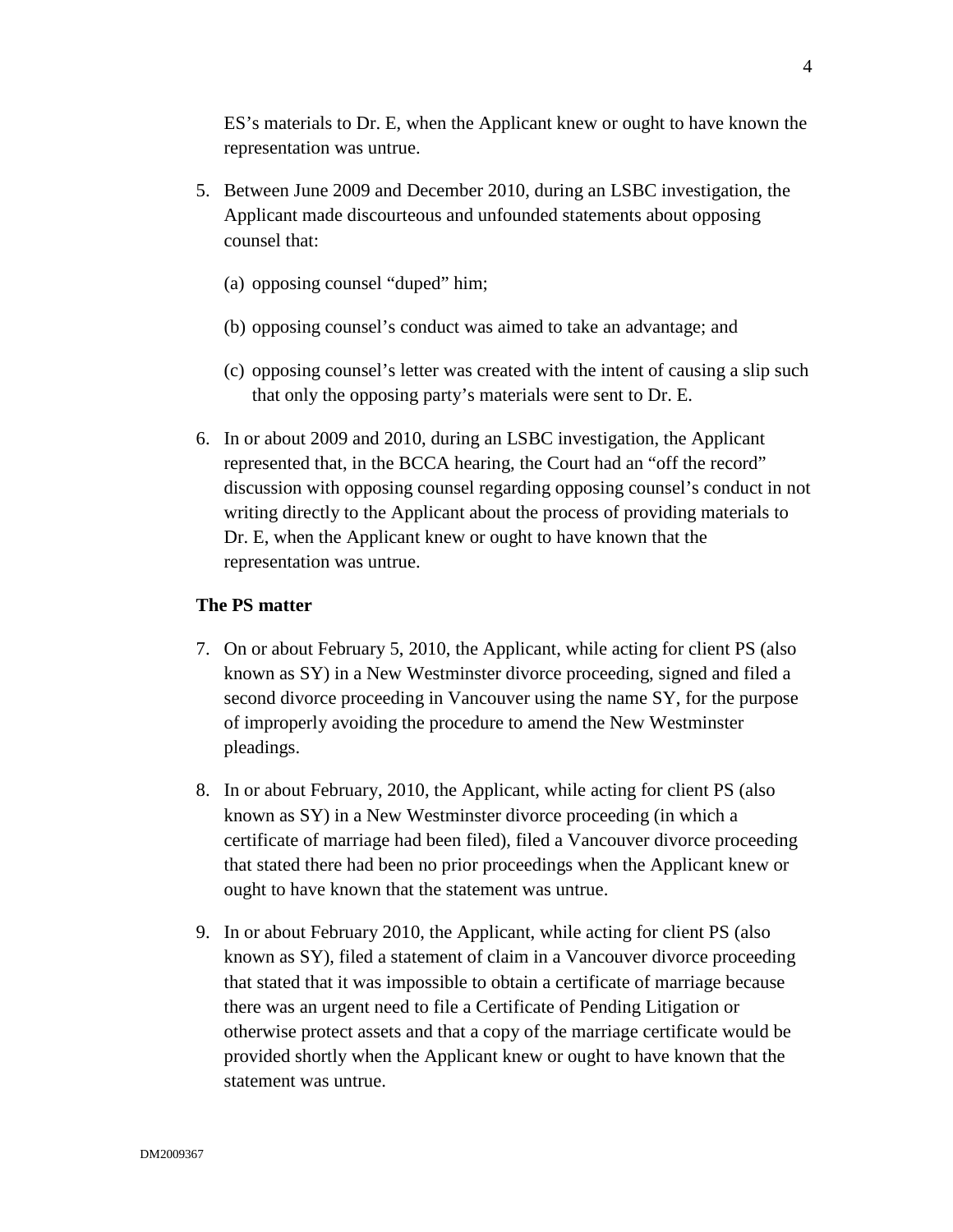### **The MW matter**

- 10. On or about February 23, 2011, the Applicant, while acting for client MW, prepared and commissioned an affidavit sworn by MW (and subsequently filed in the BCSC) that implied his 2009 Notice of Assessment was attached to his form 89 financial statement sworn March 19, 2010, when the Applicant knew or ought to have known that the statement was not true.
- 11. On or about October 4, 2011, the Applicant, while acting for client MW, prepared and commissioned an affidavit sworn by MW (and subsequently filed in the BCSC) that stated that opposing counsel had complained to the LSBC that the Applicant had included "too much financial disclosure" when the Applicant knew or ought to have known that the statement was untrue.
- [5] The LSBC invited the hearing panel to find that the Applicant had committed professional misconduct in relation to all 11 allegations.
- [6] In the alternative, if misconduct was not found, the LSBC invited the hearing panel to find that the Applicant was incompetent in relation to allegations 2 through 5 and 7 through 11.
- [7] The Applicant urged the hearing panel to dismiss all 11 allegations on the merits. The Applicant also requested that allegations 1 through 6 be dismissed on the basis of delay.
- [8] The hearing took place June 3 through June 5, 2013.
- [9] On February 26, 2014, the hearing panel found professional misconduct was made out in relation to all 11 allegations.
- [10] As discipline for the 11 findings of professional misconduct, the hearing panel suspended the Applicant from the practice of law for a period of six months. The hearing panel also ordered the Applicant to pay \$20,000 in costs.
- [11] On September 10, 2014, the Applicant applied for a review of the hearing panel's decision on Facts and Determination and on Disciplinary Action pursuant to s. 47 of the Act. The review was heard on May 1 and June 10, 2015 with a decision issued December 31, 2015 (2015 LSBC 58).
- [12] The review panel consisted of seven Benchers but was reduced to six due to illness of one of the Benchers. On December 31, 2015, the remaining six Benchers upheld the hearing panel's finding of professional misconduct in relation to allegations 2 through 6, as well as allegations 10 and 11, but reversed the hearing panel's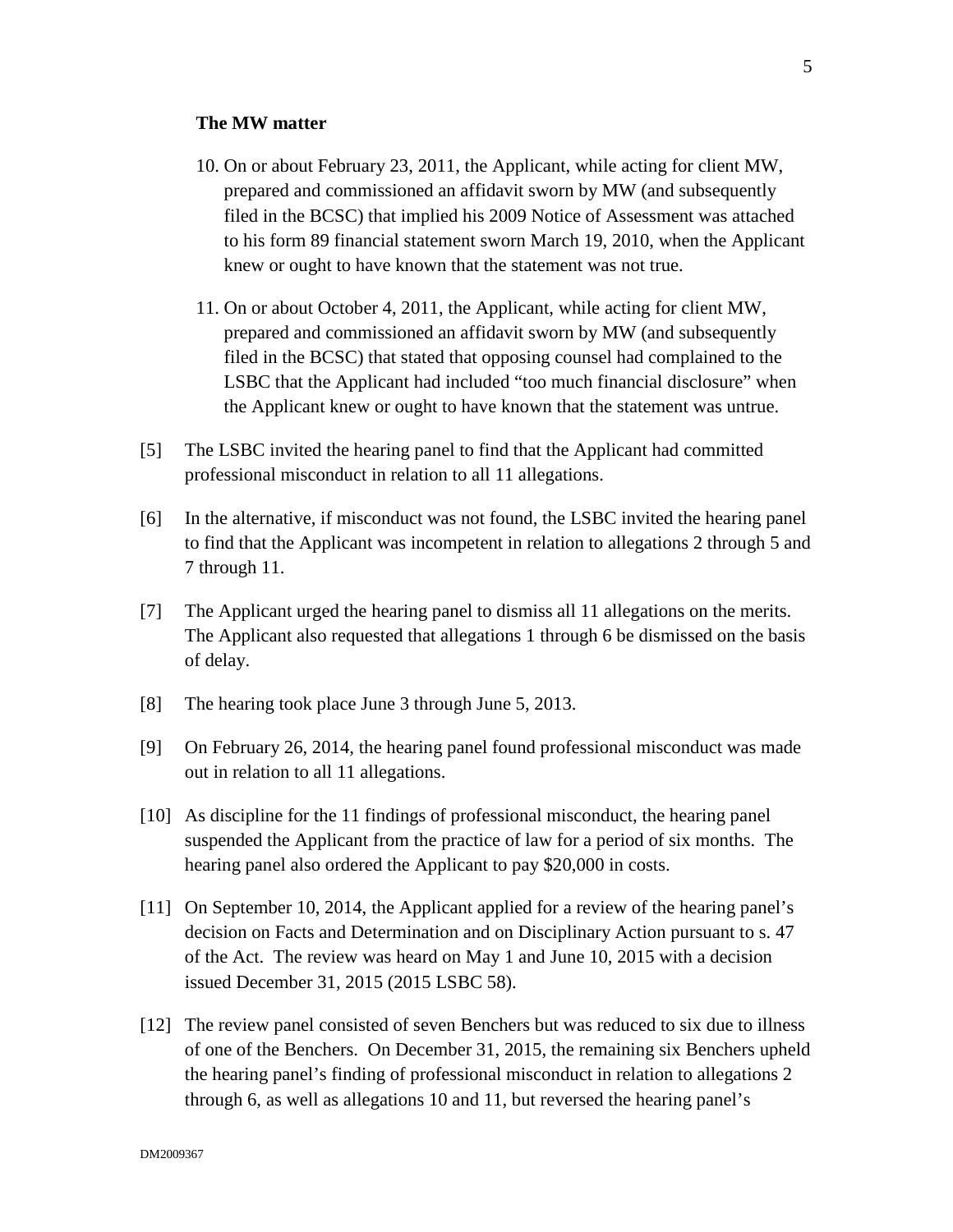decision on allegations 7, 8 and 9 on the grounds that there was insufficient evidence of either professional misconduct or incompetence in relation to those allegations.

- [13] The review panel split evenly 3:3 on allegation 1 and as a result, no review decision was reached in relation to allegation 1.
- [14] As such, allegations 2 through 6, 10 and 11 were before the review panel for its decision on disciplinary action. The review panel reduced the suspension from six months to seven weeks and reduced the amount of costs.
- [15] On January 4, 2016, the Applicant filed a Notice to Appeal and on January 19, 2016, the LSBC cross-appealed to the BCCA on the issue of standard of review. The Appeal was heard on February 15 and 16, 2017. The BCCA remitted the matter to a review board for a fresh review on the basis that the original review panel had misinterpreted the applicable standard of review. To summarize, the BCCA allowed the appeal, set aside the review panel's decision and ordered a fresh review with respect to allegations 2 through 11 (*Vlug v. LSBC*, 2017 BCCA 172).
- [16] At the hearing of this Review, the Applicant renewed his application to dismiss allegations 2 through 6 on the basis of delay. The Applicant relied on his written submissions in respect of the delay argument, but did not expand on them, although invited to do so.

### **THE ISSUES**

- [17] The Applicant's Notice of Review sets out numerous grounds for review, namely that the hearing panel:
	- (a) erred in allowing the Law Society to present evidence, and the panel considered evidence that the Applicant had no knowledge of (Affidavit of Chrysta Gejdos sworn June 12, 2013);
	- (b) erred in allowing the Law Society to make submissions, and the panel considered those submissions which the Applicant had no knowledge of (submissions of June 13, 2013);
	- (c) did not allow for any opportunity to address the evidence and submissions aforesaid;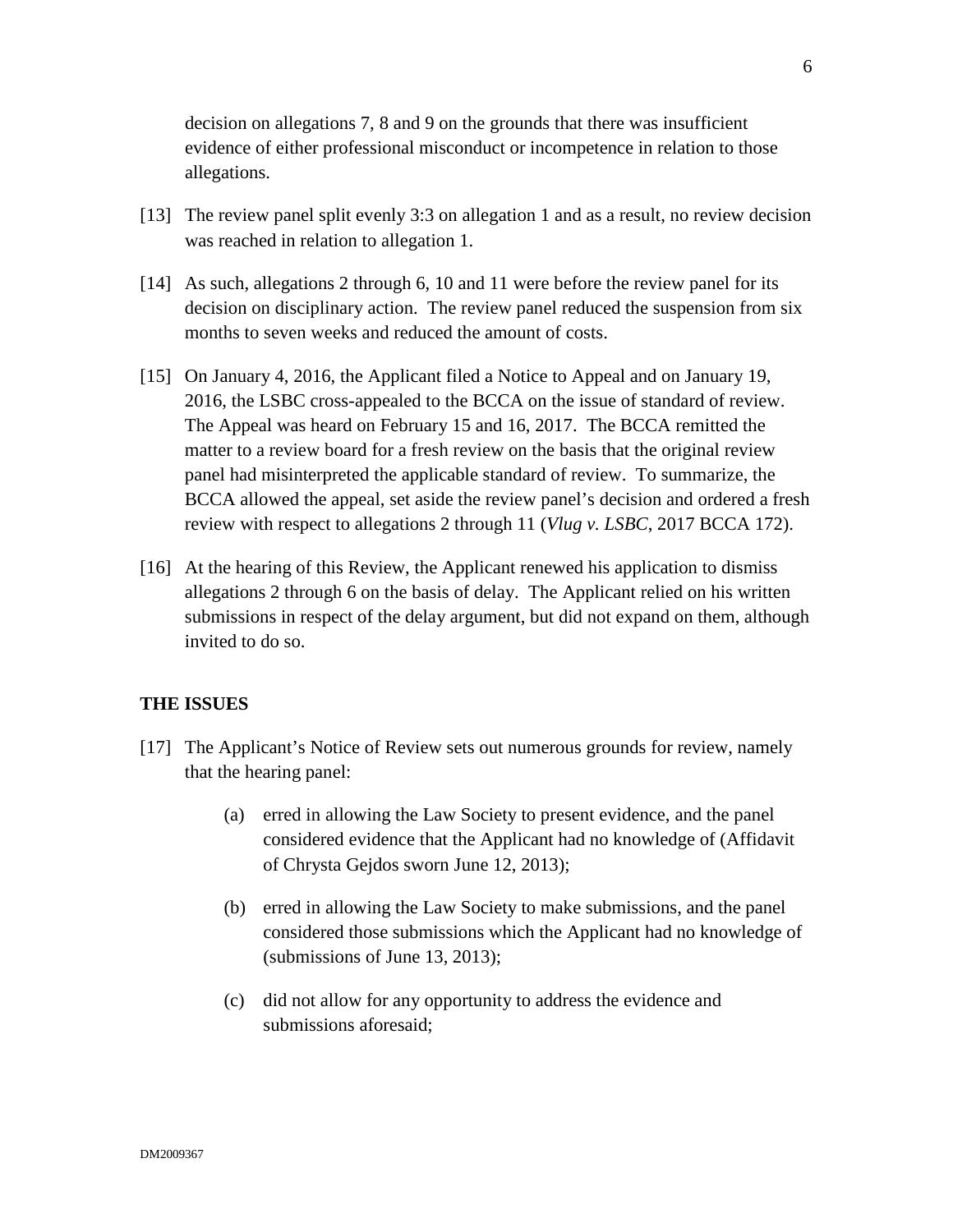- (d) did not require the Law Society to bear the burden of proof and prove its case pursuant to the case law outlined in *Law Society of BC v. Seifert,*  2009 LSBC 17;
- (e) erred in not applying the case law set out in *Law Society of BC v. Martin,*  2005 LSBC 16;
- (f) erred in engaging in the comparison test rejected by the BC Court of Appeal in *Hamilton v. Law Society of BC,* 2006 BCCA 367;
- (g) erred in substituting its own beliefs for the burden of proof on the Law Society, a practice rejected by the BC Court of Appeal in *Sheddy v. Law Society of BC,* 2007 BCCA 96;
- (h) erred in finding that the Applicant was blameworthy because he attempted to defend himself;
- (i) erred in not considering the overall effect of the delay outside of an application to dismiss;
- (j) as a result of not requiring the proper burden of proof, made many mistakes of fact.
- [18] The Applicant further submitted that the Disciplinary Action imposed by the hearing panel of a six-month suspension was inappropriate.
- [19] At the outset of this Review, the Applicant made an application to adduce fresh evidence. The fresh evidence consisted of the Applicant's Response to Notice to Admit dated May 8, 2013. After hearing submissions from the Applicant and the LSBC, we reserved judgment on the application. We dismissed the Applicant's application to adduce fresh evidence in reasons set out in a separate decision issued concurrently with this decision.
- [20] Thus, the remaining issues for this Review Panel to address can be summarized as follows:
	- (a) Did the hearing panel err with respect to the onus and standard of proof?
	- (b) Did the hearing panel err in its findings of fact?
	- (c) Did the hearing panel err in its application of the test for professional misconduct to the allegations against the Applicant?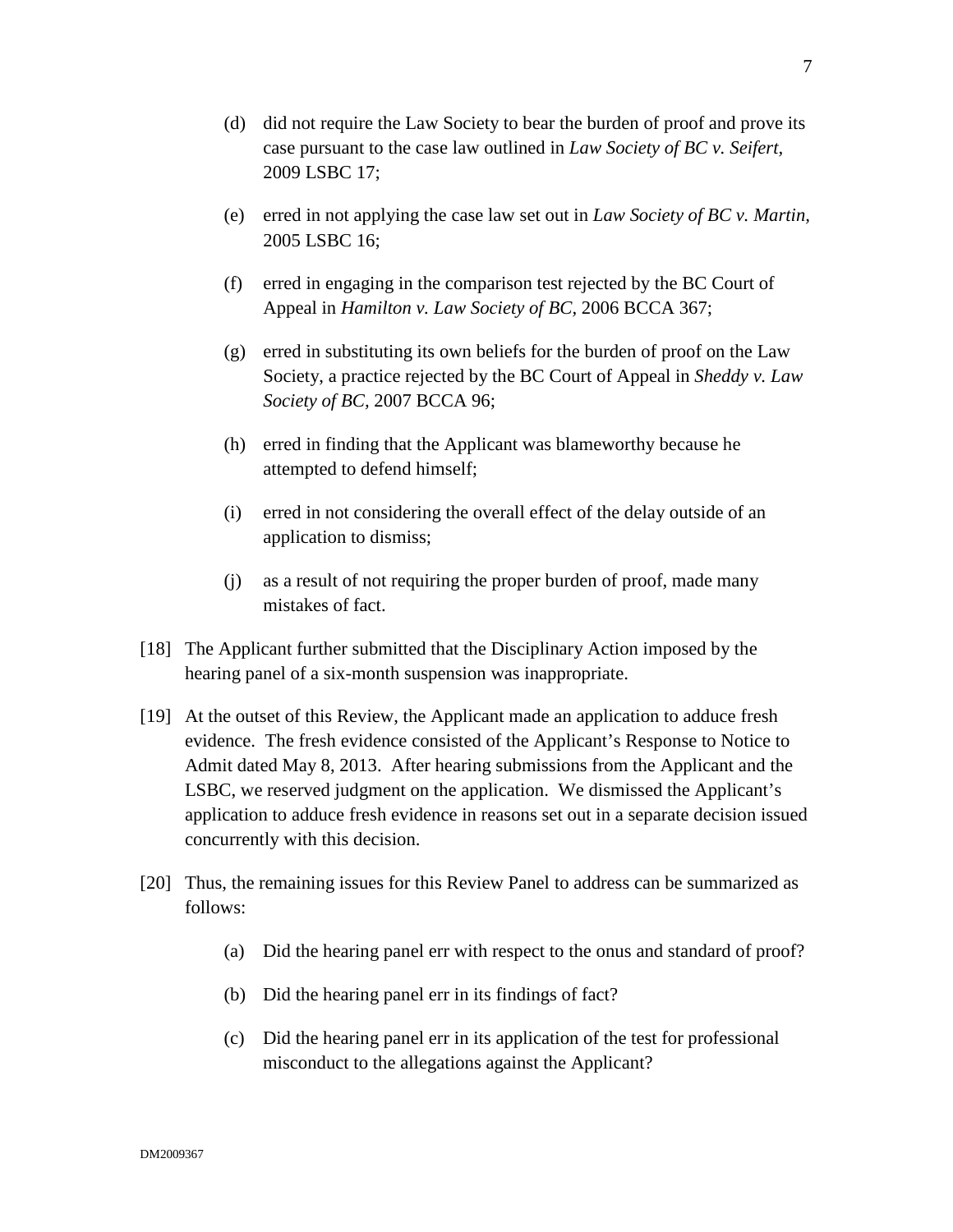- (d) Did the hearing panel err in its analysis and conclusion with respect to the Applicant's delay arguments?
- (e) Depending on the determination of the above issues, was the hearing panel's disciplinary action appropriate?

### **GENERAL STANDARD OF REVIEW**

- [21] This Review is governed by s. 47 of the Act. Pursuant to s. 47(5) of the Act, we may either confirm the decision of the hearing panel or substitute a decision the hearing panel could have made under the Act regarding each of the remaining ten allegations of professional misconduct and the disciplinary action.
- [22] The BCCA, in contemporaneous decisions in *Harding v. Law Society of BC*, 2017 BCCA 171 and *Vlug,* confirmed that the standard of review we must apply on a s. 47 review is one of correctness, except where the hearing panel has heard *viva voce* evidence and had the opportunity to assess witnesses' credibility, in which case we should show deference to the hearing panel's findings of fact.
- [23] The BCCA decisions in *Vlug* and *Harding* have since been considered on a s. 47 review in *Law Society of BC v. Strother*, 2017 LSBC 23.
- [24] In the *Strother* decision, the review panel discussed the standard of review and how it applies to situations where the hearing panel has had the advantage of hearing *viva voce* evidence at paras. 34 through 37:

The question of the appropriate standard of review to be applied by a review board in a s. 47 proceeding has been the subject of much discussion in recent Law Society decisions. Recently, the BC Court of Appeal released two decisions that have clarified the internal standard of review to be applied by a review board in a s. 47 proceeding: *Vlug* and *Harding*.

In *Harding*, the Court of Appeal concluded that it was reasonable for s. 47 review boards to use that same standard of review articulated in *Law Society of BC v. Hordal*, 2004 LSBC 36 and *Law Society of BC v. Berge*, 2007 LSBC 7 ("*Hordal/Berge*"):

[6] … These decisions establish that the standard is correctness, except where the hearing panel has heard *viva voce* testimony and had the opportunity to assess witnesses' credibility, in which case the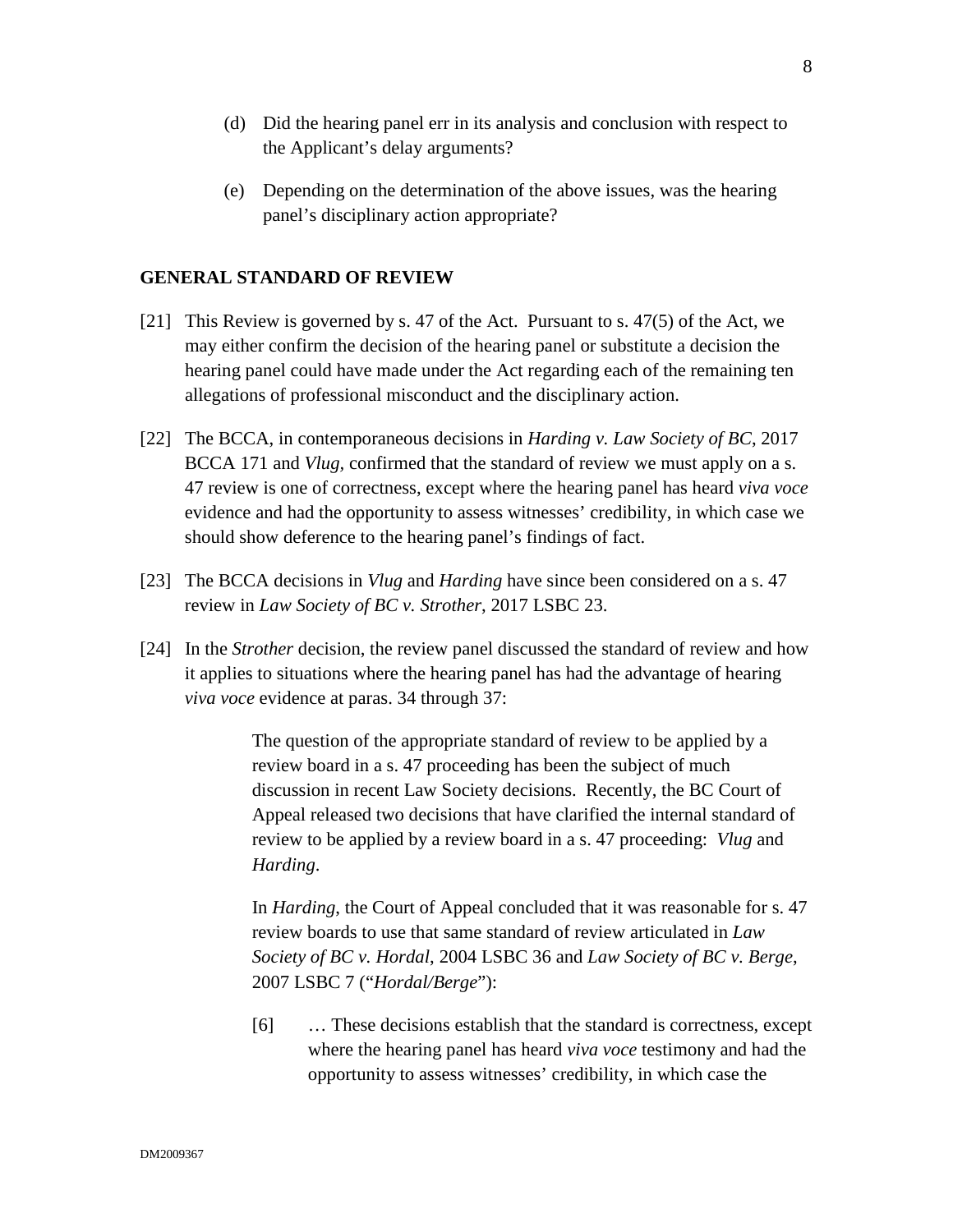review board should show deference to the hearing panel's findings of fact.

- [7] In *Hordal*, the review board described the standard of review as follows:
	- [9] In *Hops*, while considering the appropriate scope of review for "findings of proper standards of professional and ethical conduct", the Benchers adopted the language of the Honourable Mr. Justice Branca when he wrote in *Re: Prescott* (1971), 10 DLR (3d) 446, at 452:

 The Benchers are the guardians of the proper standards of professional and ethical conduct. The definition in my judgment shows that it is quite immaterial whether the conduct complained of is of a professional character, or otherwise, as long as the Benchers conclude that the conduct in question is "contrary to the best interests of the public or of the legal profession". The Benchers are elected by their fellow professionals because of their impeccable standing in the profession and are men [and women] who enjoy the full confidence and trust of the members of the legal professional of this Province.

- [10] It follows from that observation that the Benchers must determine whether the decision of the Hearing Panel was "correct", and if it finds that it was not, then the Benchers must substitute their own judgment for that of the Hearing Panel as is provided in Section 47(5) of the *Legal Profession Act*.
- [11] There is a clear caveat articulated in the authorities to the general application of the correctness test in cases where the Hearing Panel has had the benefit of the *viva voce* testimony of witnesses and have had the opportunity to assess the credibility of those witnesses by observing their demeanor in the proceedings. In those cases the Benchers ought to accord some deference to the Hearing Panel on matters of fact where determinations have been made by a Hearing Panel on factual matters in dispute.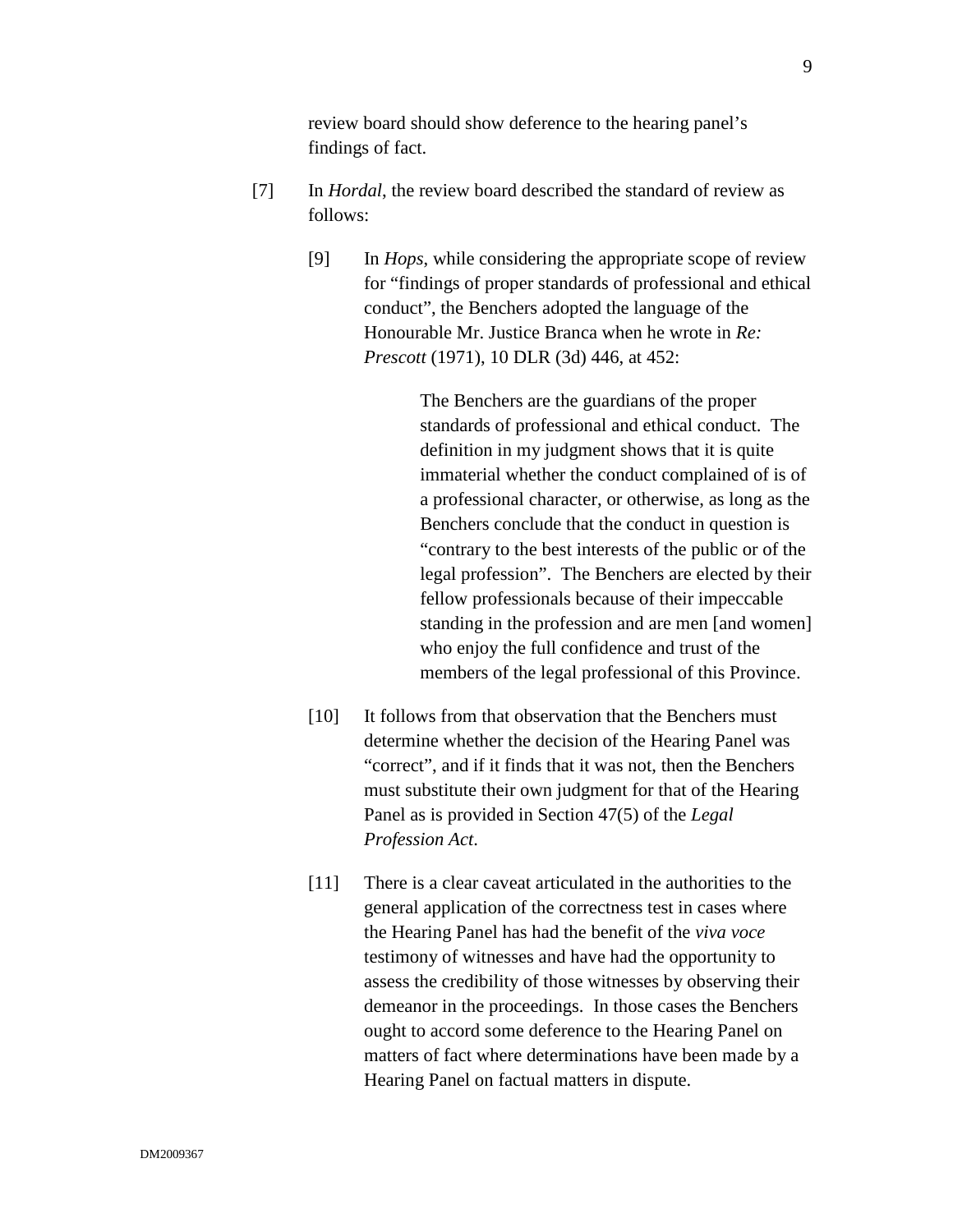- [8] In *Berge*, the review board described the standard of review in this way:
	- [19] The standard of review to be applied by the Benchers on this Review is one of correctness. See *Law Society of BC v. Dobbin*, [2000] LSDD No. 12.
	- [20] This standard permits the Benchers to substitute their own view for the view of the Hearing Panel as to:
		- (i) whether the Applicant's conduct constitutes conduct unbecoming a lawyer; and/or
		- (ii) whether the penalty imposed was appropriate.
	- [21] The standard of review described above is subject to one qualification, namely, that where issues of credibility are concerned, the Benchers should only interfere if the Hearing Panel made a clear and palpable error. See *Law Society of BC v. Hops*, 1999 LSBC 29 and *Law Society of BC v. Dobbin* (*supra*).

In *Vlug*, the Court of Appeal stated at para. 2 that:

… the standard of review articulated in the *Hordal/Berge* line of cases is the internal standard developed by review boards for s. 47 reviews and is reasonable. The *Hordal/Berge* review board decisions establish that *the internal standard is correctness, except where the hearing panel has heard viva voce evidence and had the opportunity to assess witnesses' credibility, in which case the review board should show deference to the hearing panel's findings of fact*.

[emphasis added]

In deciding this matter, we have followed the approach in the *Hordal/Berge* line of cases and have, when reviewing the decision of the hearing panel in this matter as a whole, considered whether the decision is correct. Where the hearing panel had the benefit of hearing *viva voce* testimony, we have shown deference to the hearing panel subject to making a determination as to whether a clear and palpable error was made.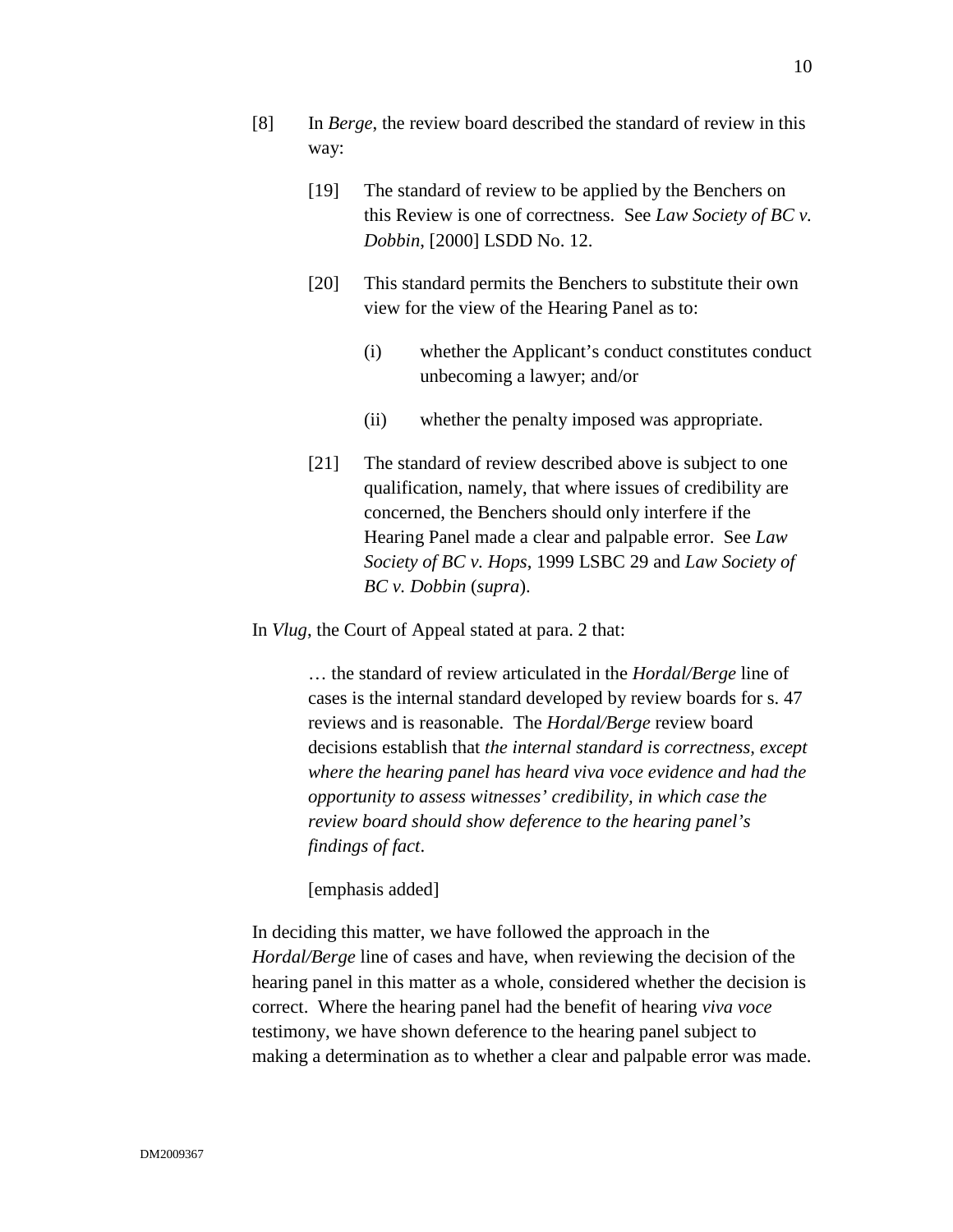[25] The review panel in *Law Society of BC v. Perrick,* 2018 LSBC 07 also addressed how the standard of review applies to a hearing panel's findings based on oral testimony at paras. 88 through 91, stating at para. 91:

> The hearing panel is to be afforded deference in its decision to the extent that the panel heard *viva voce* evidence and thus was in a better position to assess evidence, save any clear and palpable error: *Hordal*, at paragraph 11.

- [26] In the case at hand, the hearing spanned three days. The evidence at the hearing included an Agreed Statement of Facts as well as oral evidence.
- [27] In relation to allegations 1 through 6, the hearing panel had the benefit of oral testimony of the Applicant, Mr. Storey and the Applicant's client, ES. In relation to allegations 7 through 9, the hearing panel heard oral evidence from the Applicant, the Applicant's paralegal, MT, and a well-respected family law lawyer, Dinyar Marzban, QC, who was called as an expert by the LSBC. In relation to allegations 10 and 11, the hearing panel heard oral testimony from the Applicant. The hearing panel had the benefit of observing the evidence in chief and the crossexamination of each of these witnesses.
- [28] The hearing panel had an advantage over this Review Panel in hearing the *viva voce* evidence. As such, we may only interfere with the hearing panel's findings of fact and credibility where there has been clear and palpable error on the part of the hearing panel. Absent clear and palpable error, the hearing panel's findings of fact based on controverted evidence must be upheld*.* See *Strother,* which adopts the approach taken in *Dobbin*.

## **ANALYSIS**

# **a. Did the hearing panel err in its application of the onus and standard of proof?**

- [29] The hearing panel was aware of and specifically set out that the onus of proof in respect of all of the allegations was on the Law Society (para. 10 of the hearing panel's Facts and Determination Decision).
- [30] The Applicant submits that the hearing panel erred in relation to the standard of proof required. He submits that the standard of proof for allegations of professional misconduct is "just below beyond a reasonable doubt," relying on *Law Society of BC v. Lyons*, 2008 LSBC 9. However, the Applicant's position is not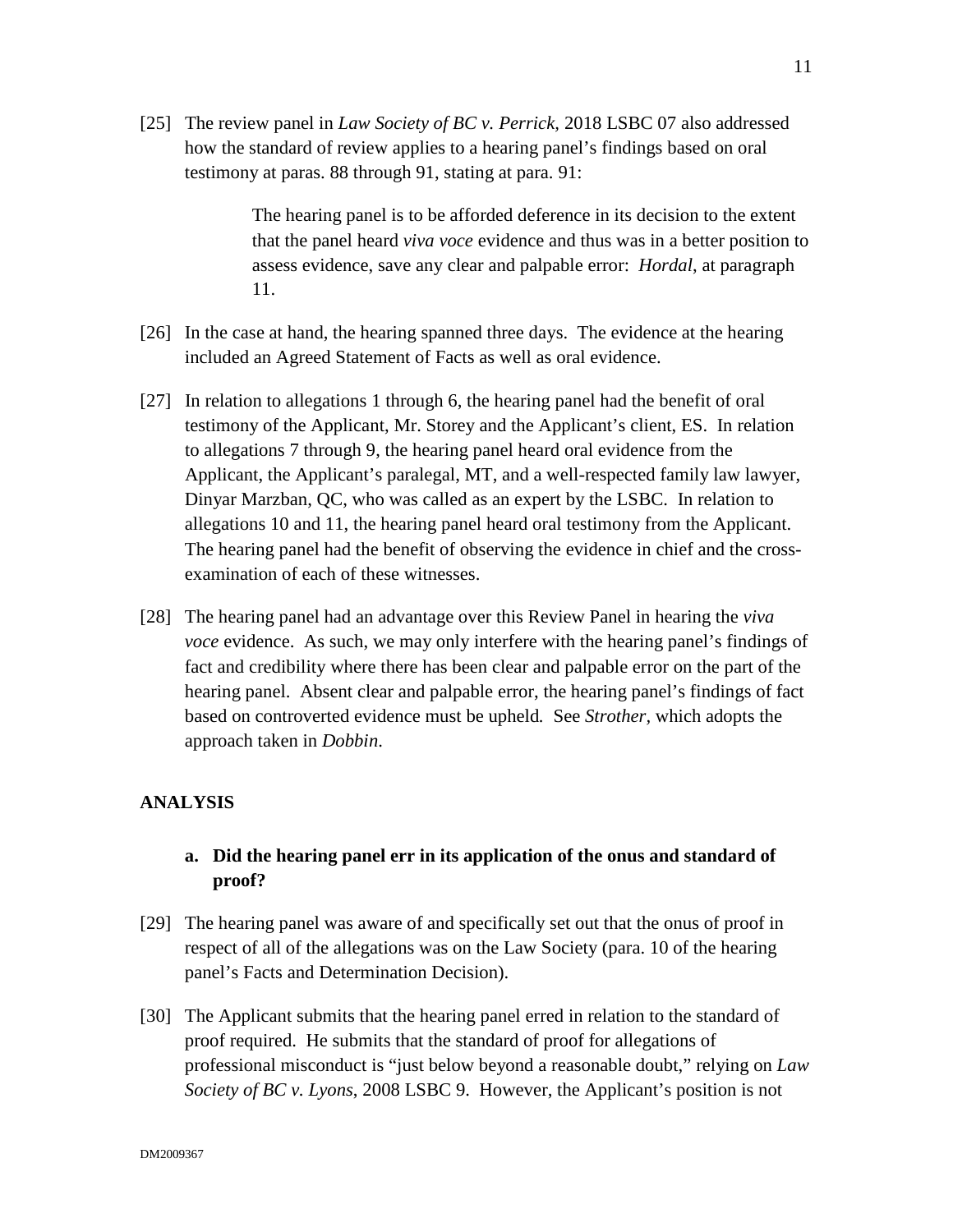consistent with the Benchers' later decisions in *Siefert* and *Schauble*, which confirm the standard of proof is based on the balance of probabilities.

[31] At paras. 11 and 12 of the Facts and Determination Decision, the hearing panel correctly stated:

> The standard of proof was articulated by the Supreme Court of Canada in *FH v. McDougall*, 2008 SCC 53, 297 DLR (4th) 193, and adopted by Law Society hearing panels such as *Law Society of BC v. Shauble*, 2009 LSBC 11, and *Law Society of BC v. Seifert*, 2009 LSBC 17.

In *Seifert*, the panel stated:

... the burden of proof throughout these proceedings rests on the Law Society to prove, with evidence that is clear, convincing and cogent, the facts necessary to support a finding of professional misconduct or incompetence on a balance of probabilities.

- [32] The hearing panel correctly placed the onus on the LSBC to prove each of the allegations made against the Applicant in its Facts and Determination Decision and used the correct standard.
- [33] The hearing panel did not err in its application of onus or standard of proof.

### **b. Did the hearing panel err in its findings of fact?**

### **The ES matter**

- [34] In 2009 and 2010, the Applicant represented ES in a Hague Convention matter involving custody of a child. ES had provided his undertaking to the Court in Ireland to return the child to Ireland after a month-long vacation in Canada. After the vacation, in breach of his promise to the Irish Court, ES kept the child in Canada, taking the position that the child did not wish to return to Ireland. The child's mother, through her counsel, William Storey, applied for the return of the child to Ireland.
- [35] On March 31, 2009, Madam Justice Martinson ordered a "Views of the Child" report be prepared to ascertain the child's wishes. Counsel agreed that Dr. E would prepare the report. By court order, Madam Justice Martinson directed that all the court materials be provided to Dr. E for background, but she did not specify who was to provide the materials to Dr. E.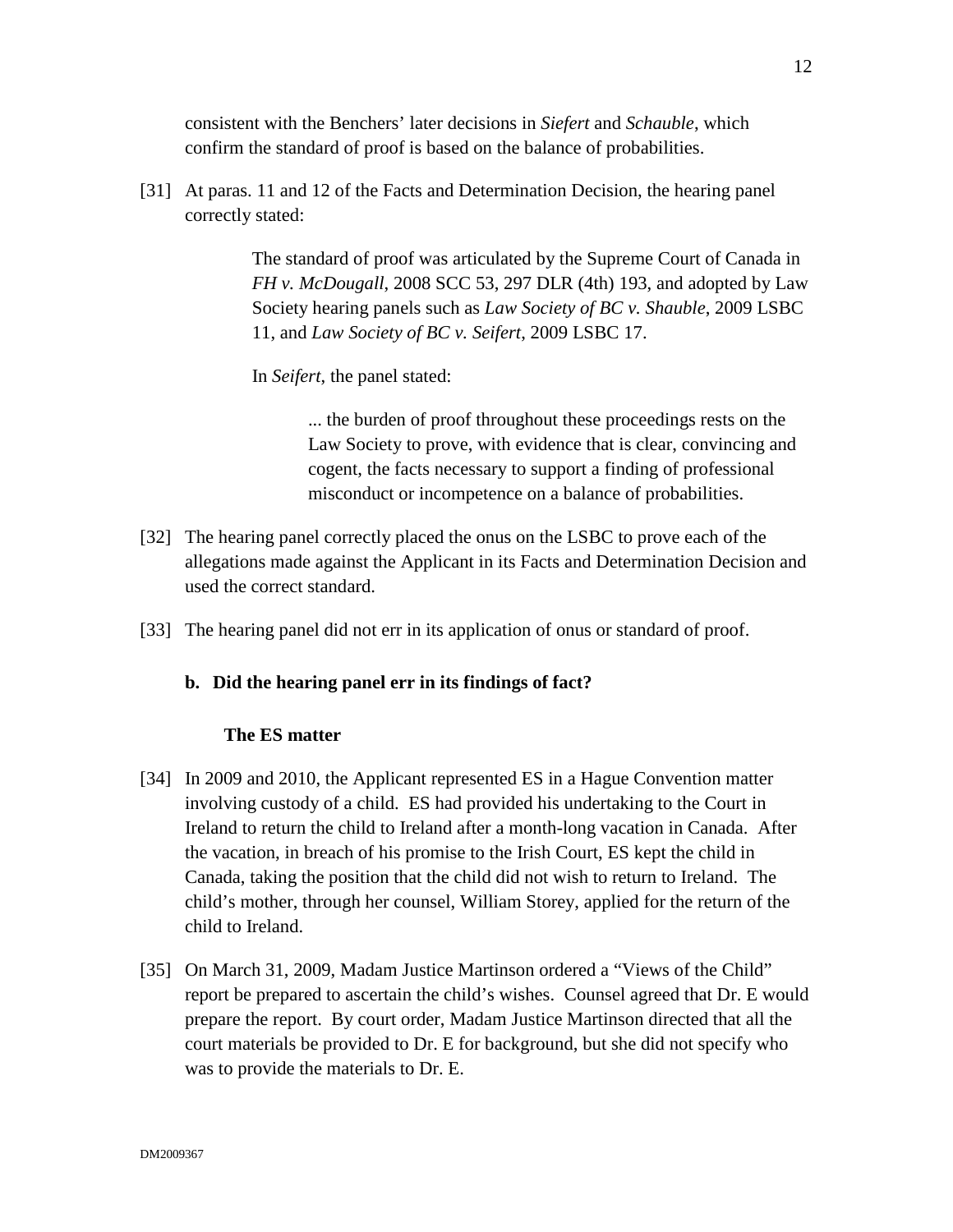- [36] On April 1, 2009, Mr. Storey faxed a letter to Dr. E. The letter was copied by fax to the Applicant, asking whether Dr. E was willing and able to prepare the report. In response, Dr. E faxed a letter to Mr. Storey, copied by fax to the Applicant, asking Mr. Storey to arrange delivery of the necessary documents so that he could prepare the report.
- [37] On April 1, 2009, the Applicant himself faxed a letter to Dr. E, which was copied by fax to Mr. Storey, setting out some additional facts that were not contained in Mr. Storey's letter to Dr. E.
- [38] On April 2, 2009, Mr. Storey faxed a second letter to Dr. E, which was copied again by fax to the Applicant, containing Mr. Storey's proposal to ensure Dr. E received the relevant pleadings and affidavit material (the "Second Letter"). The Applicant admitted to receiving the Second Letter, which stated:

… by copy of this letter I will advise Mr. Vlug that my office will make copies of and deliver to you the Petitioner's Pleadings and Affidavits *and I suggest that he do the same with the Applicant's Pleadings and Affidavits*. In addition I will provide you with a copy of the draft of the order that was pronounced by the Hon. Madam Justice Martinson on March 31, 2009. I will also ask my client to contact your office to arrange an appointment.

[emphasis added]

- [39] Mr. Storey couriered another letter to Dr. E on April 2, 2009, with the cover letter copied by fax to the Applicant. This letter to Dr. E listed in detail what documents were sent to Dr. E, all of which were Mr. Storey's client's materials, not ES's materials (the "Third Letter"). The Applicant also received the Third Letter.
- [40] The Applicant did not forward copies of ES's court documents despite receiving the Second Letter containing the proposal that he do so and the Third Letter showing what documents Mr. Storey had sent to Dr. E.
- [41] In BCSC on May 12, 2009, the Applicant told Madam Justice Martinson that Dr. E had not received any of ES's materials due to Mr. Storey not providing them to Dr. E. The Applicant told Her Ladyship that Mr. Storey was responsible for forwarding both clients' relevant court documents to Dr. E based on a telephone conversation on or about April 2, 2009. Mr. Storey denied any such agreement or telephone call.
- [42] The Applicant's client, ES, also testified that he recalled Mr. Storey offering to provide the materials to Dr. E in BCSC. ES testified that he was at the Applicant's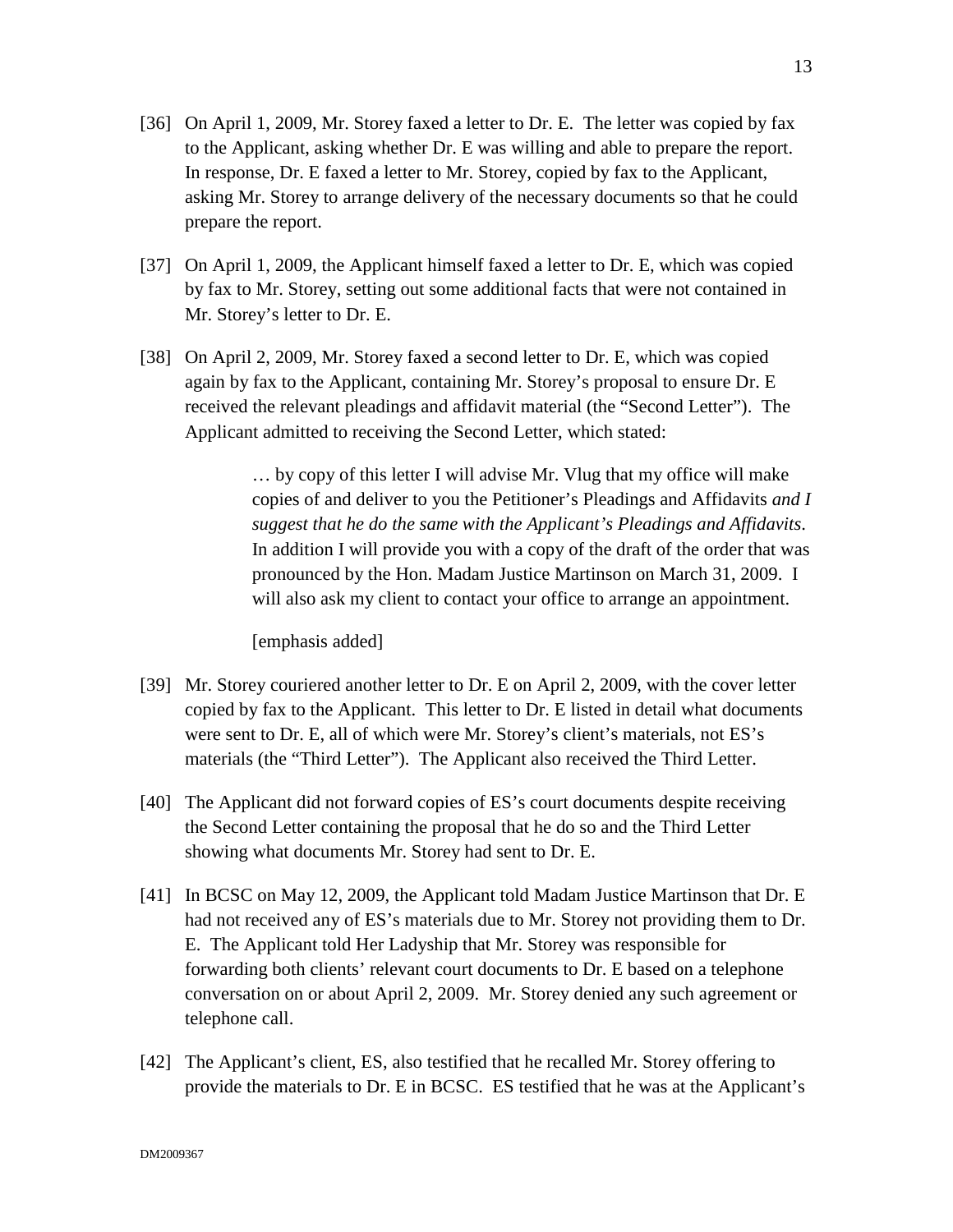office on April 2, 2009 and recalled the Applicant and Mr. Storey having a telephone call that day in which Mr. Storey had confirmed he would send ES's materials to Dr. E (although ES only heard the Applicant's side of the call and took no notes).

- [43] The official court transcript for March 31, 2009 did not contain any reference to Mr. Storey offering or agreeing to provide ES's materials to the expert. Neither the Applicant nor ES made notes of this.
- [44] Mr. Storey testified that he did not agree to provide ES's materials to Dr. E in court or on the telephone. He also did not recall any communications between him and the Applicant regarding sending Dr. E materials, except for the Second Letter and the Third Letter faxed on April 2, 2009.
- [45] For each of the BCSC and BCCA proceedings, ES swore an affidavit prepared and commissioned by the Applicant that stated 'there was an active attempt by the Petitioner to deprive [Dr. E] of [ES's] materials'.
- [46] During an appearance in the BCCA on June 22, 2009, the Applicant engaged in the following exchange with the Court:
	- Court: Well did you not get correspondence from Mr. Storey saying, I propose to send my documents and you send yours?
	- Mr. Vlug: No, I did not.
- [47] The Applicant further made submissions to the BCCA to the effect that Mr. Storey had "duped" him.
- [48] Subsequently, Mr. Storey reported the Applicant's conduct to the LSBC. During the course of the LSBC's investigation, the Applicant maintained the position he took at the BCCA including:
	- (a) in a letter dated December 2, 2009 to the LSBC stating that Mr. Storey's conduct was aimed at obtaining an advantage of some sort; and
	- (b) a letter dated December 13, 2009 to the LSBC stating words to the effect that Mr. Storey's Second Letter was created with the intent of causing a slip that would further the advantage of providing only the other party's pleadings and affidavits.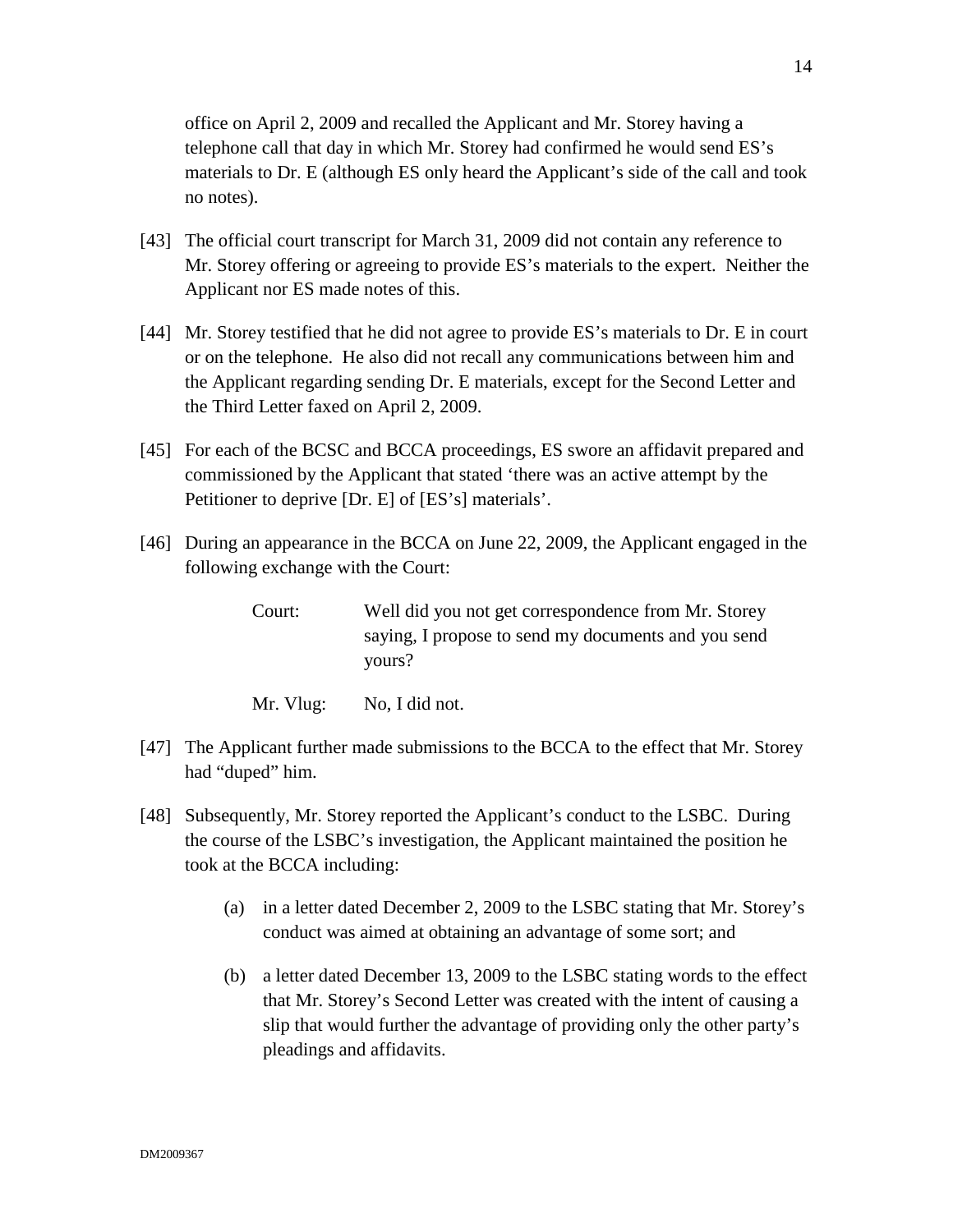- [49] During the LSBC's investigation, the Applicant made assertions, including in his letter to the LSBC dated September 9, 2011, that a BCCA judge had chastised Mr. Storey during an "off the record" (i.e., not recorded in the official transcript) discussion at the June 22, 2009 proceedings for only sending his own client's documents to Dr. E and for merely copying the Applicant on the Second Letter rather than directly writing to him.
- [50] Mr. Storey testified before the hearing panel that there was no such "off the record" discussion on June 22, 2009. He did not recall being chastised by a BCCA judge for his conduct in the ES Matter, nor could he recall any "off the record" discussions ever occurring in his years of appearing before the BCCA.
- [51] The hearing panel acknowledged that one of its crucial tasks was to make findings of credibility at para. 33:

There was conflicting evidence between the testimony of Mr. Storey and the testimony of Mr. Vlug with respect to the alleged telephone call. The Panel accepts the principles in *Faryna v. Chorny*, [1952] 2 DLR 354 (BCCA), that "the real test of the truth of the story of a witness in such a case must be its harmony with the preponderance of the probabilities which a practical and informed person would readily recognize as reasonable in that place and in those conditions." These principles have been accepted by other hearing panels, including in *Law Society of BC v. Shauble*, 2009 LSBC 1.

[52] The hearing panel then addressed the conflicting evidence relating to the Applicant's testimony versus Mr. Storey's testimony in detail in relation to whether or not the April 2, 2009 call took place at paras. 35 through 42:

> Mr. Storey testified that he had no record or recollection of a telephone call with Mr. Vlug regarding the logistics of forwarding documentation to Dr. E, although there may have been one with respect to a logistical matter concerning access to the child during the proceedings. Mr. Storey testified that he rarely communicated with Mr. Vlug by telephone and usually did so in writing, and that there were no notes to the file substantiating the alleged telephone call in his records, nor timesheet entries substantiating such call.

Mr. Vlug also testified that he had no notes to the file or timesheet entries that could have substantiated the existence of the telephone call.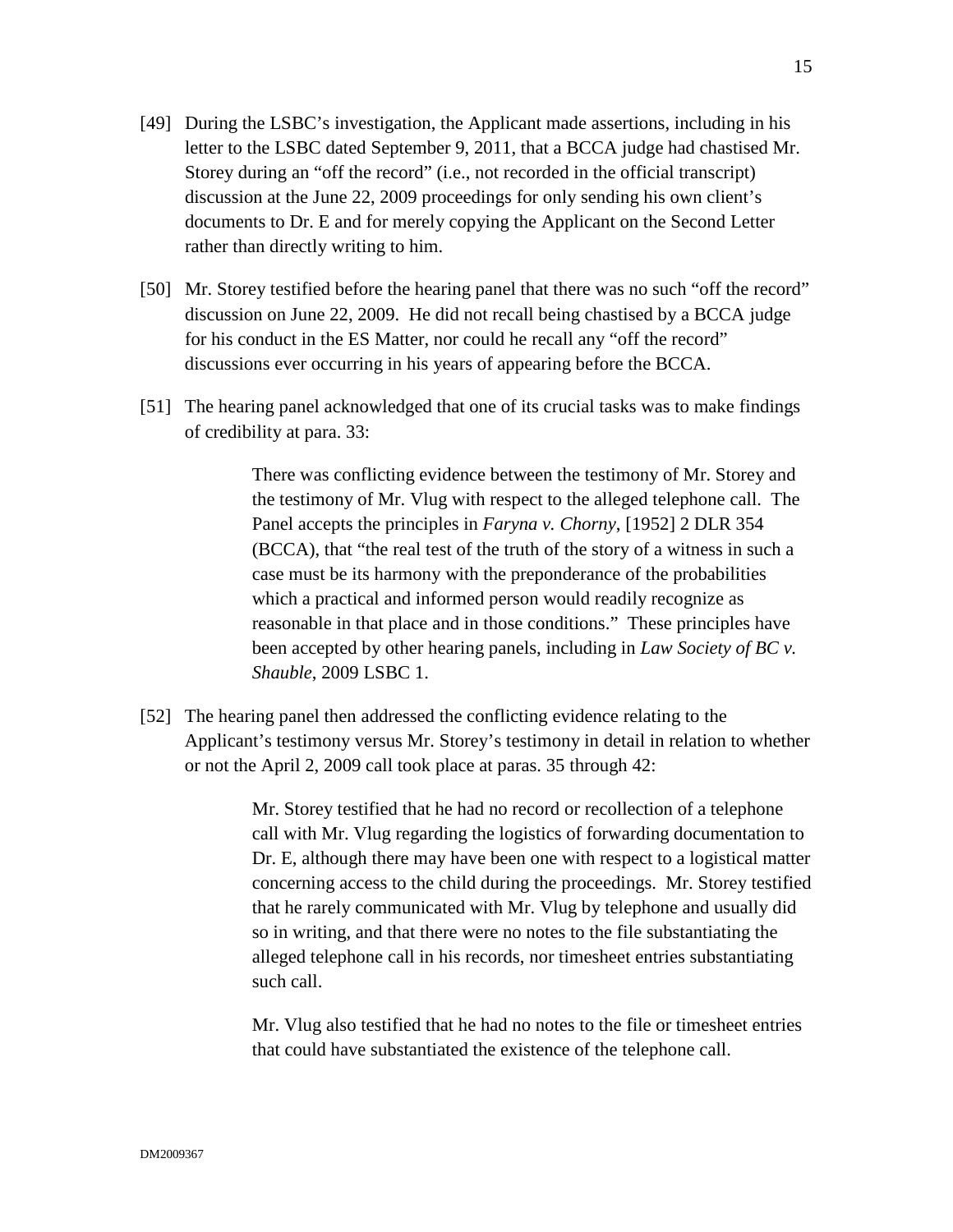As for the delivery of the documents to Dr. E, it was clear from Mr. Storey's letters that he would only be responsible for sending his client's materials to Dr. E and that Mr. Vlug would be responsible for sending his client's materials to Dr. E. When asked why Mr. Storey would not have forwarded Mr. Vlug's client's documents, Mr. Storey indicated that there was no need, as the letter was clear that Mr. Storey was only sending his client's documentation, that he was not responsible for acquiring, photocopying and then sending opposing counsel's material to Dr. E. Put another way, the legal representation of ES was Mr. Vlug's job, not Mr. Storey's.

…

Mr. Storey had little or no interest in the outcome of the discipline proceedings against the Respondent, whereas Mr. Vlug had a substantial interest in the outcome of the discipline proceedings in terms of his reputation, and in terms of a finding of professional misconduct against him. Whether a witness has an interest in the outcome of the proceedings is a factor in assessing witness credibility enunciated within *Faryna v. Chorny*, (*supra*). That principle was adopted by the hearing panel in *Law Society of BC v. Shauble*, (*supra*).

… *the Panel accepts the evidence of Mr. Storey. His evidence was clear, convincing and cogent. It was unreasonable to expect that a telephone conversation was necessary or reasonable in the circumstances, as it would not make sense for Mr. Storey to have to assure Mr. Vlug, by telephone, that only Mr. Storey's client's materials were sent to Dr. E. He had already confirmed this in writing in two separate letters. Accordingly, the Panel does not believe that a telephone conversation occurred* …

…

… *Mr. Storey's evidence is to be preferred to that of Mr. Vlug, and that, consequently, there was no telephone conversation between him and Mr. Story* [sic] *on this matter and that his representation to the Supreme Court to that effect was not true.*

[emphasis added]

[53] In relation to the Applicant's position that Mr. Storey had attempted to deprive Dr. E of ES's materials, the hearing panel found at paras. 46 through 48: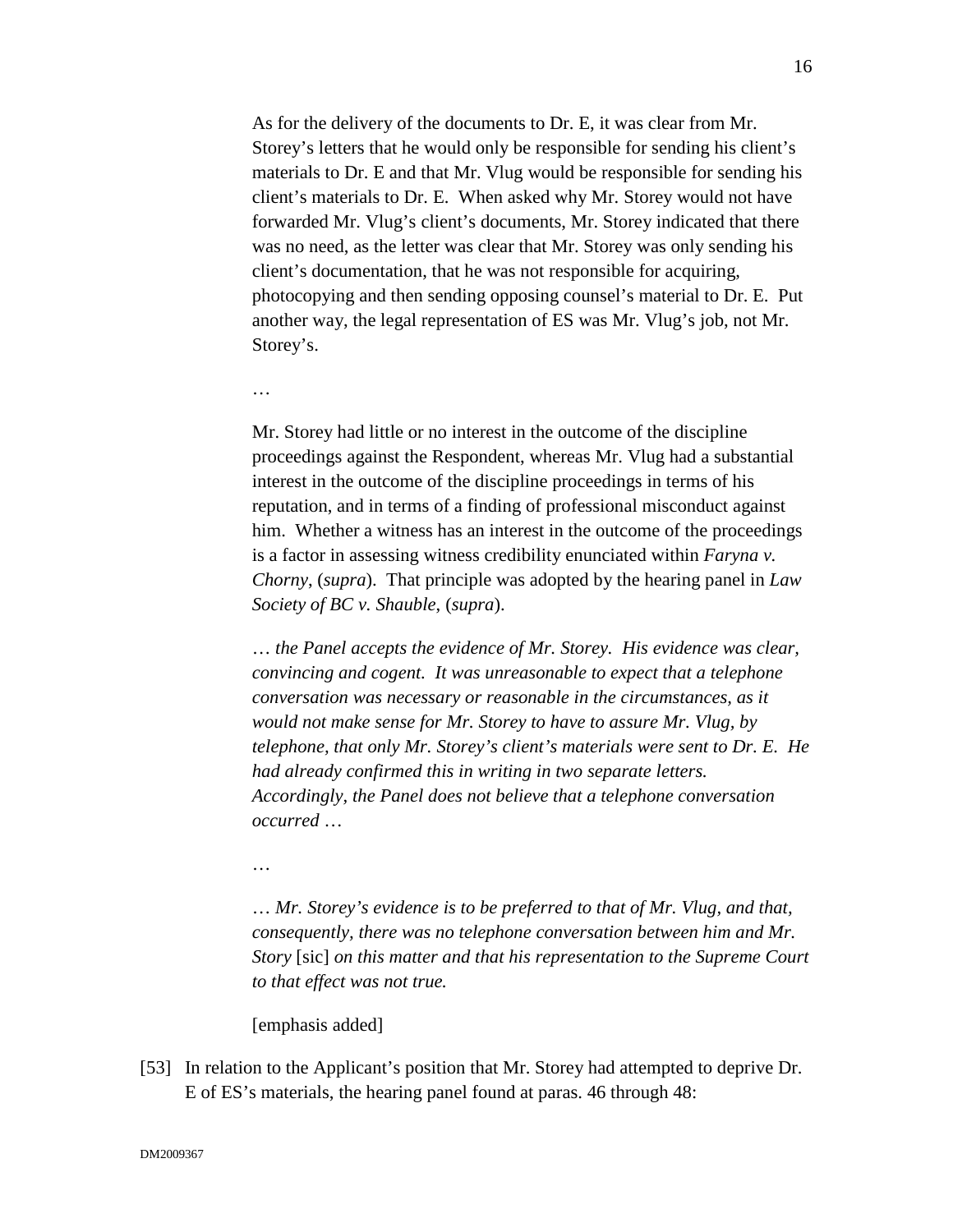Mr. Storey's letters of April 1 and 2, 2009, discussed at length above, are clear. Mr. Storey was sending his client's materials to Dr. E so that Dr. E could prepare his report, and Mr. Vlug should have been sending his client's materials to Dr. E. That being so, the Panel believes that Mr. Vlug knew or ought to have known that the statement in the affidavit that there was "an active attempt by the Petitioner to deprive Dr. E of Mr. Vlug's materials" was not true. Indeed, how could there be an active attempt to deprive Dr. E of the respondent's materials when Mr. Vlug received Mr. Storey's April 2 letter, which indicated what documents Mr. Storey was sending to Dr. E.

Affidavits that are based on information and belief must identify that they are being made on information and belief and the source of such information must be identified. Mr. Vlug's client, ES, testified on behalf of Mr. Vlug that he believed Mr. Vlug with respect to Mr. Vlug's assertion that Mr. Storey was trying to deprive Dr. E of the materials. Accordingly, the affidavit ought to have so disclosed.

*Based on the totality of the evidence, we find that the Respondent knew that there was not an active attempt by Mr. Storey to deprive Dr. E of Mr. Vlug's client's materials. … Mr. Vlug received the April 2 letters from Mr. Storey, and any suggestion that Mr. Storey was attempting to deprive Dr. E of the materials is not worthy of belief.*

[emphasis added]

[54] The hearing panel also addressed in detail the Applicant's representation to the BCCA that, despite receiving the Second Letter, he had not received any correspondence from Mr. Storey telling him to send ES's materials to Dr. E at paras. 51 through 57:

> The transcript of the Court of Appeal proceeding was admitted as evidence, and on page 48, the following exchange occurs between the court and Mr. Vlug:

> Court: Well did you not get correspondence from Mr. Storey saying, I propose to send my documents and you send yours? Mr. Vlug: No, I did not. Court: You did not.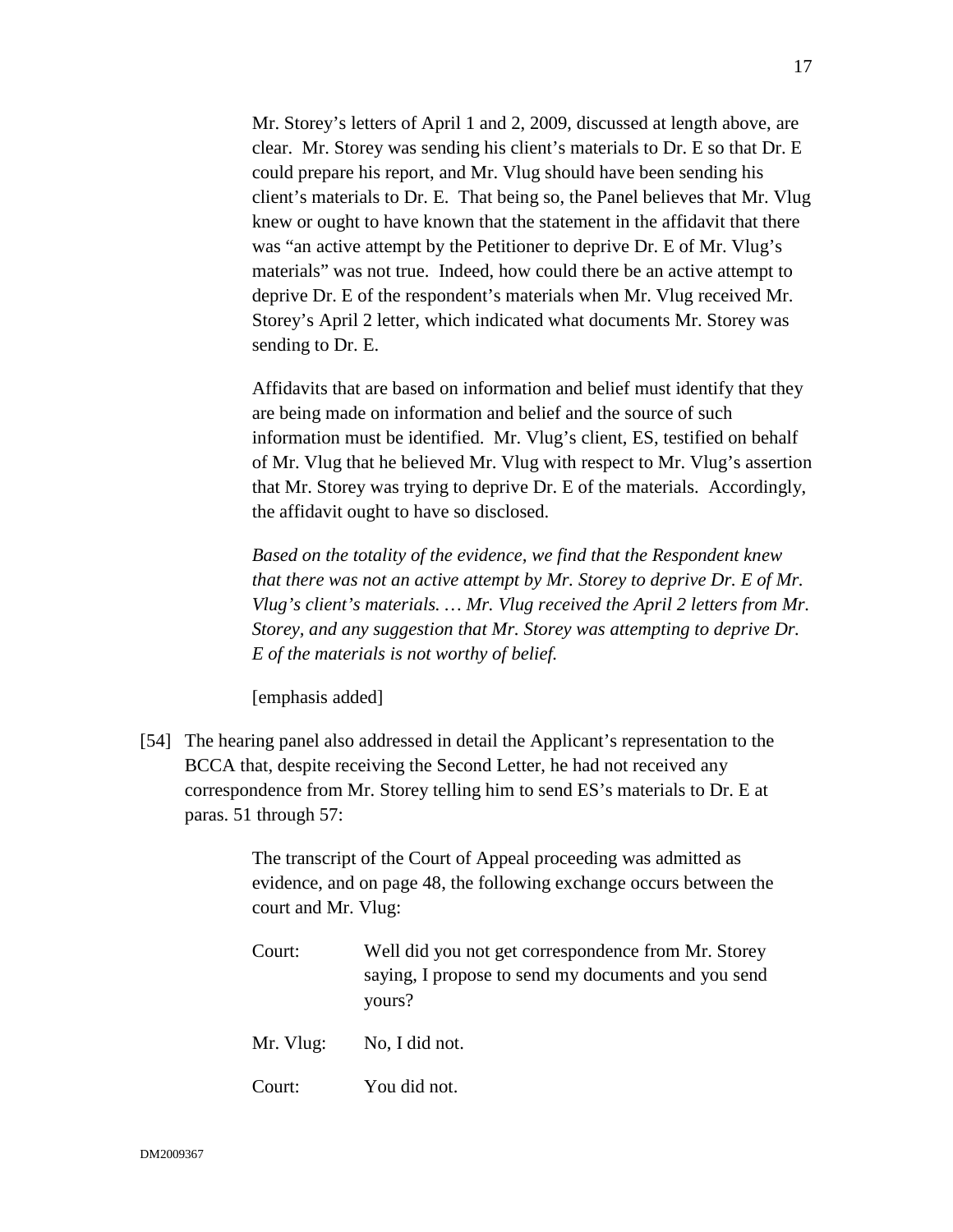In evidence, Mr. Vlug admitted that he had received Mr. Storey's letter of April 2.

However, he took the position that he did not mislead the court because he did not receive a letter specifically directed to him as "addressee" and thus he did not receive correspondence from Mr. Storey with respect to the logistics of delivering the documents to Dr. E. He also took issue with the wording, "I propose to send my documents and you send yours," suggesting that the wording chosen by Mr. Storey in his April 2 correspondence was not the same as the question asked by the Court of Appeal.

*The Panel finds that Mr. Vlug intentionally made this statement to the Court of Appeal when he knew or ought to have known that the statement was untrue. He admitted receiving by fax the April 2 letter in which Mr. Storey indicated very clearly in his own words that he was going to send his client's documents to Dr. E and suggesting that Mr. Vlug do the same with his client's pleadings and affidavits. Indeed, Mr. Vlug admitted receiving another letter on April 2 with which Mr. Storey forwarded his client's documentation to Dr. E.* 

The Canons of Legal Ethics, section 2(3) applicable at the time, states "A lawyer should not attempt to deceive a court or tribunal by offering false evidence or by misstating facts or law." We find the Respondent misstated facts that he knew or ought to have known were untrue.

*The transcript from the Court of Appeal is clear. A direct question was asked of Mr. Vlug: did he or did he not receive a letter from Mr. Storey to the effect that "you send your materials … I'll send mine." We find that he lied to a Judge of the Court of Appeal.*

*A lawyer cannot play semantics with the court by alleging that a faxed copy of correspondence from a lawyer as a "cc" was not correspondence received from that lawyer, nor can a lawyer play semantics with the wording of the letter when answering a specific question posed to him or her by a judge. …*

[emphasis added]

[55] With respect to the Applicant's repeated assertions during the LSBC investigation that Mr. Storey had "duped" and tried to take improper advantage of him, the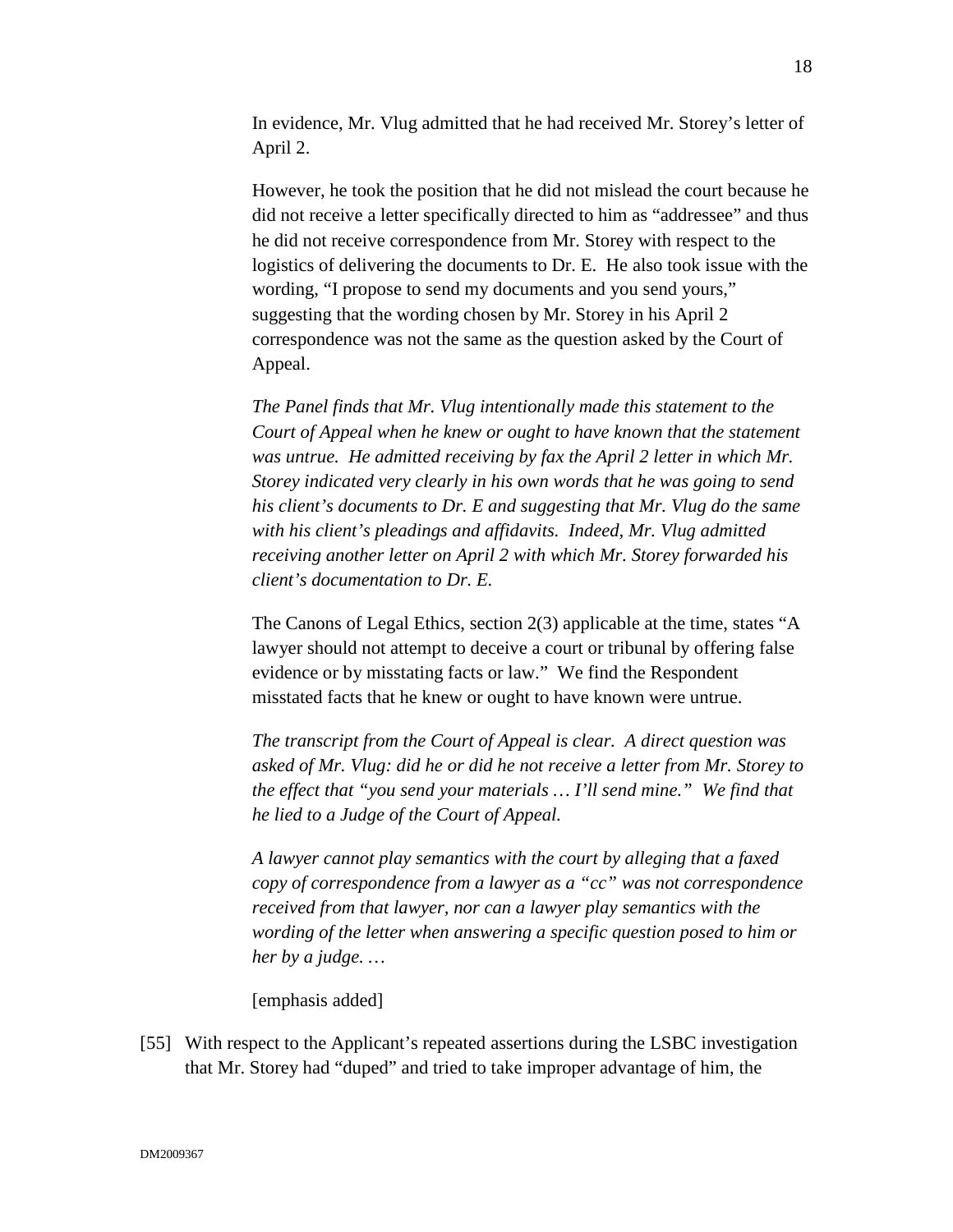hearing panel also addressed in detail the conflicting evidence in its Facts and Determination Decision as follows at paras. 59 through 62:

> Specifically, Mr. Vlug is alleged to have made discourteous and unfounded statements about Mr. Storey to the Court of Appeal when he said that Mr. Storey had "duped" him: Mr. Vlug's letter of December 2, 2009 to the Law Society in which he suggested that Mr. Storey's conduct was aimed at obtaining an advantage of some sort; and Mr. Vlug's December 13, 2009 letter to the Law Society in which he alleged that Mr. Storey's correspondence was created with the intention of causing a slip that would further the advantage of providing only the other party's pleadings and affidavits.

> *Mr. Storey's correspondence of April 2 was straightforward and clear. It is also clear that these letters were forwarded to and received by Mr. Vlug.*

> *We find that the Respondent's position before the Court of Appeal and in correspondence to the Law Society that Mr. Storey had done something improper or was seeking to obtain an unfair advantage or was seeking to create a "slip" is disingenuous and untrue.*

*We find that statements respecting Mr. Storey that Mr. Vlug made to the Law Society and in the pleadings to the court were discourteous and were unfounded. Mr. Vlug accused Mr. Storey of trying to dupe him, and accused him of lying. To accuse someone of "duping you" and being a "liar" is an accusation of deception. Indeed, the evidence clearly indicates that Mr. Vlug was the one who was lying; to the Court of Appeal, the Law Society, and to the Hearing Panel.*

[emphasis added]

[56] In relation to the Applicant's evidence that the BCCA had chastised Mr. Storey "off record", the hearing panel stated at paras. 70 through 76:

> *Mr. Storey testified that no off the record discussion took place before the Court of Appeal. His evidence was that, in his experience before the Court of Appeal, he had not known the Court of Appeal to make off the record comments to counsel.*

*Mr. Storey also testified that he had no recollection of having been "lectured to" or "chastised" by the Court of Appeal with respect to this*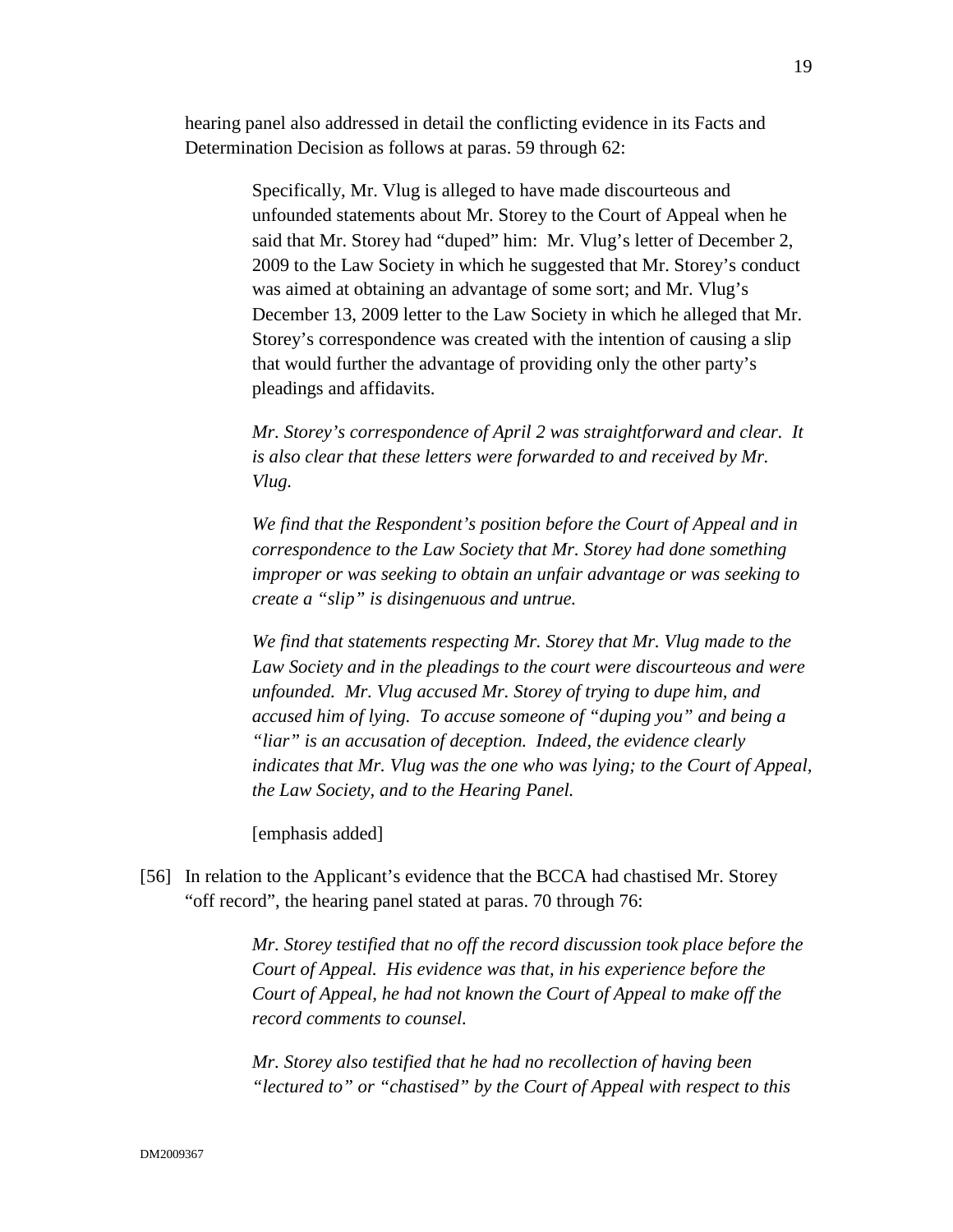*matter. If he had been the subject of criticism from the Court of Appeal, he testified it would have been exceptional and he would have remembered it.*

Mr. Vlug testified that he recollected that the "off record" discussion occurred at a particular point in the Court of Appeal transcript. However, the Court of Appeal transcript does not reflect that the Court went "off record", nor does it reflect that the proceedings were adjourned briefly or the court reporting system was shut off.

Mr. Vlug gave evidence that he did not take notes of the hearing at the Court of Appeal.

*The Panel prefers the evidence of Mr. Storey over the evidence of Mr. Vlug with respect to the alleged off record discussion*. The point of transcripts is to show what was said to the court and what was said by the court in particular proceedings. The Court of Appeal transcript contains numerous entries where there was an adjournment for morning recess (19 min.); once for the noon recess (1 hour 29 min.); and once for the afternoon recess (5 min.) but no notation of an "off record" conversation and no record of a chastisement of Mr. Storey.

The Panel believes that, if there was any chastisement of Mr. Storey by the Court of Appeal, it would have been captured by the court reporter and reflected in the transcripts. If there had been an off record discussion, especially one in which a lawyer was criticized, there would have been an indication of an off record discussion. There is not, and Mr. Storey, ostensibly the victim of this apparent off record chastisement, has no recollection of it.

*The Panel finds that alleging an "off record" discussion between the Court of Appeal and Mr. Storey in which the court chastised Mr. Storey for withholding documents from Dr. E was a statement that the Respondent knew or ought to have known was false. There is no evidence in the Court of Appeal transcript supporting the existence of an "off record" discussion criticizing Mr. Storey, and Mr. Storey has no recollection of being criticized by the Court of Appeal; something that a lawyer would recall. ...* 

[emphasis added]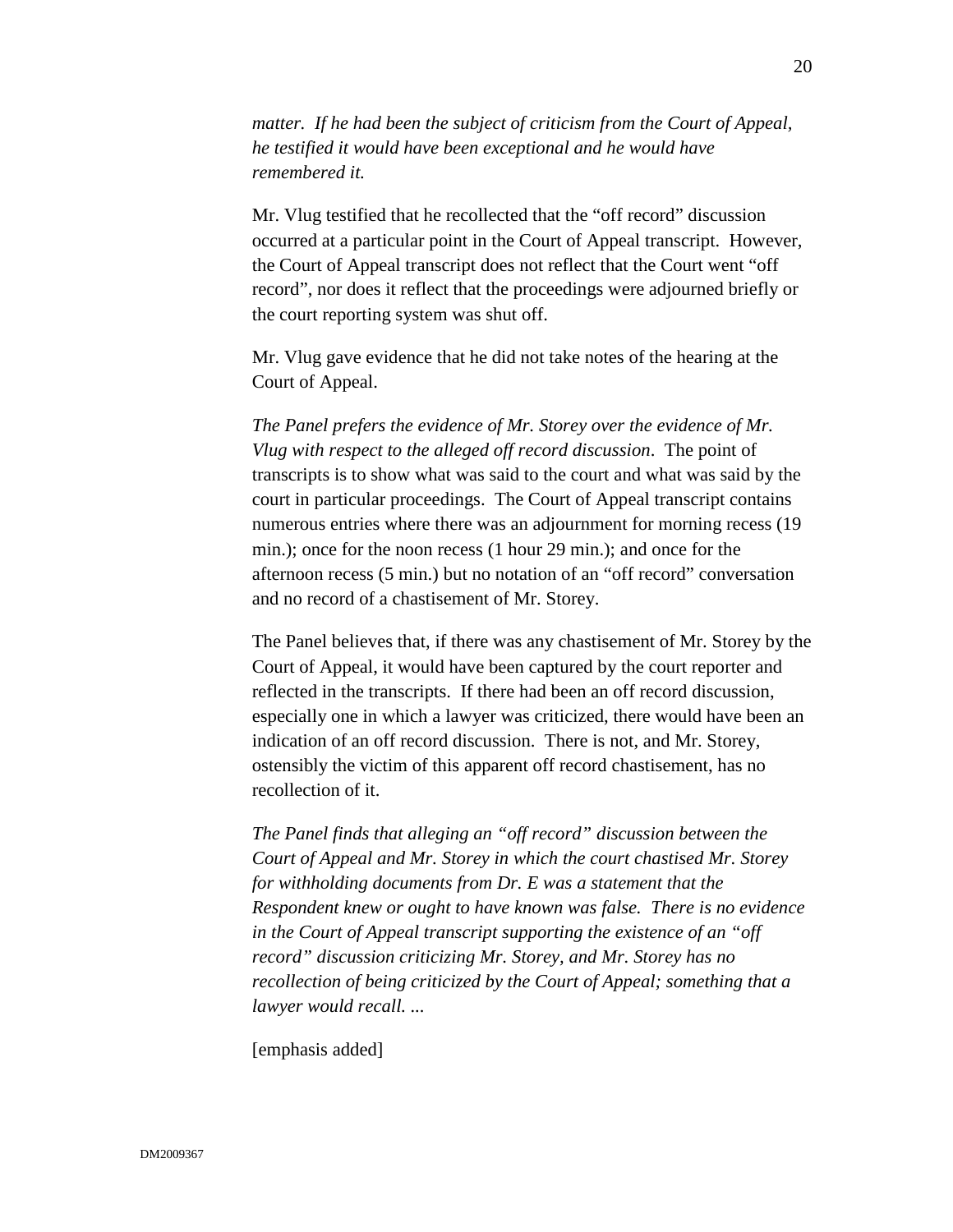- [57] Allegation 1 is not before us. However, the findings of fact and credibility of the hearing panel relating to the alleged telephone call remain relevant to other of the allegations as the hearing panel properly considered the totality of the evidence.
- [58] The hearing panel weighed evidence at the hearing, assessed the credibility of Mr. Storey and the Respondent in accordance with the principles outlined in *Faryna*, and found, on a balance of probabilities, that no telephone conversation occurred between the Applicant and Mr. Storey on or about April 2, 2009 in which Mr. Storey committed to sending both sets of client documents to Dr. E.
- [59] The hearing panel clearly found Mr. Storey to be credible and found the Applicant's credibility to be lacking. The hearing panel emphasized that both the timing and the content of the Second Letter supports Mr. Storey's version of events.
- [60] The Applicant forcefully submits that the hearing panel erred in not attributing weight to the testimony of ES.
- [61] The Applicant takes issue with the fact that, in the Facts and Determination Decision, the hearing panel did not specifically address ES's testimony that he overheard the April 2009 telephone conversation between Mr. Storey and the Applicant while sitting in the Applicant's office. However, even on ES's own evidence, ES heard only the Applicant's end of the conversation. Furthermore, neither ES nor the Applicant took any notes of the alleged telephone conversation. The Applicant also had no time entry for the conversation. As well, the content of the Second Letter, which the Applicant received on April 2, 2009, is wholly inconsistent with the Applicant's insistence that Mr. Storey agreed to send ES's materials.
- [62] The Applicant also points out that the hearing panel did not comment in its Facts and Determination Decision on ES's testimony that ES recalled Mr. Storey assuring Madam Justice Martinson in Court on March 31, 2009 that Mr. Storey would send all the documents to the author of the Views of the Child Report. However, ES's evidence on this point is not consistent with the clear and straightforward Second Letter. Furthermore, the official court transcript for March 31, 2009 has no record of this alleged interaction between Mr. Storey and Madam Justice Martinson. We will address the Applicant's submissions relating to transcripts below.
- [63] The Applicant also takes issue with the fact that the hearing panel did not comment on Mr. Storey's inability to remember the content of the other file-related telephone discussions with the Applicant in April 2009.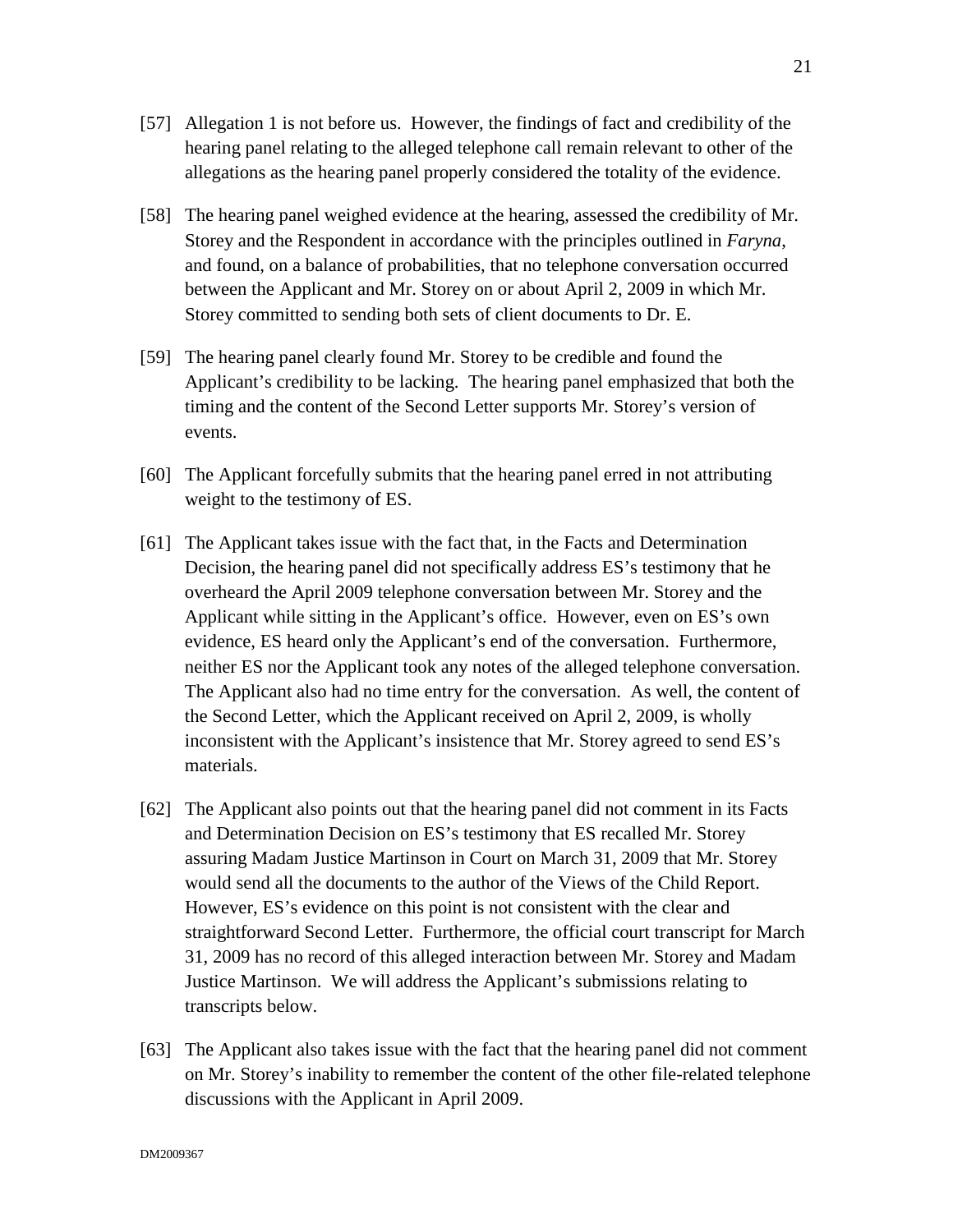[64] However, the hearing panel need not provide commentary on each piece of evidence. Reasons do not have to provide a minutely detailed explanation of the adjudicator's reasoning. The reasons need only, when read in full context of the evidence and the arguments, show why the hearing panel decided as it did. As set out in *R. v. R.E.M.*, 2008 SCC 51, at para. 17:

> The object is not to show *how* the judge arrived at his or her conclusion, in a "watch me think" fashion. It is rather to show *why* the judge made that decision.

[emphasis in original]

[65] In *R.E.M.*, at paras. 48-51, the Chief Justice dealt specifically with findings of credibility by a trier of fact, commenting that credibility findings are often difficult to articulate and reasons need only show the trier of fact has seized the substance of the issue:

> The sufficiency of reasons on finding of credibility – the issue in this case – merits specific comment. The Court tackled this issue in *R. v. Gagnon*, [2006] 1 SCR 621, 2006 SCC 17, setting aside an appellate decision that had ruled that the trial judge's reasons on credibility were deficient. Bastarache and Abella JJ., at para. 20, observed that "[a]ssessing credibility is not a science." They went on to state that it may be difficult for a trial judge "to articulate with precision the complex intermingling of impressions that emerge after watching and listening to witnesses and attempting to reconcile the various versions of events", and warned against appellate courts ignoring the trial judge's unique position to see and hear the witnesses and instead substituting their own assessment of credibility for the trial judge's.

While it is useful for a judge to attempt to articulate the reasons for believing a witness and disbelieving another in general or on a particular point, the fact remains that the exercise may not be purely intellectual and may involve factors that are difficult to verbalize. Furthermore, embellishing why a particular witness's evidence is rejected may involve the judge saying unflattering things about the witness; judges may wish to spare the accused who takes the stand to deny the crime, for example, the indignity of not only rejecting his evidence and convicting him, but adding negative comments about his demeanor. In short, assessing credibility is a difficult and delicate matter that does not always lend itself to precise and complete verbalization.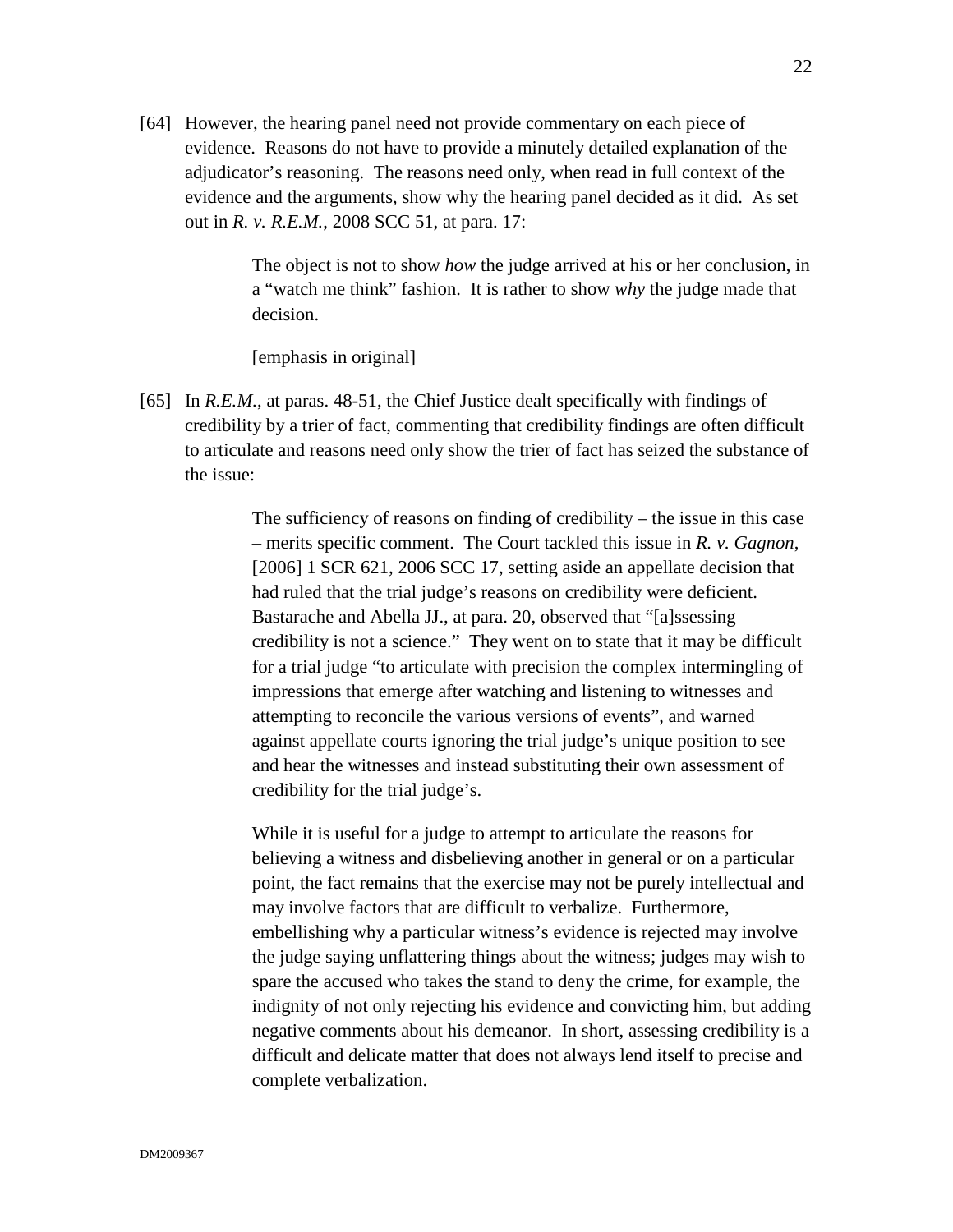What constitutes sufficient reasons on issues of credibility may be deduced from *R. v. Dinardo*, [2008] 1 SCR 788, 2008 SCC 24, where Charron J. held that findings on credibility must be made with regard to the other evidence in the case (para. 23). This may require at least some reference to the contradictory evidence. However, as *Dinardo* makes clear, what is required is that the reasons show that the judge has seized the substance of the issue. "In a case that turns on credibility … the trial judge must direct his or her mind to the decisive question of whether the accused's evidence, considered in the context of the evidence as a whole, raises a reasonable doubt as to his guilt" (para. 23). Charron J. went on to dispel the suggestion that the trial judge is required to enter into a detailed account of the conflicting evidence: *Dinardo*, at para. 30.

The degree of detail required in explaining findings on credibility may also, as discussed above, vary with the evidentiary record and the dynamic of the trial. The factors supporting or detracting from credibility may be clear from the record. In such cases, the trial judge's reasons will not be found deficient simply because the trial judge failed to recite these factors.

- [66] The Applicant takes issue with the hearing panel putting any weight on the certified transcripts of the BCSC appearance and the BCCA appearance. He emphasizes that he did not concede in the Agreed Statement of Facts, or otherwise, that the certified transcripts were complete. However, s. 26 of the *Evidence Act,* RSBC 1996, c. 124*,* provides that evidence of a court proceeding may be given by way of certified transcript. A transcriber certifies on the document itself that the transcript is accurate and complete. Finally, and perhaps most importantly, the hearing panel considered the transcript evidence as merely a piece of the entire body of evidence, which included the hearing panel's assessments on credibility and the other documentary evidence.
- [67] Overall, despite the lack of analysis regarding ES's testimony and Mr. Storey's inability to recollect other file-related telephone discussions from four years prior, we find no error on the part of the hearing panel in relation to the findings of fact supporting allegations 2 through 6.
- [68] The hearing panel clearly preferred Mr. Storey's testimony, which was in harmony with the documentary evidence, including the Second Letter. On the Applicant's side, there was a lack of documentary evidence to support his self-serving testimony and ES's recollections.
- [69] Following from the Applicant's admission that he received the Second Letter, the subsequent letter and the hearing panel's finding that no April 2, 2009 telephone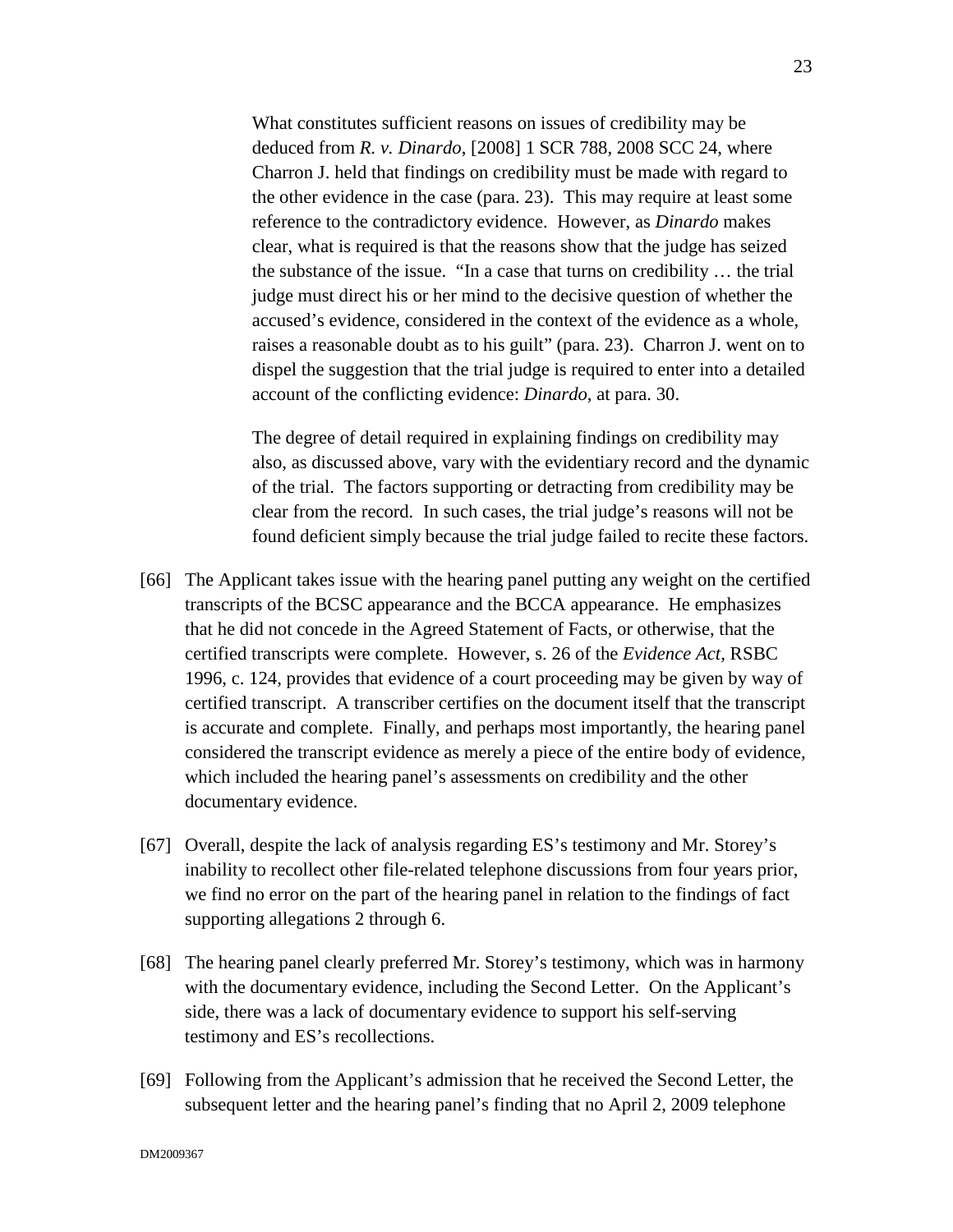conversation occurred as alleged by the Applicant, the hearing panel naturally and logically concluded that the Applicant knew or ought to have known that Mr. Storey did not actively seek to deprive Dr. E of ES's materials.

- [70] Allegation 4 concerns the Applicant's answer to the BCCA's June 22, 2009 question regarding the Second Letter:
	- Court: Well did you not get correspondence from Mr. Storey saying, I propose to send my documents and you send yours?
	- Mr. Vlug: No, I did not.
- [71] The hearing panel found that the Applicant's answer to the BCCA was false. Clearly the Applicant should have told the BCCA that he had received the Second Letter. Yet, to this day, the Applicant steadfastly maintains that the BCCA was asking him whether he received a "direct" letter as opposed to a copy of a letter that was directed to Dr. E. We agree with counsel for the LSBC that this would be a strained, illogical interpretation of the question from the Court and that the Applicant either knew or ought to have known that his representation to the Court was false.
- [72] Allegation 6 arose from the Applicant's representation to the LSBC that the BCCA had an "off the record" discussion with Mr. Storey regarding his failure to deliver ES's materials to Dr. E in early April 2009.
- [73] The hearing panel clearly preferred Mr. Storey's testimony to that of the Applicant's on this issue. Furthermore, Mr. Storey's version of events was corroborated by the fact that there was no evidence of an "off the record" discussion in the official court transcript. While it may seem not surprising that an "off the record" discussion was not in the transcript, the purpose of the transcript is to record all of what goes on in the court proceedings. We do not find it credible that a judge would admonish counsel in a proceeding on an "off the record" basis. The fact that the admonishment did not appear on the transcript is consistent with Mr. Storey's testimony that it did not occur. As such, we find that the hearing panel did not err in finding that the Applicant's representation that a BCCA judge chastised Mr. Storey in an "off the record" discussion was untrue.

## **The PS matter**

[74] Allegations 7, 8 and 9 arose from a family law matter in which the Applicant represented PS in two divorce actions. In regard to allegation 7, the LSBC alleged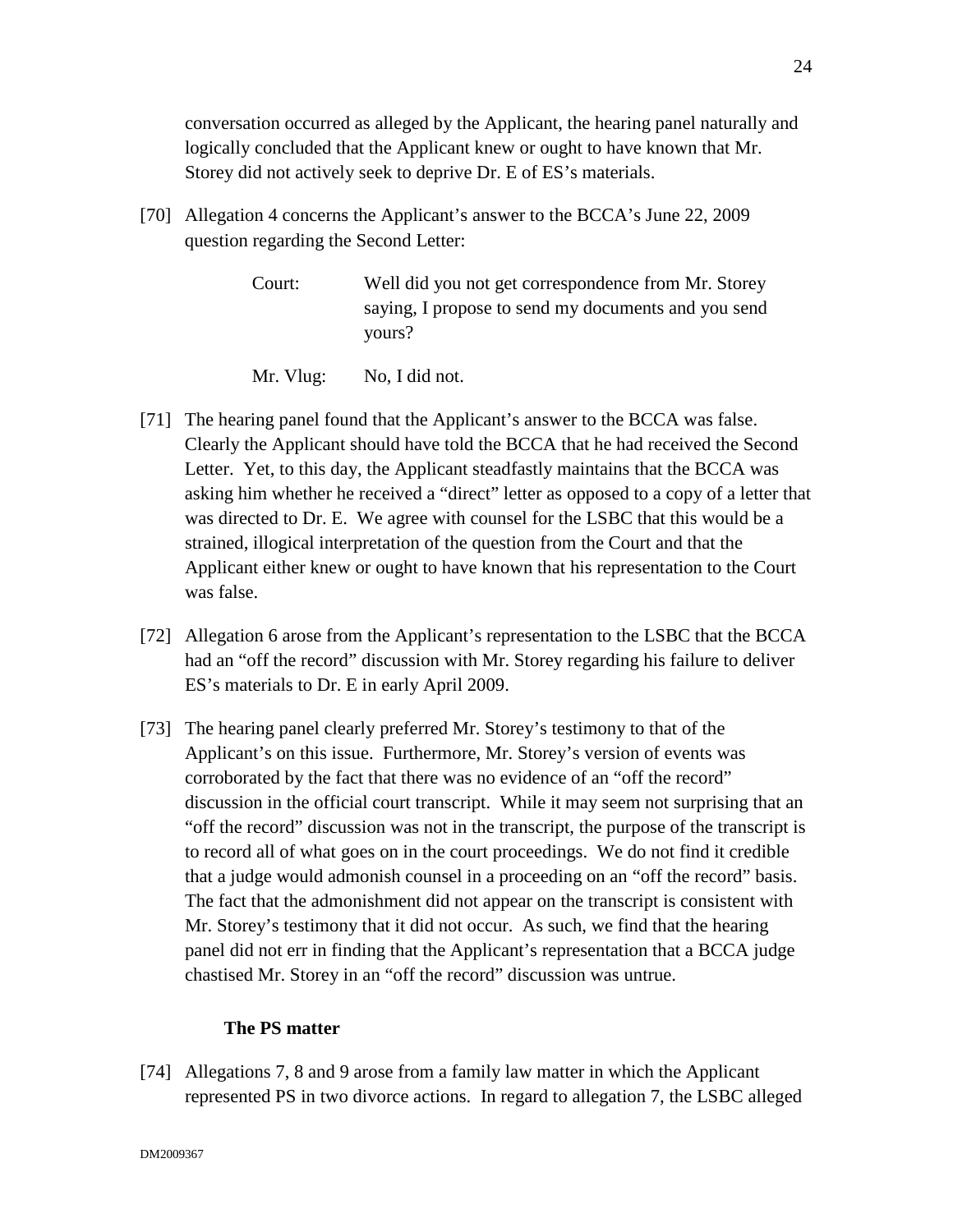that, on or about February 5, 2010, the Applicant committed professional misconduct by filing a second writ and statement of claim in the Vancouver Registry of the Supreme Court (the "Vancouver Filing") under a different name for the plaintiff, PS, for the purpose of improperly avoiding the procedure to amend the statement of claim previously filed for the same parties' divorce in October 2008 in the New Westminster Registry of the Supreme Court (the "New Westminster Filing").

[75] In regard to allegation 8, the LSBC alleged that, in the Vancouver Filing, the Applicant stated:

> There has been no other proceeding between or any agreement between the parties with respect to a separation between the parties or to the support or maintenance of a party or of a party [sic] or a child of a party, or with respect to the division of property of the parties …

when he knew or ought to have known this statement was untrue.

[76] In relation to allegation 9, the LSBC alleged that, in the Vancouver Filing, the Applicant stated:

> It is impossible to obtain a certificate of the marriage or a certificate of the registration of the marriage because there is an emergency need to for [sic] a Certificate of Pending Litigation to stop the transfer of matrimonial assets in China OR sale and liquidation of matrimonial assets and then transfer, outside of the jurisdiction of the court. A copy of the Marriage Certificate will be provided shortly …

when he knew or ought to have known that this statement was untrue.

- [77] The Vancouver Filing was commenced in PS's Chinese name and claimed relief broader than in the New Westminster Filing, including division of the family assets and a restraining order on family assets.
- [78] On or about February 5, 2010, the Applicant's staff filed a Requisition requesting the divorce order in the New Westminster Filing. The Applicant testified that he was unaware at that point that his staff filed the Requisition.
- [79] The Applicant testified that, on the day prior to starting the Vancouver Filing, he recalled the outstanding New Westminster Filing and questioned his paralegal assistant, MT, about its status. MT subsequently informed him that "the Requisition had been filed." The Applicant testified to believing that MT had "put a stop" to the New Westminster Filing.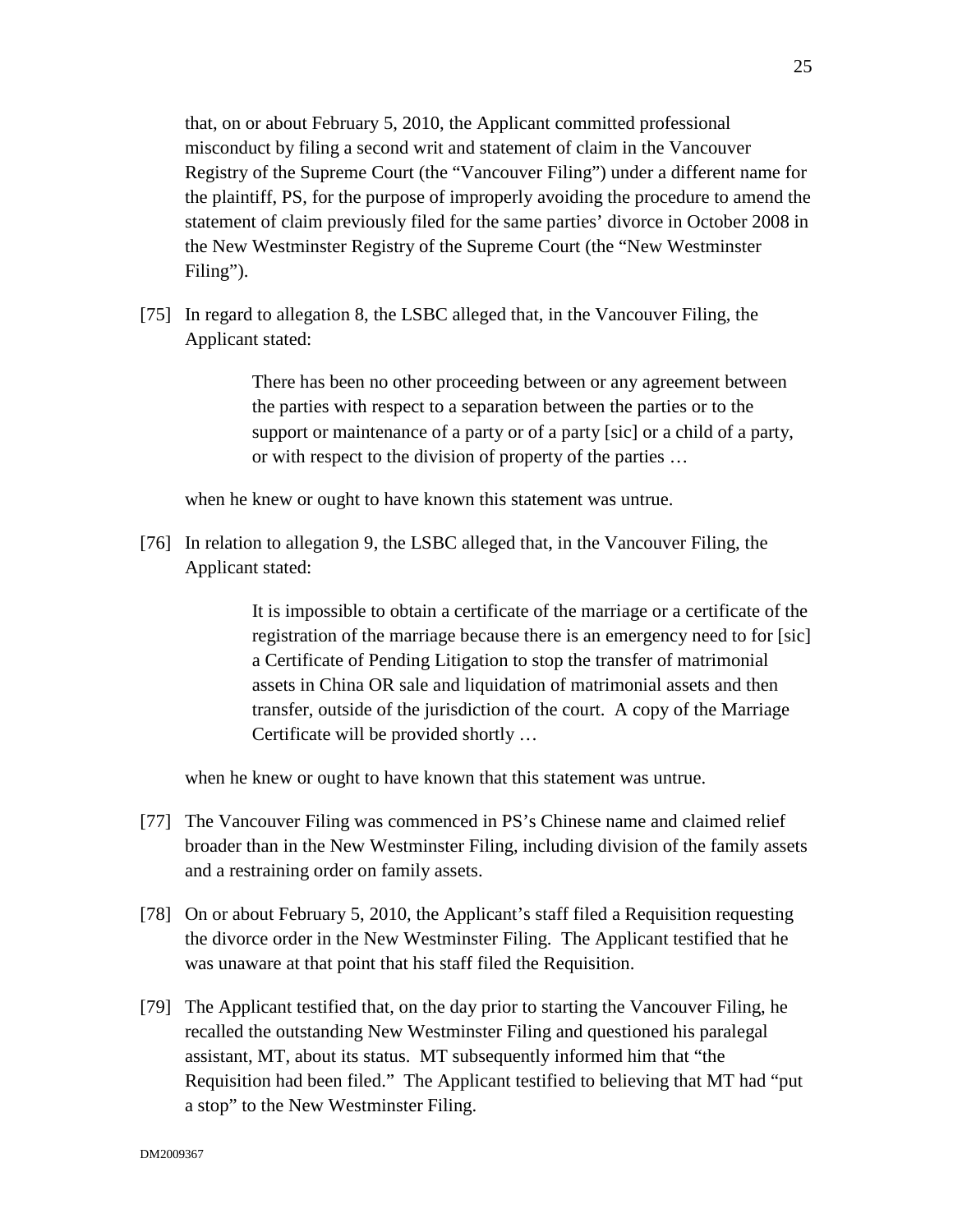- [80] As a witness for the LSBC, MT testified that the Applicant only inquired about the New Westminster Filing after the Vancouver Filing was made on February 5, 2010. She testified that, after she informed him that "the Requisition had been filed," the Applicant instructed her to do nothing more. She further testified that it was not until March 22, 2010, after the divorce order was granted on March 19 within the New Westminster Filing, that the Applicant instructed her to discontinue the New Westminster Filing.
- [81] The LSBC called Dinyar Marzban, QC to give expert testimony concerning family law process and procedure in British Columbia. Mr. Marzban testified that any lawyer who is competent to practise family law in British Columbia would know that he or she cannot properly pursue a new divorce proceeding for the same client against the same spouse without first discontinuing any prior divorce proceeding.
- [82] The Applicant characterized the duplicate divorce filings as an honest mistake where nothing stood to be gained from the two active filings for the same parties because the Vancouver Filing would ultimately be denied under the circumstances. He explained that the mistake arose from miscommunication between him and his staff.
- [83] In relation to allegation 7, the Vancouver Filing used PS's Chinese name. The Applicant argues that PS used both names and that there are legitimate reasons to file a family law action using one's Canadian name and/or Chinese name. To obtain a divorce, the parties' names must match the marriage certificate. On the other hand, to claim a certificate of pending litigation, the parties' name(s) must match the name(s) of the registered owners on title. We agree that many people, including PS, have different names or variations of their names. Family law pleadings may also contain more than one name for a party (using "also known as").
- [84] The hearing panel did not address allegations 7, 8 or 9 in as much detail as allegations 2 through 6. A review is a review on the record. We have reviewed the record of proceedings before the hearing panel. We are unable to find cogent, clear or, in fact, any evidence that the Applicant used PS's Chinese name in the proceedings in order to avoid amending the first action. We therefore find that the hearing panel erred. Having found no evidence of this improper purpose, we find that this is a clear and palpable error. We therefore dismiss allegation 7 as there is no evidence to support a finding of either misconduct or incompetence.
- [85] With respect to allegation 8, the LSBC alleged that, in the Vancouver action, the Applicant denied the pre-existence of the active New Westminster action when he knew or ought to have known that the statement was not true. Mr. Marzban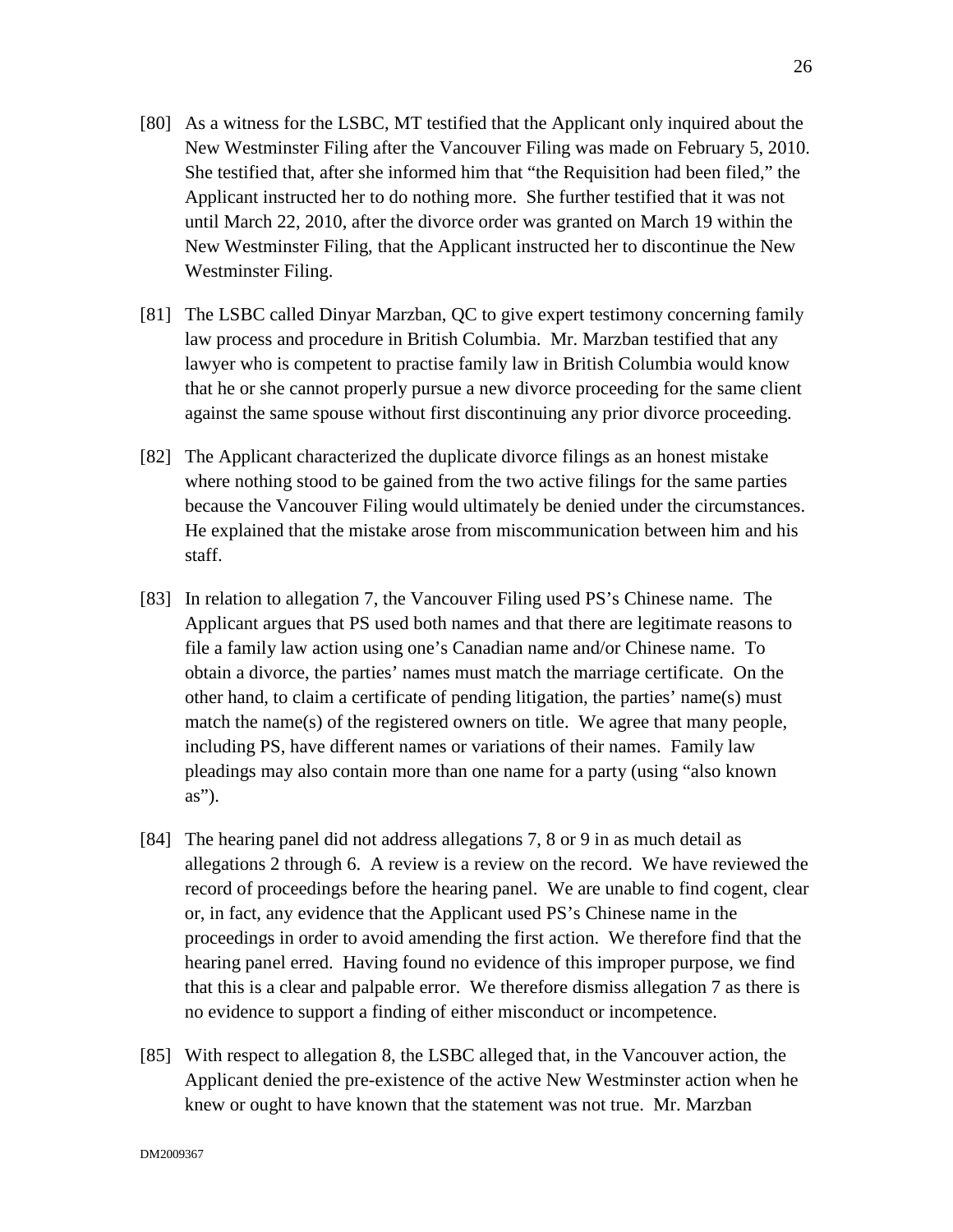provided an expert report and testified as an expert before the hearing panel. The hearing panel referred to Mr. Marzban's evidence at paras. 89 and 90 of the Reasons on Facts and Determination.

- [86] Mr. Marzban's evidence included that, to commence a divorce action, it is mandatory to disclose the existence of any previous action that seeks a divorce, unless the previous action has been discontinued.
- [87] Mr. Marzban also gave evidence that any family law lawyer practising in BC would know that he or she should not issue a second divorce proceeding for the same client without discontinuing the first one.
- [88] In addition, the LSBC relied on an affidavit of Michelle McMillan, program manager for the Central Registry of Divorce Proceedings, which exists to detect multiple divorce proceedings between the same parties. Her evidence is summarized at para. 91 of the hearing panel's Decision on Facts and Determination.
- [89] The Applicant submits that he made a simple mistake in filing the Vancouver action without disclosing in that action that his office had filed a previous divorce action.
- [90] The specific wording used by the Applicant in the Vancouver Filing is as follows:

There has been no other proceeding between or any agreement between the parties with respect to a separation between the parties or to the support or maintenance of a party or of a party [sic] or a child of a party, or with respect to the division of property of the parties.

- [91] The Applicant testified that he thought his paralegal, MT, had discontinued the New Westminster Filing. He claimed that he told his paralegal to stop the New Westminster Filing when he was filing the Vancouver Filing and that he thought she had done so by filing a Requisition in the New Westminster Filing.
- [92] The Applicant's paralegal's testimony did not support his evidence. The hearing panel preferred the Applicant's paralegal's evidence that she was not told to stop the New Westminster Filing until March 22, 2010.
- [93] The Applicant's own evidence on this point does not make sense in that the Applicant would have had to sign a Notice of Discontinuance of the New Westminster Filing (not a Requisition) to discontinue it.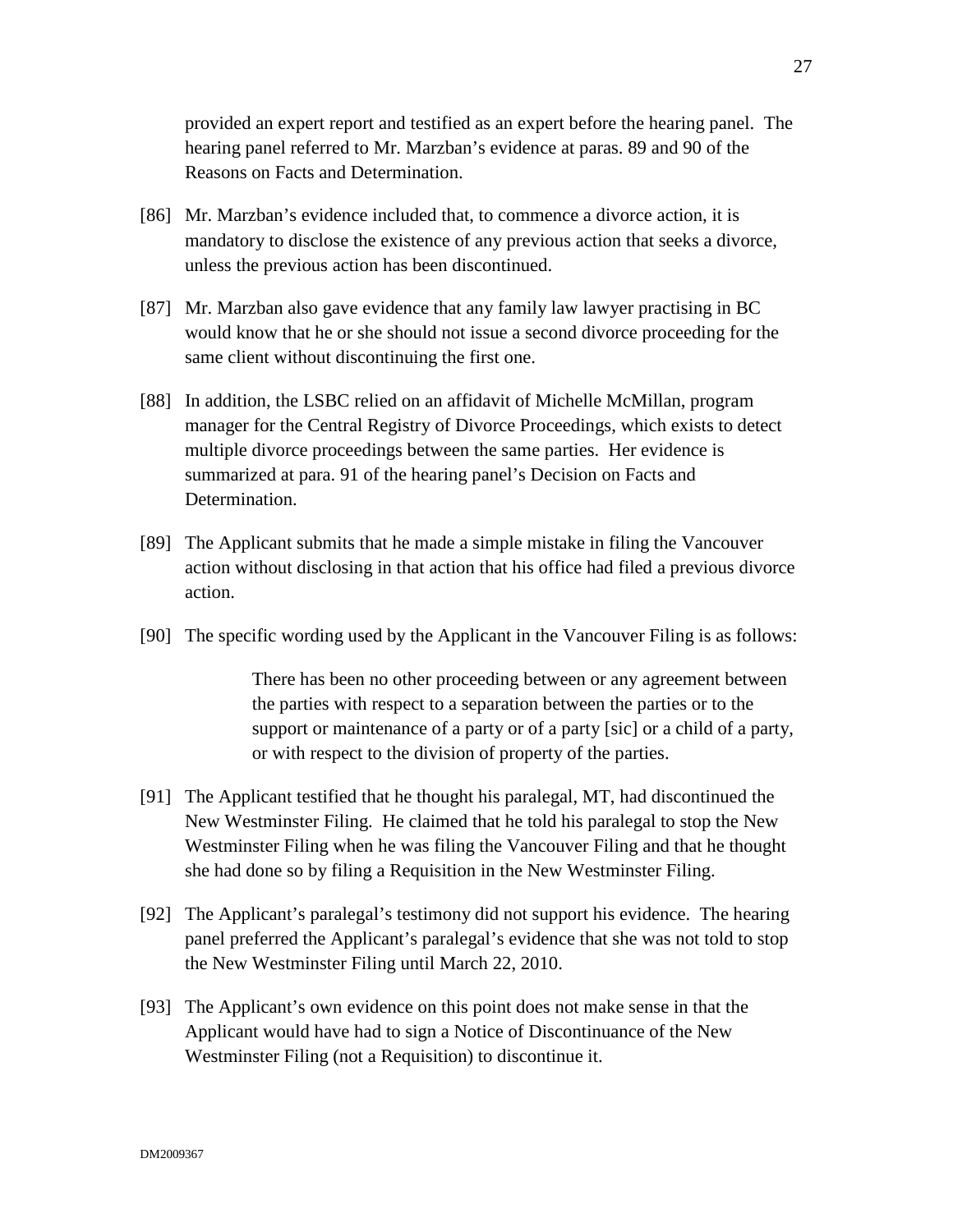- [94] If the Applicant was not sure if the New Westminster Filing was discontinued, he could have either checked with his paralegal or noted in the Notice of Family Claim in the Vancouver Filing that an action had previously been commenced and that he was unaware whether it had been discontinued. This would have notified the Court, the Central Divorce Registry, the opposing party in the action and her own lawyer that another proceeding existed and that jurisdiction may be an issue. Furthermore, pursuant to s. 3(2) of the *Divorce Act* (Canada), the second action seeking divorce is deemed void. The Applicant's failure to mention the yet unserved first action potentially masked this issue as well.
- [95] This is not a case where another lawyer outside of the Applicant's firm had started the New Westminster Filing unbeknownst to the Applicant. This is also not a case where the previous action was started years prior and forgotten. We agree with the hearing panel that the Applicant made a false statement in the Vancouver action that he knew or ought to have known was untrue.
- [96] In relation to allegation 9, the Applicant submits that, in completing the Vancouver Filing, he was in a rush and ticked the wrong box relating to the availability of the marriage certificate. The Applicant could have ordered another original of the marriage certificate; however, that process would have taken some time and time was of the essence to obtain the certificate of pending litigation to prevent disposition of the family property at issue in the proceeding.
- [97] The hearing panel also did not address allegation 9 in detail in its Facts and Determination Decision.
- [98] The hearing panel did not mention or acknowledge in its Facts and Determination Decision that, while the Applicant stated that the marriage certificate was "impossible" to obtain, the Applicant also stated that there was an urgent need to file a certificate of pending litigation to protect property and that he would file a marriage certificate "shortly".
- [99] The fact that the Applicant stated that he would provide the marriage certificate "shortly" corroborates the Applicant's evidence that he had checked the wrong box. It also qualifies the statement that the marriage certificate was "impossible" to obtain by making it clear that the marriage certificate was only temporarily unavailable.
- [100] The hearing panel assumed that a copy of the marriage certificate could have been filed with the Vancouver Notice of Family Claim. As stated by the Applicant in his evidence, an original marriage certificate is required, and a photocopy is insufficient. It is not easy to retrieve a marriage certificate that has been filed in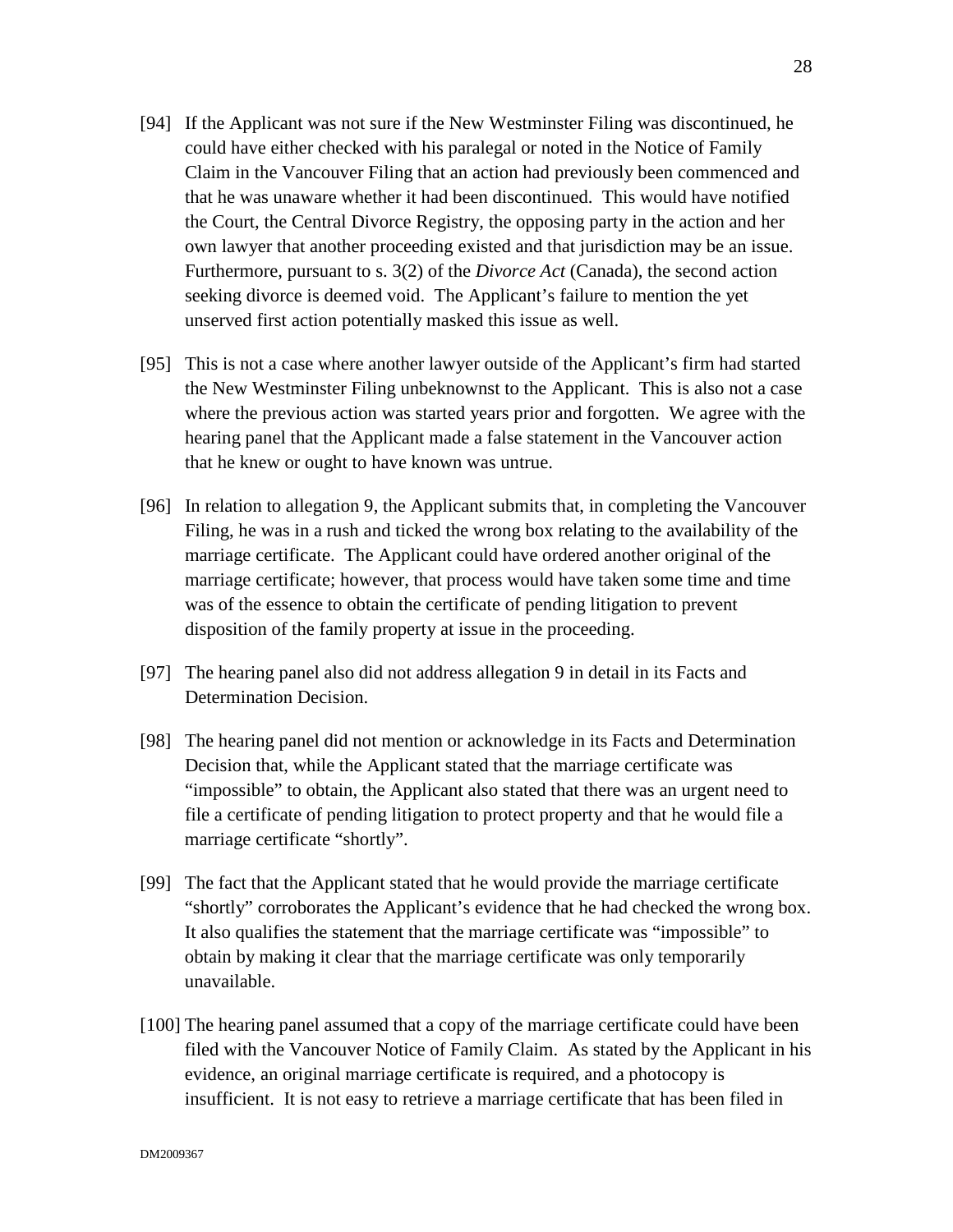another proceeding. We find that the hearing panel erred in finding that the Applicant committed misconduct with respect to allegation 9 in relation to proving either professional misconduct or incompetence. We therefore dismiss allegation 9.

### **The MW matter**

- [101] Allegation 10 relates to a statement made in a February 23, 2011 affidavit of MW. The LSBC alleges that the February 23, 2011 affidavit implied that MW's 2009 CRA Notice of Assessment was attached to MW's financial statement at the time that MW swore the statement on March 19, 2010. The Applicant admits that the 2009 Notice of Assessment was not attached to the March 19, 2010 financial statement at the time MW swore it. In fact, the document was not available until several months later. The 2009 Notice of Assessment was not attached to the financial statement until the Applicant filed it in court in 2011.
- [102] After receiving MW's March 19, 2010 financial statement, MW's ex-wife swore an affidavit on May 5, 2010, which stated at para. 6:

[MW] has not provided any evidence of his 2009 income …

Agreed Statement of Facts, para. 82

[103] MW swore an affidavit in response on February 23, 2011, which stated:

In response to paragraph 6, my Notice of Assessment is attached to my financial statement.

Agreed Statement of Facts, para. 87

- [104] The evidence is that, by the time that the February 23, 2011 affidavit was sworn, the 2009 Notice of Assessment was attached to the previously sworn financial statement. Unfortunately, the hearing panel appears to have wrongly assumed that the rules that apply generally to affixing exhibits to affidavits also apply to a sworn financial statement (paras. 120 through 126 of the Facts and Determination Decision).
- [105] We find that the hearing panel fell into error in this regard. Sworn financial statements are unique and are governed by a separate Rule in the BCSC Rules. In 2009/2010, Rule 60D of the Supreme Court Rules applied (now replaced by Rule 5-1 of the BCSC Family Rules). Rule 60D (20), (21) and (22) provide a mechanism for providing additional documents to be attached to previously sworn financial statements.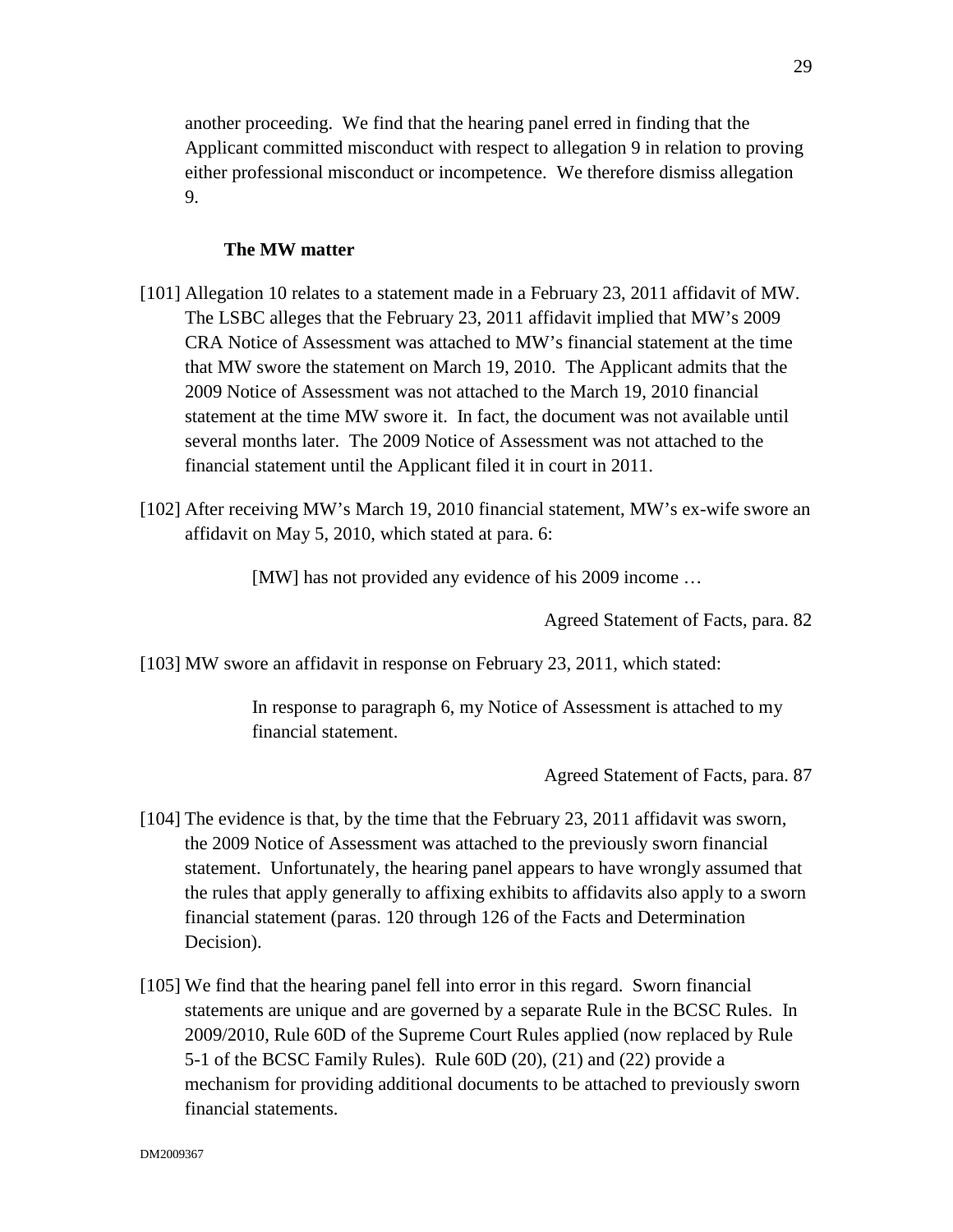- [106] We agree with the Applicant that the attachments to a sworn financial statement are not stamped as "attached" like exhibits are to a normal affidavit and the Rules permit attachments to be added later to financial statements.
- [107] The Rules state that, when a document is added to the financial statement, the party must provide notice to the opposing party. It appears that the Applicant did not specifically notify the opposing counsel that documents were added. However, the Applicant is not cited for failing to provide an explanation or notice. The Applicant was alleged to have prepared and commissioned a false affidavit. However, as it turns out, the affidavit was actually correct at the time it was sworn.
- [108] The Applicant's conduct in having his client swear to the statement contained in the February 23, 2011 affidavit was certainly not reflective of best practices. The statement is not truly responsive, and was confusing and potentially misleading. Affidavits should be drafted in a manner that is not in any way, even potentially, misleading. However, on the balance of probabilities, we do not find that the LSBC has proven allegation 10, either on the basis of professional misconduct or, in the alternative, incompetence. Allegation 10 is thus dismissed.
- [109] In relation to allegation 11, the Applicant prepared and commissioned an affidavit sworn by MW on October 4, 2011 and filed in BCSC on October 5, 2011, which stated at para. 18:

Counsel for the [ex-wife] complained to the Law Society that my lawyer had included too much financial disclosure to my financial statement.

Agreed Statement of Facts, para. 103

- [110] Under cross-examination by counsel for the LSBC, the Applicant admitted that opposing counsel had never complained to the LSBC that MW had provided "too much disclosure."
- [111] During his submissions on this Review, the Applicant took the position that, despite his concession during cross-examination, the statement in the affidavit that opposing counsel had complained about there being "too much disclosure" was "true in the general sense." We disagree with the Applicant.
- [112] At no time did counsel for the ex-wife complain that there had been too much disclosure. It is clear on the evidence, and ought to have been abundantly clear to the Applicant, that MW's ex-wife and her counsel were concerned about the lack of full disclosure, particularly regarding MW's 2009 income. The opposing party had, in fact, raised MW's lack of disclosure as an issue in the proceedings. The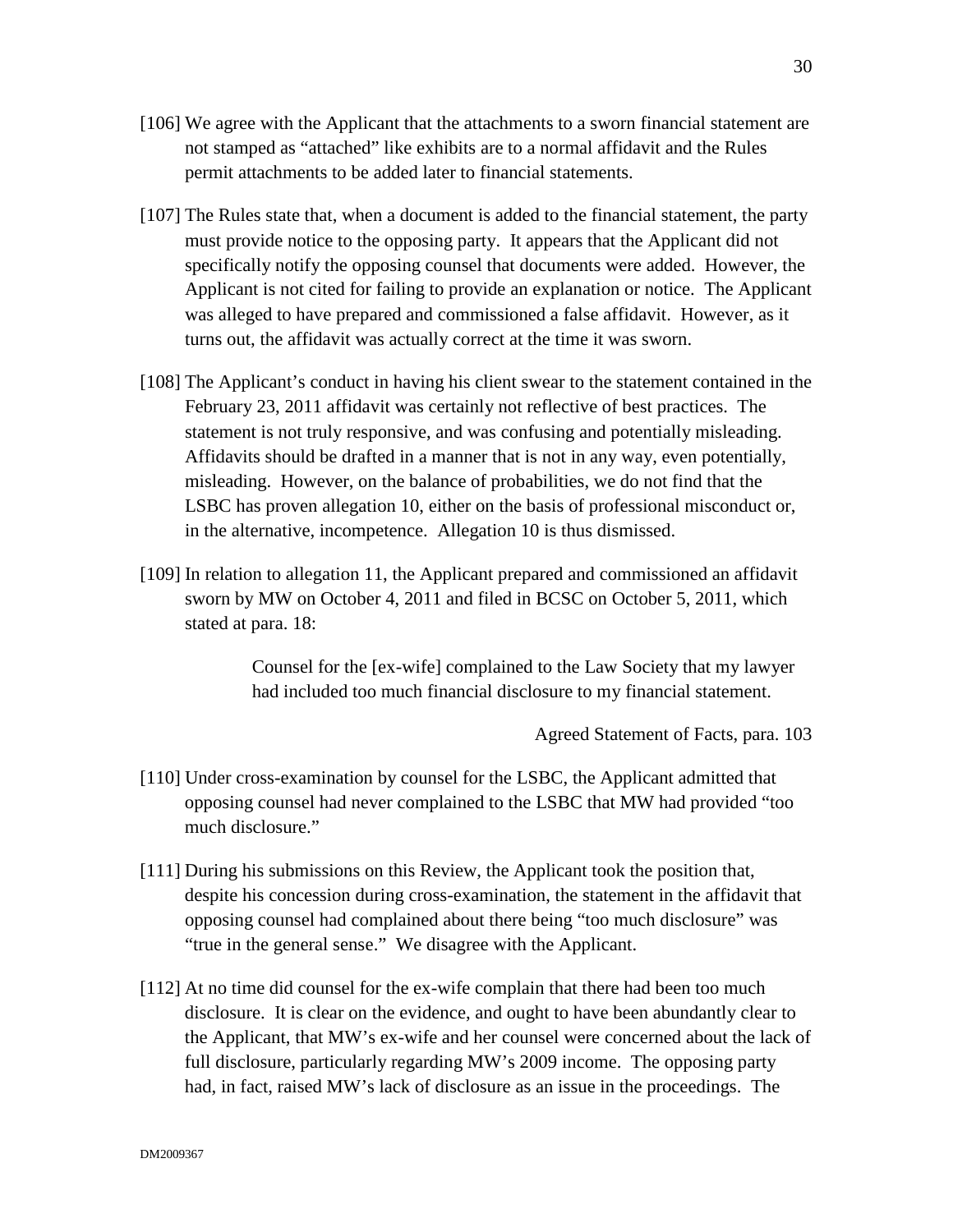opposing party's complaint to the LSBC was that the Applicant had added documents to the financial statement after it was sworn, and that the February 23, 2011 affidavit was misleading.

[113] In preparing and commissioning the October 4, 2011 affidavit of MW, he ought to have known that it was false. The hearing panel made no error in its finding.

# **c. Did the hearing panel err in applying the test for professional misconduct to each of the remaining allegations 2 – 6, 8and 11 made against the Applicant?**

- [114] The test for whether conduct amounts to professional misconduct is whether it constitutes a marked departure from the conduct the LSBC expects of lawyers: *Martin*. It is also well understood that conduct that is in breach of the LSBC Rules or the Act is not necessarily professional misconduct.
- [115] The determination of whether certain conduct, rule breach or not, constitutes professional misconduct is based on a number of factors. The factors that may be appropriate to consider, depending on the particular case, include the gravity of the misconduct, its duration, the number of breaches, the presence or absence of *mala fides*, and the harm caused by the misconduct: *Lyons*.
- [116] The test for professional misconduct is set out by the hearing panel at paras. 13 15 of its decision. The hearing panel considered *Martin* and the hearing panel and review decisions in *Re: Lawyer 12* (2011 LSBC 11 and 2011 LSBC 35, respectively). On review, *Lawyer 12* considered in detail the decision in *Re: Lawyer 10*, 2010 LSBC 02, also a review decision. Each of *Lawyer 12* (Review) and *Lawyer 10* canvass the culpability requirement that arises from *Martin* at length.
- [117] The Applicant agrees that the "marked departure" test set out in *Martin* applies to the determination of whether particular conduct amounts to professional misconduct, but submits that the hearing panel erred in ignoring the element of culpability.
- [118] In his submissions, the Applicant maintains that the presence of *mala fides* is necessary for a finding of professional misconduct. He relies on the test at para. 35 of *Lyons*:

In determining whether a particular set of facts constitutes professional misconduct or, alternatively, a breach of the *Act* or the Rules, panels must give weight to a number of factors, including the gravity of the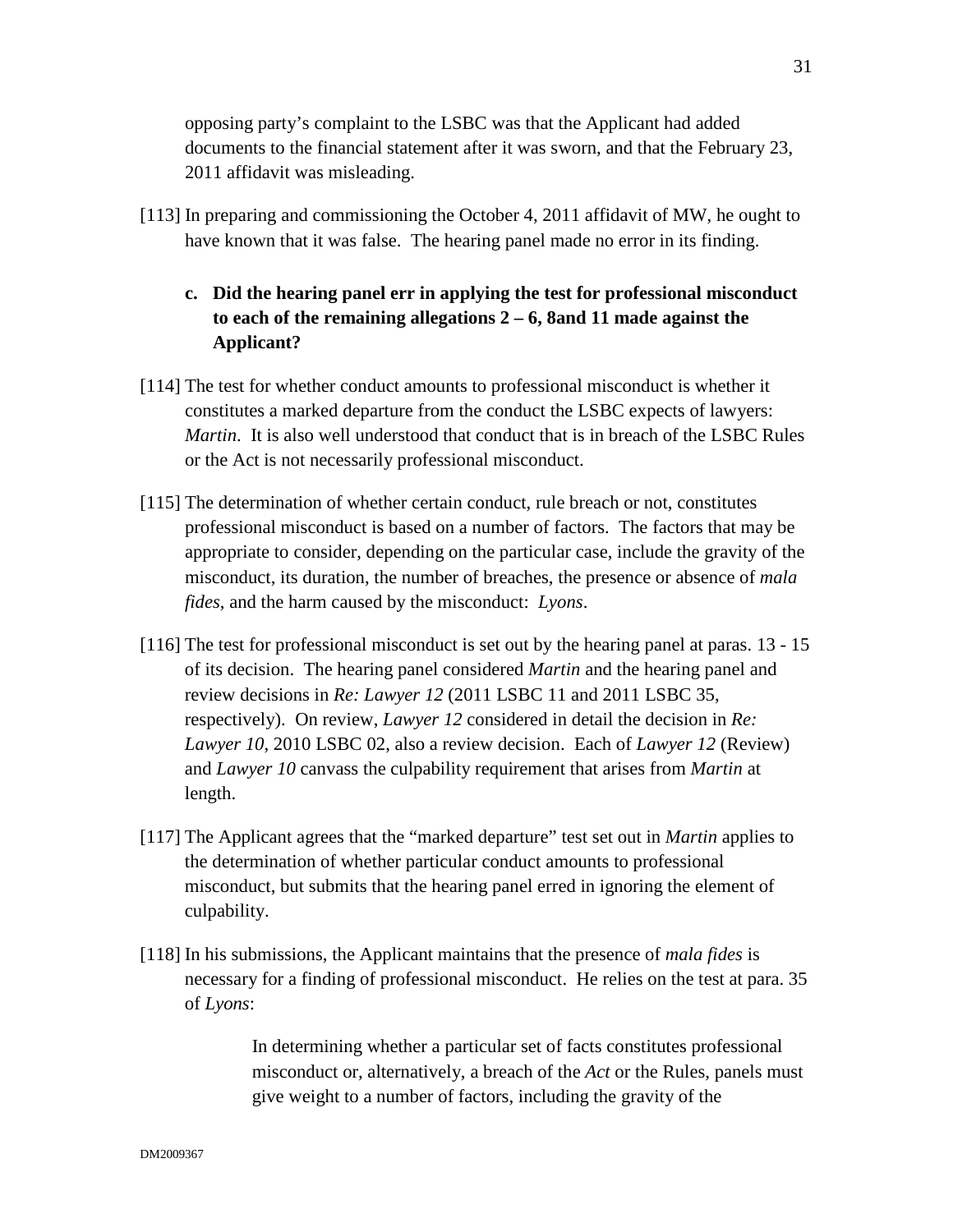misconduct, its duration, the number of breaches, the presence or absence of *mala fides*, and the harm caused by the respondent's conduct.

- [119] We disagree with the Applicant's argument that the presence of *mala fides* is a required element in professional misconduct. The leading case of *Martin* itself was based upon a determination of misconduct based on negligence (in that case, gross negligence) without any presence of dishonesty, deceit or significant personal or professional conduct issues.
- [120] The intention behind the multi-factorial approach that involves a listing of potential elements (as in *Lyons*, at para. 35) was addressed in the review decision of *Law Society of BC v. Boles*, 2016 LSBC 48, at paras. 54-57. In *Boles*, the all-Bencher panel emphasized a case by case approach and confirmed that no single factor is necessarily determinative to the determination of what constitutes a marked departure in any given case.
- [121] At para. 57 of its decision in *Boles*, the review panel quoted with approval the hearing panel in *Law Society of BC v. Harding*, 2014 LSBC 52 at paras. 76 to 79:

In our view, given all the cases and the guiding principles from *Stevens* [*v. Law Society (Upper Canada)*, (1979), 55 OR (2d) 405 (Div. Ct.),] and the marked departure test from *Martin*, there must be culpability in the sense that the lawyer must be responsible for the conduct that is the marked departure. The words "marked departure" are where one finds the requirement that the nature of the conduct must be aggravated or, to use the words of *Stevens*, outside the permissible bounds.

As *Stevens* and *Re: Lawyer 12* (both the single-bencher and the review decision) make clear the panel must look at all of the circumstances. In *Lyons*, the panel set out the following factors to consider in determining whether given conduct rises to the level of professional misconduct:

- (a) the gravity of the misconduct;
- (b) the duration of the misconduct;
- (c) the number of breaches;
- (d) the presence or absence of *mala fides*; and
- (e) the harm caused.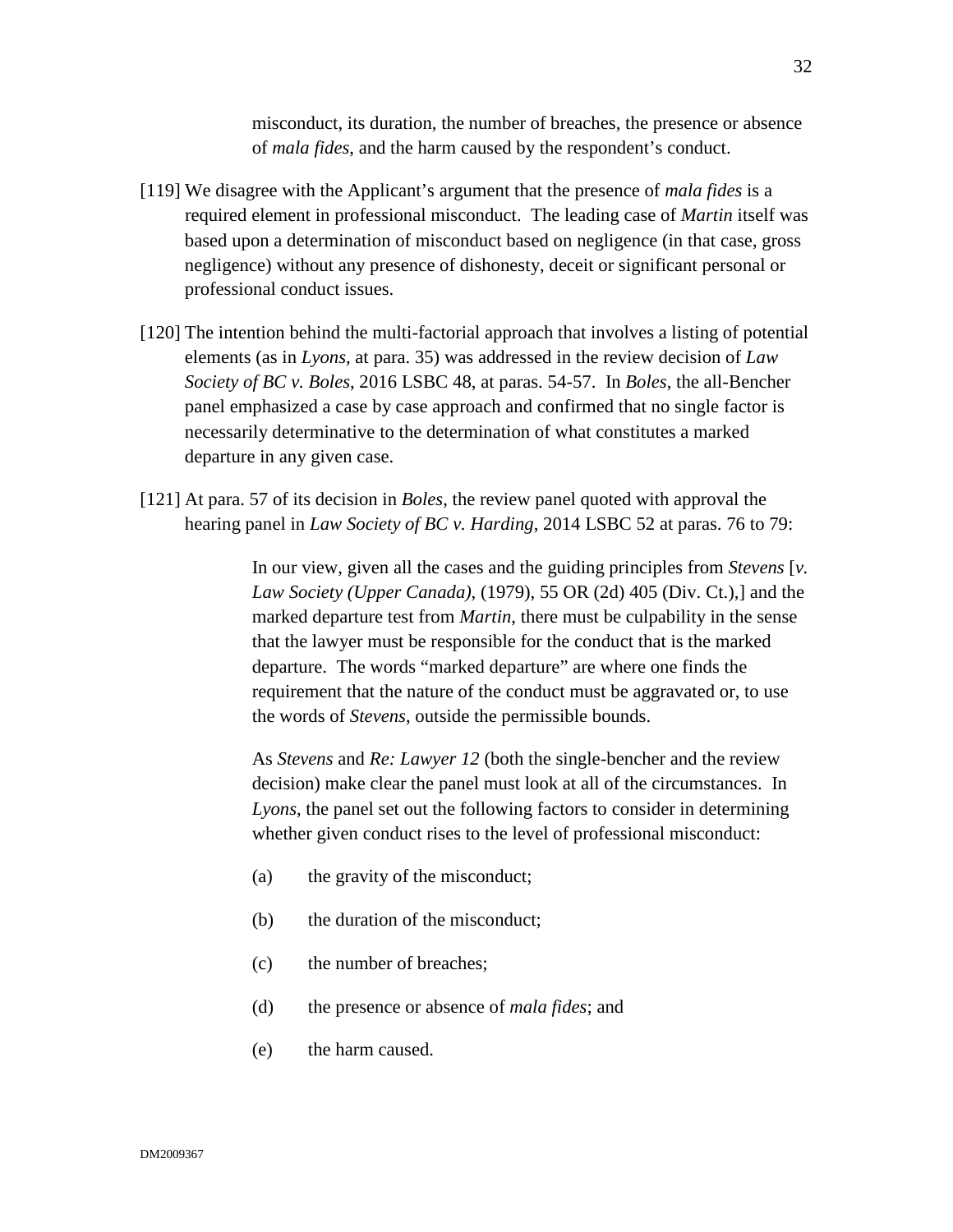The requirement that all the circumstances be considered and the factors set out in *Lyons* preclude an assertion that particular factors are determinative or trump factors.

Accordingly, it is not helpful to characterize the nature of blameworthiness with reference to categories of conduct that will or will not establish professional misconduct in any given case. Whether there was intention, or a "mere mistake", "inadvertence", or events "beyond one's control" is not determinative. While such evidence is relevant as part of the circumstances as a whole to be considered, absence of advertence or intention or control will not automatically result in a defence to professional misconduct because the nature of the conduct, be it a mistake or inadvertence, may be aggravated enough that it is a marked departure from the norm. On the other hand, such evidence, taken as a part of the consideration of the circumstances as a whole, may be part of an assessment that the impugned conduct did not cross the permissible bounds.

# **The ES matter**

- [122] Allegations 2 and 3 arose from the representation made in the ES Affidavits to the BCSC and later to the BCCA that there was an active attempt to deprive Dr. E of the Applicant's materials. The LSBC argued that the Applicant's statements were improper on the basis that: a) he knew or ought to have known that the representations were not true; or b) the ES Affidavits contained statements that were not identified as being made on information and belief, and the source of such information was not identified.
- [123] Allegation 4 arose from the Applicant's denial to the BCCA that he had received the Second Letter. Even if the Applicant misinterpreted the Court's question as referring to direct and private correspondence between him and Mr. Storey, his answer was misleading at the very least. He was aware that he had received a letter regarding the subject matter that was the focus of the Court's inquiry. The Applicant provided an egregiously misleading response to a simple question from the Court and knew or ought to have known that he was misstating facts to the Court.
- [124] Allegation 5 arose from representations that the Applicant made to the LSBC that Mr. Storey intended to deceive him. These representations were discourteous and unfounded.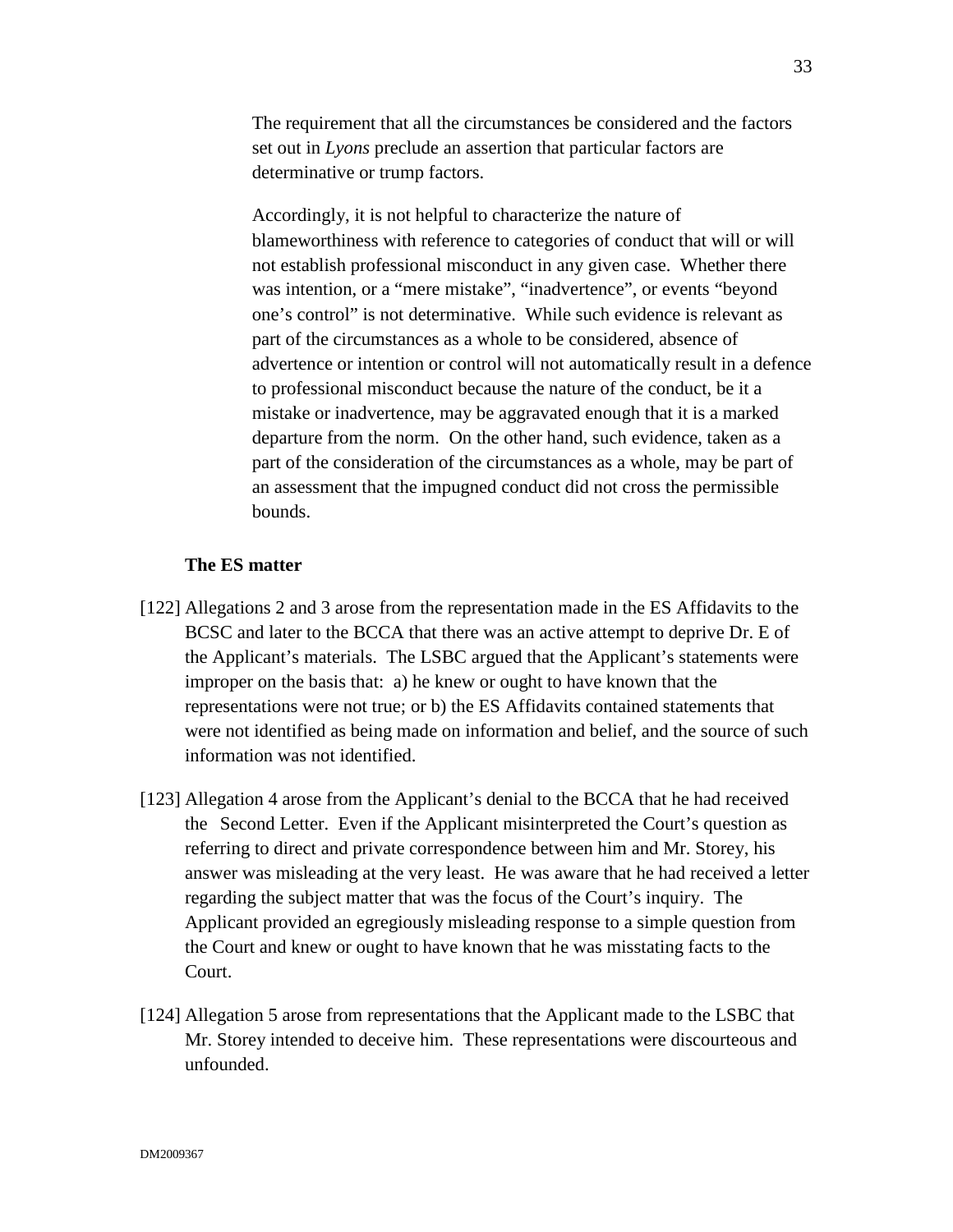- [125] Allegation 6 arose from the Applicant's representation to the LSBC that the BCCA had an "off the record" discussion with Mr. Storey regarding his failure to deliver ES's materials to Dr. E in early April, 2009. The hearing panel found, and we agree, that the Applicant's representation was not true.
- [126] We find no error in the hearing panel's findings in relation to each of allegations 2 through 6 that the Applicant's conduct represented a marked departure from the conduct the LSBC expects of lawyers.
- [127] It is wholly unacceptable to misrepresent facts either to the LSBC or to any court. A lawyer is an officer of the court. Honesty and candour are at the core of the duties and responsibilities of a lawyer. We find no error with the hearing panel's finding of professional misconduct for each of allegations 2, 3, 4, 5 and 6.
- [128] Subsequent to our hearing the LSBC's and the Applicant's submissions on this Review, the Supreme Court of Canada released its decision in *Groia v. Law Society of Upper Canada*, 2018 SCC 27.
- [129] *Groia* involved disciplinary proceedings against a lawyer where the lawyer's incourt behaviour led to findings of professional misconduct. Mr. Groia's behaviour during the trial included personal attacks, sarcastic outbursts and allegations of professional impropriety against the opposing counsel who were Ontario Securities Commission prosecutors. In that case, the prosecutors and Mr. Groia disagreed over the scope of the commission's disclosure requirements, the format of such disclosure and the admissibility of documents.
- [130] The majority of the Supreme Court in *Groia* agreed with the appeal panel's context-specific, multi-factorial approach in assessing whether or not a lawyer's incourt behaviour amounted to professional misconduct. However, they allowed Mr. Groia's appeal and reversed the findings of professional misconduct because Mr. Groia had:
	- (a) made the allegations of prosecutorial misconduct in good faith;
	- (b) had honestly-held but erroneous legal beliefs relating to disclosure requirements and admissibility of documents and the evolving law relating to abuse of process;
	- (c) did not deliberately misrepresent the law; and
	- (d) had a reasonable basis for his mistaken legal beliefs, in that there was a sufficient factual basis for him to have believed what he believed.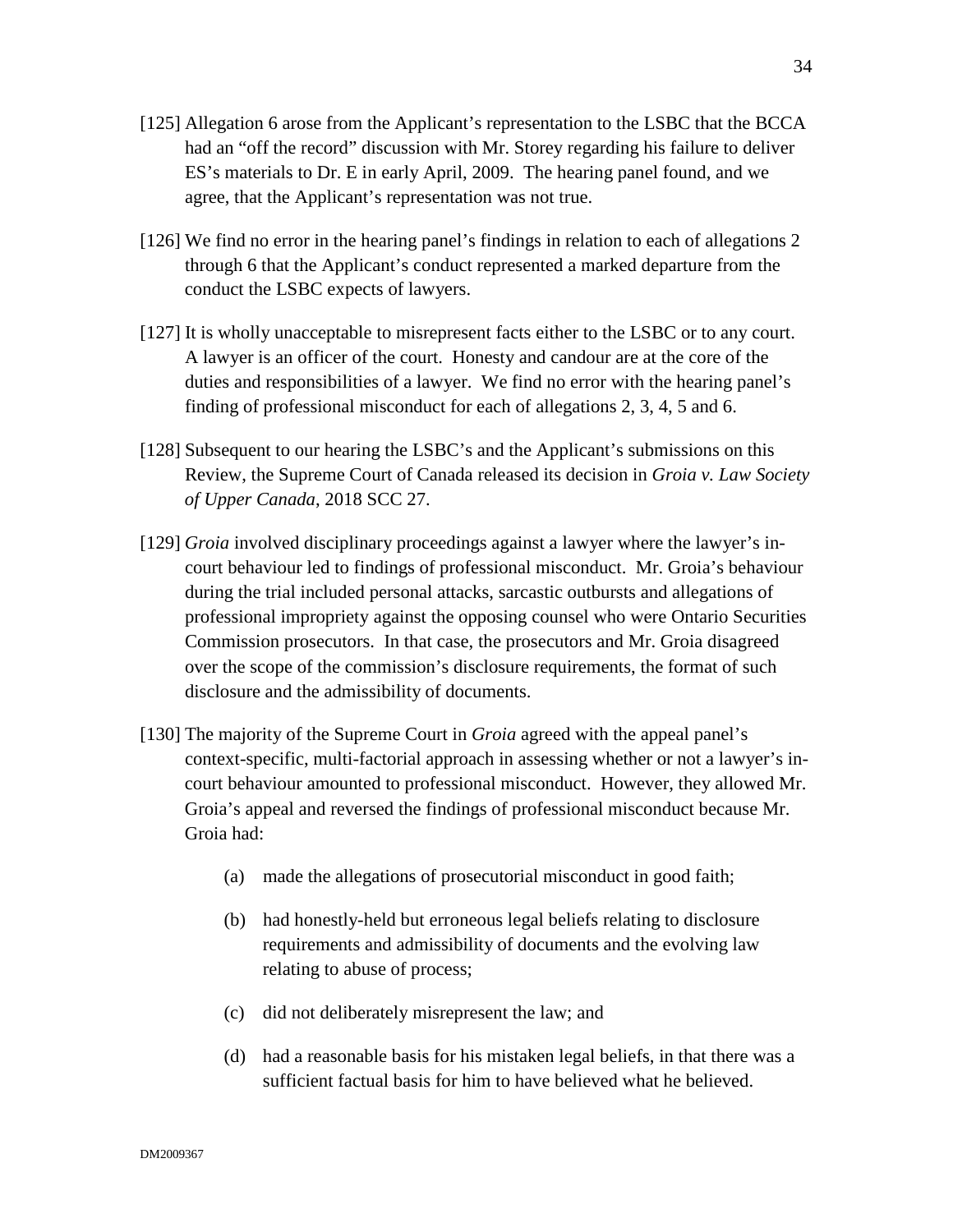- [131] In the Applicant's case, it cannot be said that the Applicant's allegations against opposing counsel were made in good faith. The Applicant repeatedly accused opposing counsel of underhanded and deceptive conduct. These were serious allegations of impropriety. The Applicant made these allegations in affidavit material filed in Court and in responding to an LSBC investigation.
- [132] Caution should be exercised in making allegations of impropriety against other counsel. We accept that, in some circumstances it may be necessary to take issue with the conduct of other counsel. In the Applicant's case, however, there was no legitimate or reasonable basis for doing so. Based on the evidentiary record, he either knew that the allegations were unfounded or he demonstrated a wilful or reckless disregard for the facts. There was no reasonable factual foundation for the Applicant's allegations. The allegations were improper and constituted professional misconduct.

## **The PS matter**

- [133] Allegation 8 relates to the Applicant's client, PS. Mr. Marzban's expert testimony was that any family law lawyer in BC would know not to file a second proceeding seeking divorce without discontinuing the first proceeding. The hearing panel found that the Applicant ought to have known that his filings and subsequent statements were improper and misleading. By stating there had been no other proceeding, the Applicant misled the Registry, the opposing party and her lawyer, thereby improperly avoiding a potential jurisdictional issue and hiding the fact that the second action for divorce may be void. We agree with the hearing panel that this conduct represents a marked departure from what is expected of a lawyer.
- [134] We confirm the hearing panel's findings of professional misconduct with respect to allegation 8.

#### **The MW matter**

[135] In relation to allegation 11, the Applicant admitted to having prepared and commissioned the MW Affidavit with a false assertion. It is wholly unacceptable for a lawyer to have a client swear an affidavit that the lawyer knows or ought to know is false. False affidavits not only mislead the Court but also unnecessarily prolong proceedings and create a risk of judicial outcomes that are not based on true and accurate information.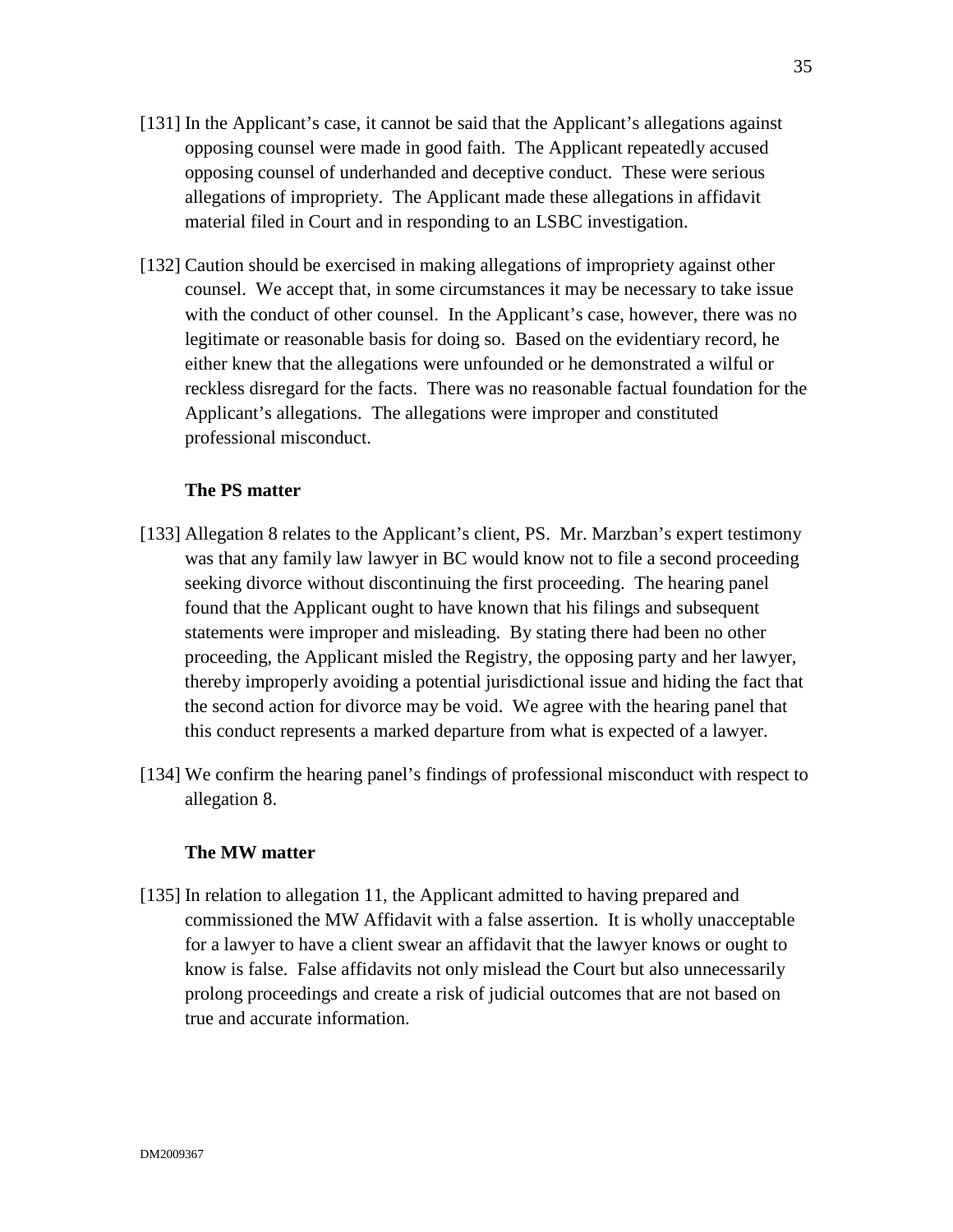- [136] We find that the hearing panel made no error in finding that the Applicant's action was a marked departure that constituted professional misconduct. We confirm the finding of professional misconduct in relation to allegation 11.
	- **d. Did the hearing panel err in its consideration of the Applicant's arguments regarding delay and in its conclusion that there was no delay resulting in unfairness to him?**
- [137] The Applicant states that the hearing panel's findings with respect to the ES matter should be set aside due to the hearing panel's failure to consider the overall effect of delay outside of an application to dismiss. The majority of his submissions, however, focus on the hearing panel's acceptance and consideration of an affidavit (the "Gejdos Affidavit") containing evidence and materials of which the Applicant states he was unaware. The Applicant argues that this acceptance of the Gejdos Affidavit amounted to the LSBC presenting new evidence and that the hearing panel's admission of this "new evidence" ran contrary to principles of fundamental justice and fairness in that the Applicant was not offered a chance to review, respond or otherwise challenge the evidence contained within the Gejdos Affidavit.
- [138] The Applicant did not raise the issue of delay before the hearing panel until the last three paragraphs (as transcribed) of his closing submissions, at which time he stated:

… *Lawrence E. Pierce* (Pierce v, Law Society of BC, 2000 BCSC 887 (CanLII) says it's a serious matter because lack of reconstructional accuracy. *Lawrence E. Pierce* involves a delay of about four years and so does the [ES] complaint. … If there are things that concern you in evidence in the [ES] complaint then I want you to remember *Lawrence E. Pierce*, procedural unfairness and reconstructional accuracy, and those are my submissions.

> Transcript of June 5, 2013 proceedings Tab 4, Record, pages 552– 553

[139] In response to the Applicant's submissions on delay, counsel for the LSBC stated:

... If this is a concern for the panel the Law Society would like an opportunity to address this issue, and if you tell me that this is a concern for you I would like to prepare a response to this issue because I believe the evidence will demonstrate that there were various times in the investigation, particularly in the investigation of the [ES] complaint, where there was delay on the part of the Respondent in providing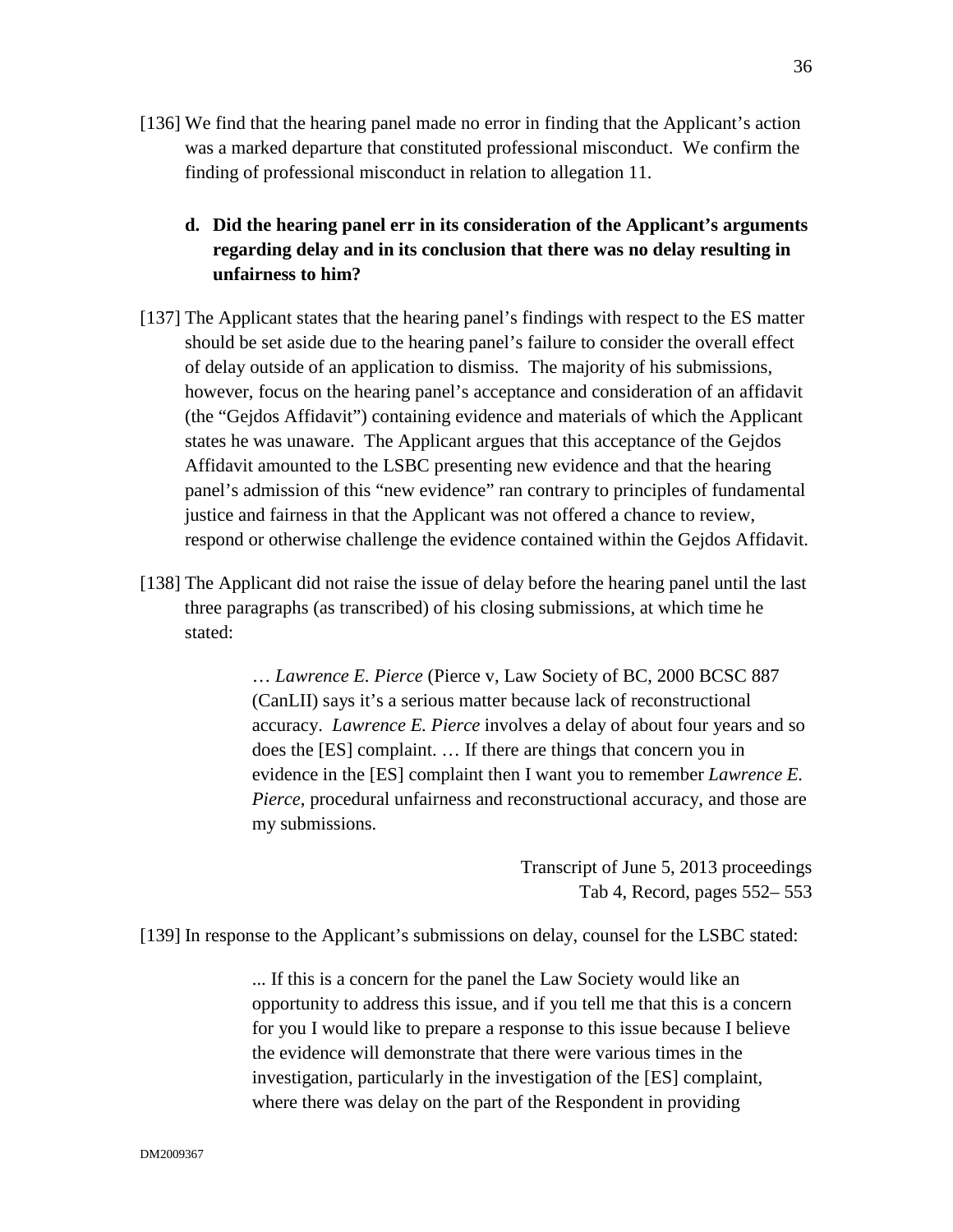materials to the Law Society. So if he's raising an issue of delay the Law Society says if there is a delay at all at least part of it is on the shoulders of the Respondent. So if that's a concern for you I would ask that you provide notice and the opportunity to provide submissions on it.

> Transcript of June 5, 2013 proceedings Tab 4, Record, page 557

- [140] The Applicant further responded to questioning from the hearing panel by stating that the delay argument is not an "afterthought", and pointing to the Agreed Statement of Facts stating "I had always thought that delay was an issue, and you can address it by looking at the Agreed Statement of Facts … for me it's not a major issue." Transcript of June 5, 2013 proceedings, Tab 4, Record, pages 559 and 561
- [141] Counsel for the LSBC responded, commenting that formulating a reply to the Applicant's submission is difficult in the absence of particulars as to the source of the delay, to which the Applicant responded "I can say that delay has to do with the Storey complaint. I wouldn't eliminate anything from that. I wouldn't say that it was just the investigative part of it or that it was just the litigation part of it. … So if you would like me to go forward and identify those areas where I think there was delay, identify the issue more properly then she can have her reply." Transcript of June 5, 2013, proceedings Tab 4, Record, pages 562 and 563.
- [142] The hearing panel, the Applicant and counsel for the LSBC then discussed the timeline for delivering written submissions on this point to the hearing panel. The Applicant's written submissions dated June 7, 2013 were provided to the hearing panel. The LSBC's reply submissions dated June 13, 2013, including the Gejdos Affidavit, were provided to the hearing panel but were inadvertently not provided to the Applicant until the time of the hearing on disciplinary action.
- [143] The Applicant did not seek to introduce further evidence, nor did he ask for a right of reply to the LSBC submissions on this point. In her discussion on the issue of delay, counsel for the LSBC alluded to the fact that it was anticipated any LSBC submissions would relate to delay by the Applicant, and that the evidence "will demonstrate" that there was delay on the part of the Applicant.
- [144] In its 2013 submissions to the hearing panel on the issue of delay, the LSBC stated that the Gejdos Affidavit "contains evidence that was disclosed to the [Respondent] in accordance with the LSBC's disclosure obligation, but not tendered at the hearing." The Applicant took no issue with that assertion, nor did he take any steps to dispute the chronology of proceedings set out in the Gejdos Affidavit.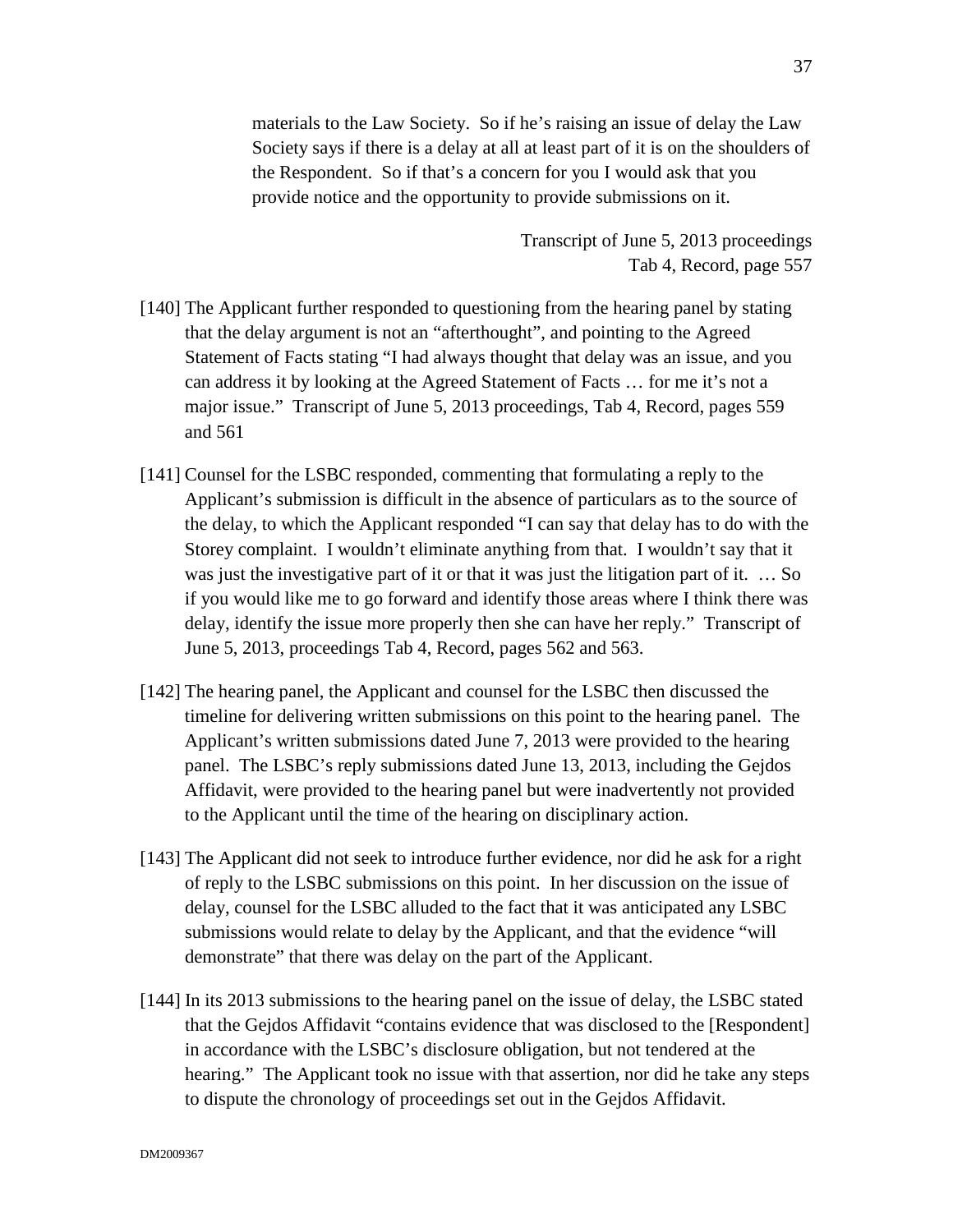Submissions of the Law Society dated June 13, 2013, at para. 28 Tab 19, Record, at page 1944

- [145] The Facts and Determination Decision was issued on February 26, 2014. At para. 146 of the Facts and Determination Decision, the hearing panel summarized the Gejdos Affidavit. The hearing panel's decision on Disciplinary Action was issued on September 25, 2014, seven months after the issuing of the Facts and Determination Decision.
- [146] The Applicant took no steps, and did not communicate any concern to the LSBC, regarding the content of the Facts and Determination Decision, including the Gejdos Affidavit.
- [147] The contents of the Gejdos Affidavit and the Facts and Determination Decision were therefore not new to the Applicant as of the date of the hearing on disciplinary action, and it is to be presumed that he was aware of the procedural history described in the Gejdos Affidavit.
- [148] At paras. 148-150 of the Facts and Determination Decision, the hearing panel dismissed the Applicant's request to have the ES matter dismissed for reasons of delay, finding that any delay was not inordinate or unacceptable at either the investigative or post-citation stages, that there was no evidence of prejudice to the Applicant by way of witnesses' memories being weakened by the passage of time, and that the alleged delay did not amount to an abuse of process by the LSBC.
- [149] The hearing panel quoted *Blencoe v. British Columbia (Human Rights Commission)*, 2000 SCC 44, [2000] 2 SCR 307, as the leading administrative law case dealing with an application for a stay of proceedings due to delay, finding that the Applicant failed to demonstrate that the delay was inordinate and unacceptable and provided no proof of prejudice of such magnitude that the fairness of the hearing was impacted by the unacceptable delay.
- [150] The hearing panel outlined its reasons for dismissing the Applicant's request to dismiss the ES matter due to delay at paras. 148-150 of the Facts and Determination Decision:

We do not find the delay is inordinate or unacceptable, either in the investigation stage or in the post citation stage, especially in light of the delays in responding by the [Respondent], and the procedural applications and steps taken by the [Respondent], which had the effect of delaying the date of the hearing.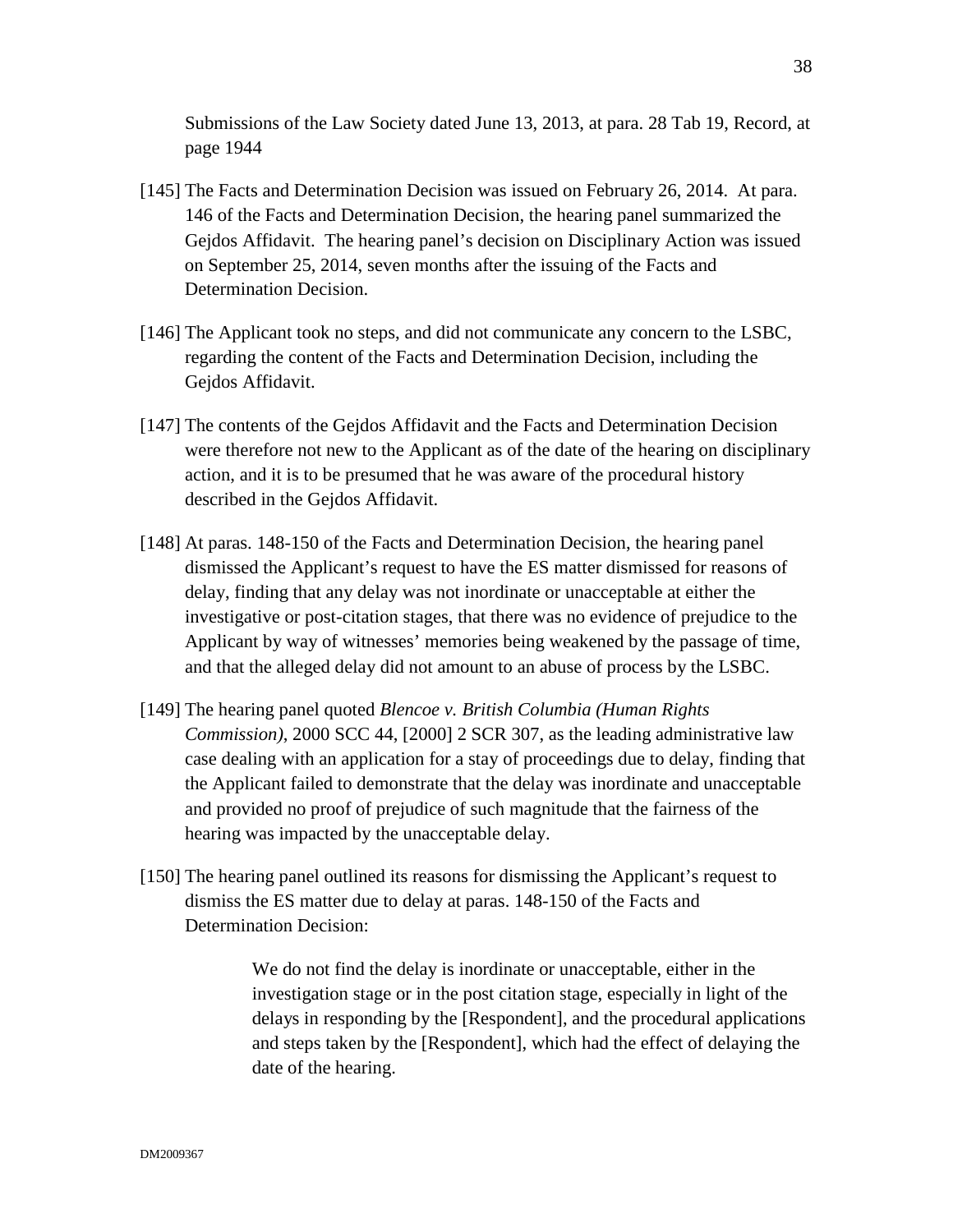We find that there is no evidence of prejudice to the [Respondent] as a result of the witnesses' memories being significantly weakened by the passage of time on material facts in respect to the [ES] matter.

We find that the alleged delay did not amount to an abuse of process by the Law Society The [Respondent] made his delay arguments at the end of the proceedings as an afterthought. If the [Respondent] were prejudiced by delay, one would expect he would have raised it at the outset of the proceedings.

- [151] The Applicant led no *viva voce* evidence relating to the issue of delay or related matters before the hearing panel. The analysis with respect to delay involves a question of law. Accordingly, following *Vlug* and *Harding*, the standard of review to be applied in relation to the consideration of the Applicant's arguments on delay is one of correctness.
- [152] The hearing panel applied the Supreme Court of Canada's reasons in *Blencoe* in assessing the impact of delay on the Applicant's case. As outlined in *Blencoe*, it is not merely length of time that determines whether or not a delay is unacceptable, but rather a consideration of contextual matters, including the nature and complexity of the case, the purpose and nature of the proceedings, and whether the Applicant contributed to or waived the delay.
- [153] The Applicant provided no specific evidence, in submissions or otherwise, regarding significant prejudice suffered consequent upon the LSBC's allegedly unacceptable delay. In the absence of such evidence, we find the hearing panel made no error in concluding that there was no abuse of process by the LSBC warranting a stay of proceedings or a dismissal of the citation.
- [154] The Applicant presented no evidence, other than repeated declarations, of the deterioration of his or anyone else's memory in relation to the ES matter allegations since the spring of 2009. The Applicant alleged in the LSBC's investigation and prosecutorial processes that he argued represented unreasonable delay, but presented no evidence as to how the LSBC contributed to periods of delay, or explanation as to how he bore no responsibility for the delay. In contrast, the LSBC presented several instances where the Applicant contributed to the overall delay in proceedings.
- [155] The Applicant only raised the issue of delay at the end of his closing argument at the proceedings before the Hearing Panel. The Applicant was offered the opportunity to provide written submissions, and similarly the LSBC was offered the chance to address the Applicant's submissions by way of reply submissions.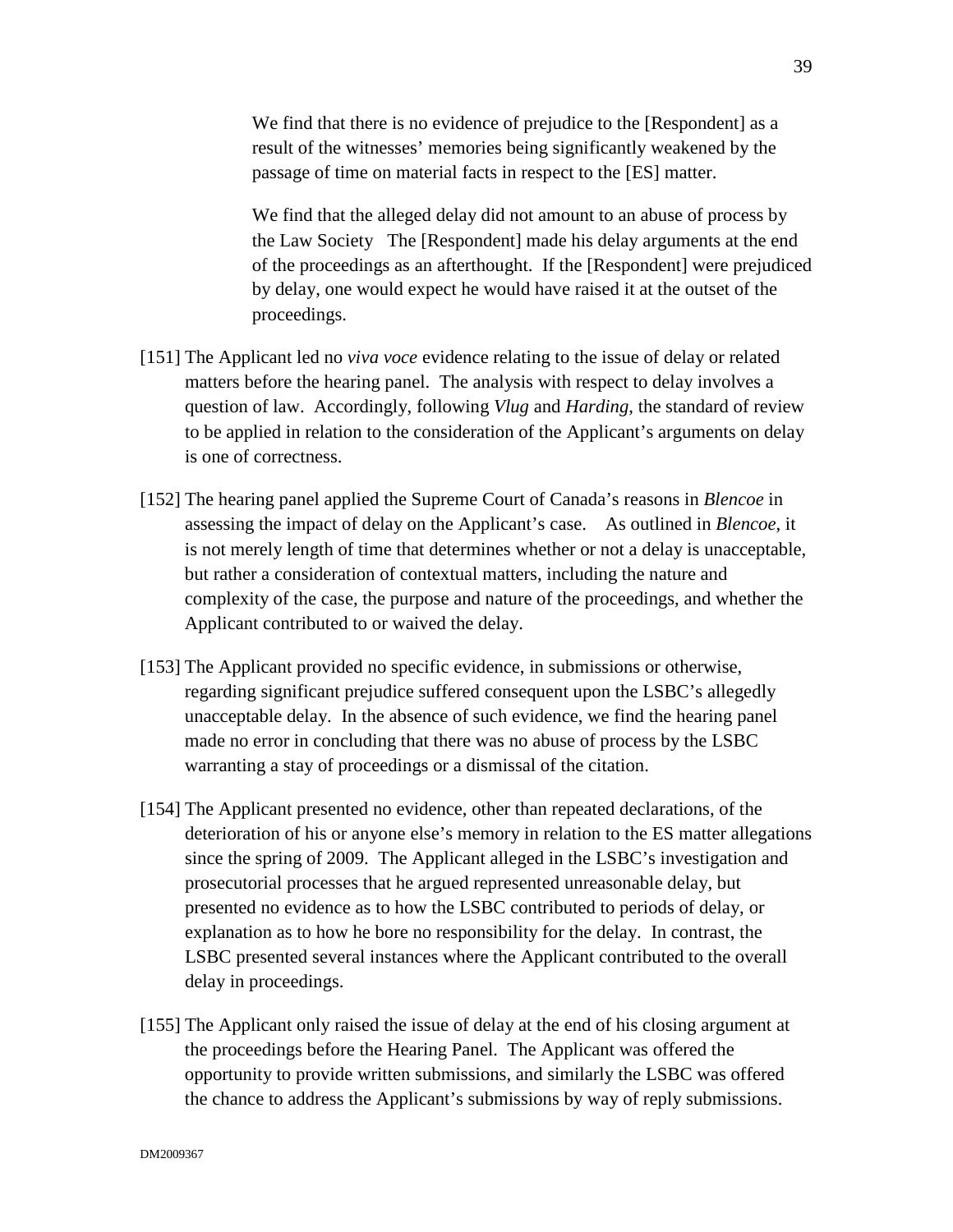We find that no significant unfairness resulted to the Applicant due to his lack of opportunity to reply to the LSBC's written submissions on delay, including the Gejdos Affidavit. The Applicant took no apparent steps to respond to the materials alluded to in the Facts and Determination Decision, nor to raise the issue of procedural unfairness before the hearing on Disciplinary Action. He did not seek any remedy before the hearing panel or request an opportunity to make further submissions or provide further evidence regarding this material.

- [156] We find that the hearing panel committed no error in dismissing the application to have the ES allegations dismissed on the basis of delay, or in finding no evidence of prejudice to the Applicant as a result of delay.
- [157] The application to set aside the reasons of the Hearing Panel on the issue of delay is dismissed.

# **e. Did the hearing panel impose an appropriate disciplinary action?**

### **Positions of the Applicant and the LSBC**

- [158] The hearing panel found misconduct with respect to 11 allegations and determined that a global penalty of a six-month suspension was appropriate. Allegation 1 is not part of this review. We have upheld the hearing panel's findings of professional misconduct on seven of the ten allegations before us, namely in respect of allegations 2 through 6, 8 and 11.
- [159] As set out in *Hordal*, it is inappropriate for a review board to "tinker" with the discipline determination of a hearing panel. In this case, we must, however, review the hearing panel's discipline determination in light of the fact that only seven of the ten allegations of professional misconduct before the hearing panel remain.
- [160] The Applicant submitted to the hearing panel and on review before us that a onemonth suspension in addition to a fine would be appropriate. The Applicant submits that any longer suspension would ruin his practice as a sole practitioner and, in essence, would be equivalent to disbarment. He says that he has employees who count on him, and if he is suspended for a lengthy time, he will not be able to retain his employees on salary.
- [161] The Applicant also emphasizes that he has not been cited in the five-year period since the original hearing on Facts and Determination. He says that he has learned a better way to deal with lawyers and has skills that he did not have at the time these allegations arose.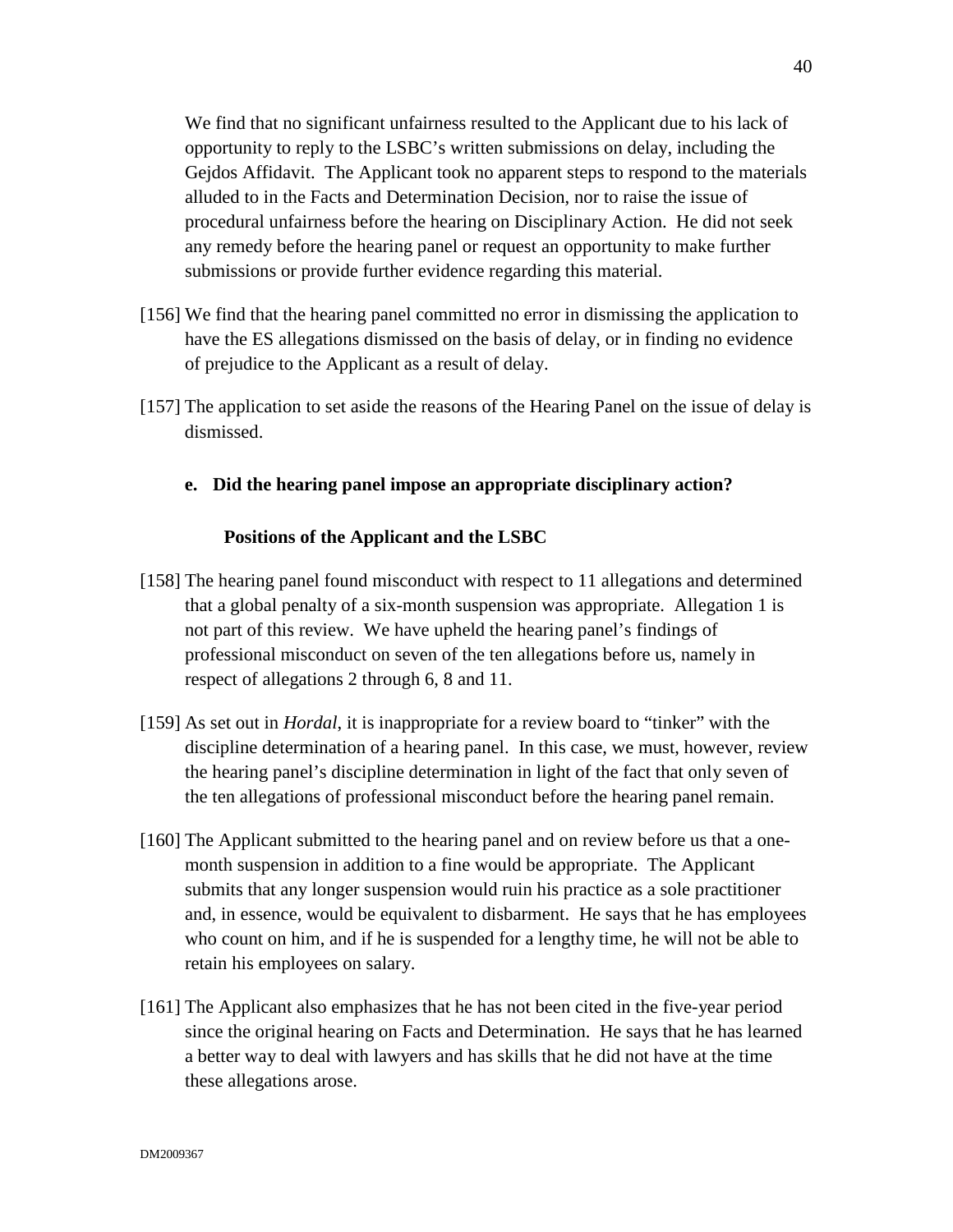[162] The LSBC submits that a relatively lengthy suspension in the range of six months imposed by the hearing panel remains appropriate despite one or more of the allegations being dismissed.

### **ANALYSIS**

- [163] The primary focus of disciplinary proceedings is the LSBC's mandate set out in s. 3 of the Act to uphold and protect the public interest in the administration of justice.
- [164] As set out by G. Mackenzie in *Lawyers and Ethics: Professional Responsibility and Discipline*, (Toronto: Thomson Carswell, 2006) at page 26-1:

The purposes of law society discipline proceedings are not to punish offenders and exact retribution, but rather to protect the public, maintain high professional standards, and preserve public confidence in the legal profession. In cases in which professional misconduct is either admitted or proven, the penalty should be determined by reference to these purposes.

- [165] In British Columbia, the leading cases concerning the principles to be considered when assessing sanction include: *Law Society of BC v. Ogilvie*, 1999 LSBC 17, *Law Society of BC v. Lessing*, 2013 LSBC 29 and *Martin.*
- [166] At para. 55 of *Lessing*, the Review panel refers to *Ogilvie*:

The above objects and duties set out in section 3 of the Act are reflected in the factors set out in the *Law Society of BC v. Ogilvie*, at paras. 9 and 10 of the penalty stage:

Given that the primary focus of the *Legal Profession Act* is the protection of the public interest, it follows the sentencing process to most ensure that the public is protected from acts of professional misconduct. Section 38 of the Act sets forth the range of penalties, from reprimand to disbarment from which a panel must choose and following a finding of misconduct. *In determining an appropriate penalty, the panel must consider what steps might be taken to ensure the public is protected, while also taking into account the risk of allowing the Respondent to continue to practice.* 

The criminal sentencing process provides some helpful guidelines, such as: the need for a specific deterrence of the Respondent, the need for general deterrence, the need for rehabilitation and the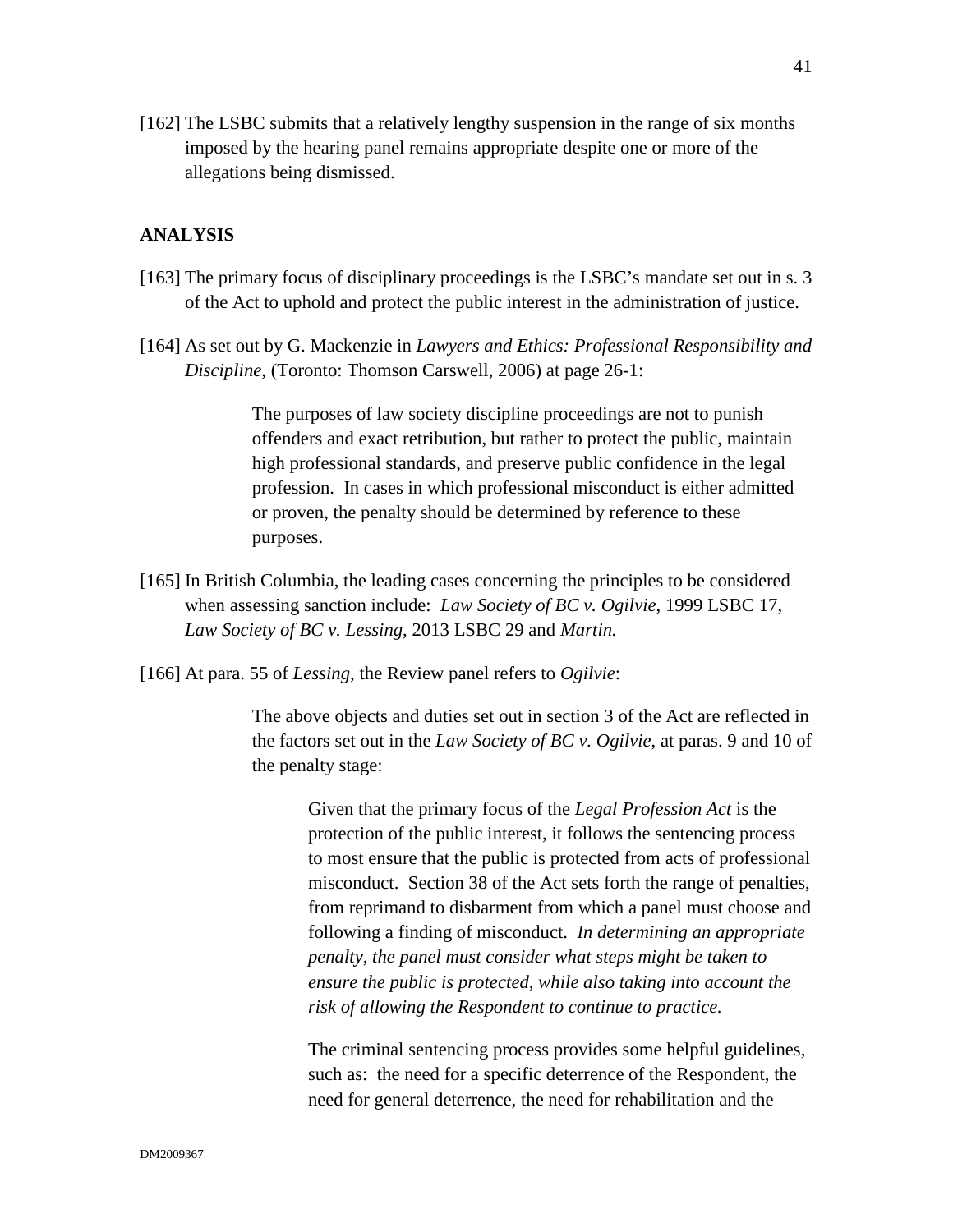need for punishment or denunciation. In the context of a selfregulatory body one must also consider the need to maintain the public's confidence in the ability of the disciplinary process to regulate the conduct of its member. While no list of appropriate factors to be taken into account can be considered exhaustive or appropriate in all cases, the following might be said to be worthy of general consideration and disciplinary dispositions:

- (a) the nature and gravity of the conduct proven;
- (b) the age and experience of the Respondent;
- (c) the previous character of the Respondent, including details of prior discipline;
- (d) the impact on the victim;
- (e) the advantage gained, or to be gained, by the Respondent;
- (f) the number of times the offending conduct occurred;
- (g) whether the Respondent has acknowledged the misconduct and taken steps to disclose and redress the wrongs in the presence or absence of other mitigating circumstances;
- (h) the possibility of remediating or rehabilitating the Respondent;
- (i) the impact on the Respondent of criminal or other sanctions or penalties;
- (j) the impact of the proposed penalty on the Respondent;
- (k) the need for specific and general deterrence;
- (l) *the need to ensure the public's confidence and the integrity of the profession*; and
- (m) the range of penalties imposed in similar cases.

[emphasis added in *Lessing*]

[167] Not all of the *Ogilvie* factors come into play in all cases. As well, the weight given to the factors varies depending on the case. Some factors may play a more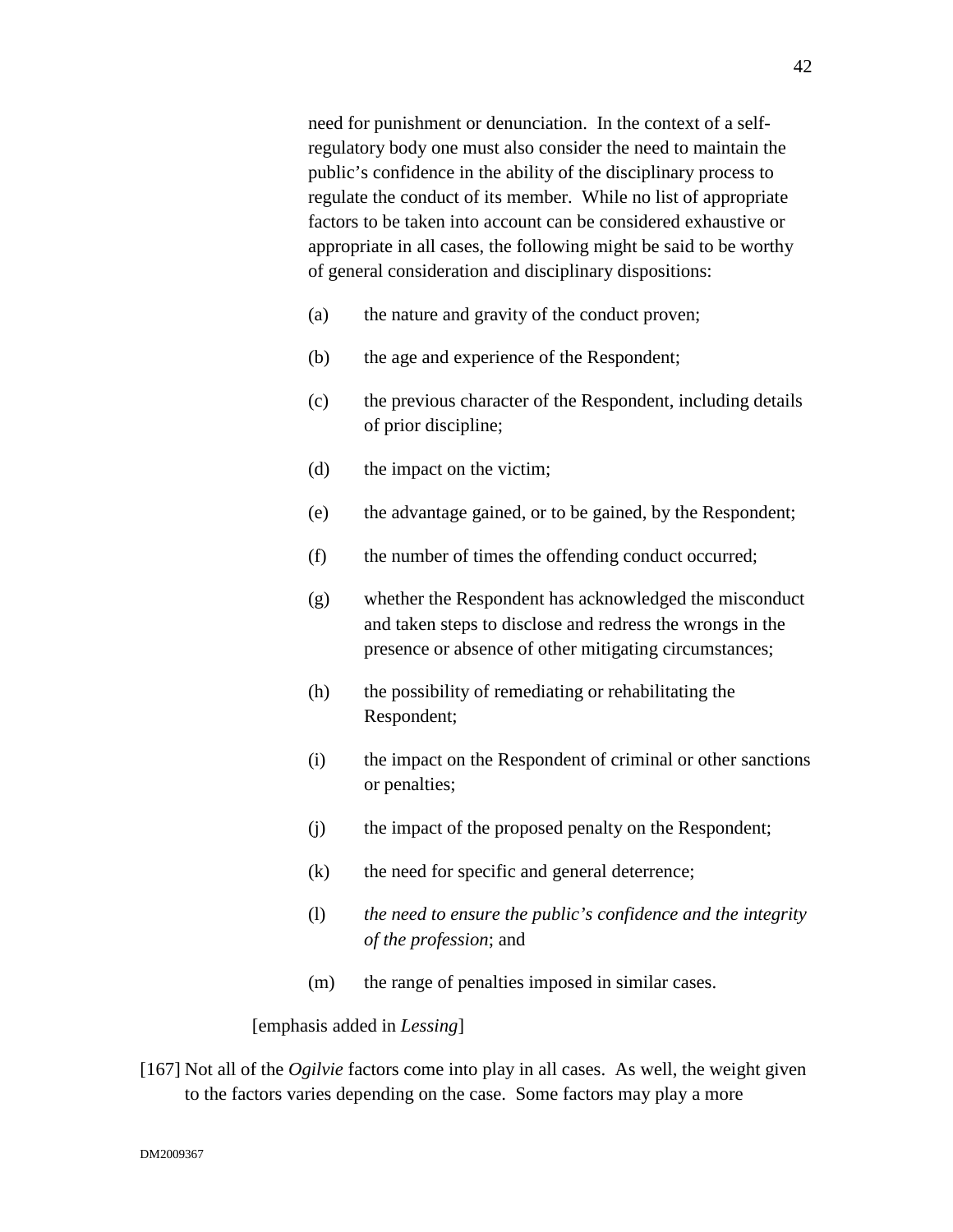important role in one case and the same factors may play little or no role in another case.

[168] In this case, we consider the following *Ogilvie* factors to be relevant to the determination of penalty:

## **Nature and Gravity of Conduct**

- [169] Allegations 2 through 6 involve particularly serious conduct. The Applicant misled the Court as well as the LSBC. Honesty and candour go to the core of a lawyer's duties.
- [170] The nature and gravity of the conduct is a significant aggravating factor. The courts and the LSBC cannot discharge their duties to the public without being able to trust that the counsel they are interacting with are honest. The Applicant's decision to mislead both bodies is an aggravating factor.

## **Age and experience of the lawyer**

- [171] The Applicant is a senior, experienced lawyer called to the Bar in 1992.
- [172] The Applicant's age and experience are aggravating factors.

### **The previous character of the lawyer including details of prior discipline**

- [173] Rule 4-44(5) provides that the panel may consider the lawyer's professional conduct record in determining the appropriate discipline.
- [174] At para. 72 of *Lessing*, the review panel indicated that the weight given to a lawyer's professional conduct record varies based on the following factors:
	- (a) the dates of the matters contained in the conduct record;
	- (b) the seriousness of the matters;
	- (c) the similarity of the matters before the panel;
	- (d) any remedial actions taken by the Respondent.
- [175] The Applicant's prior discipline record includes four conduct reviews and one prior citation. The Applicant's discipline record demonstrates instances of poor communication skills and personal behaviour, which have been referred to as "arrogant, belittling, demeaning, overly aggressive, threatening and unnecessary".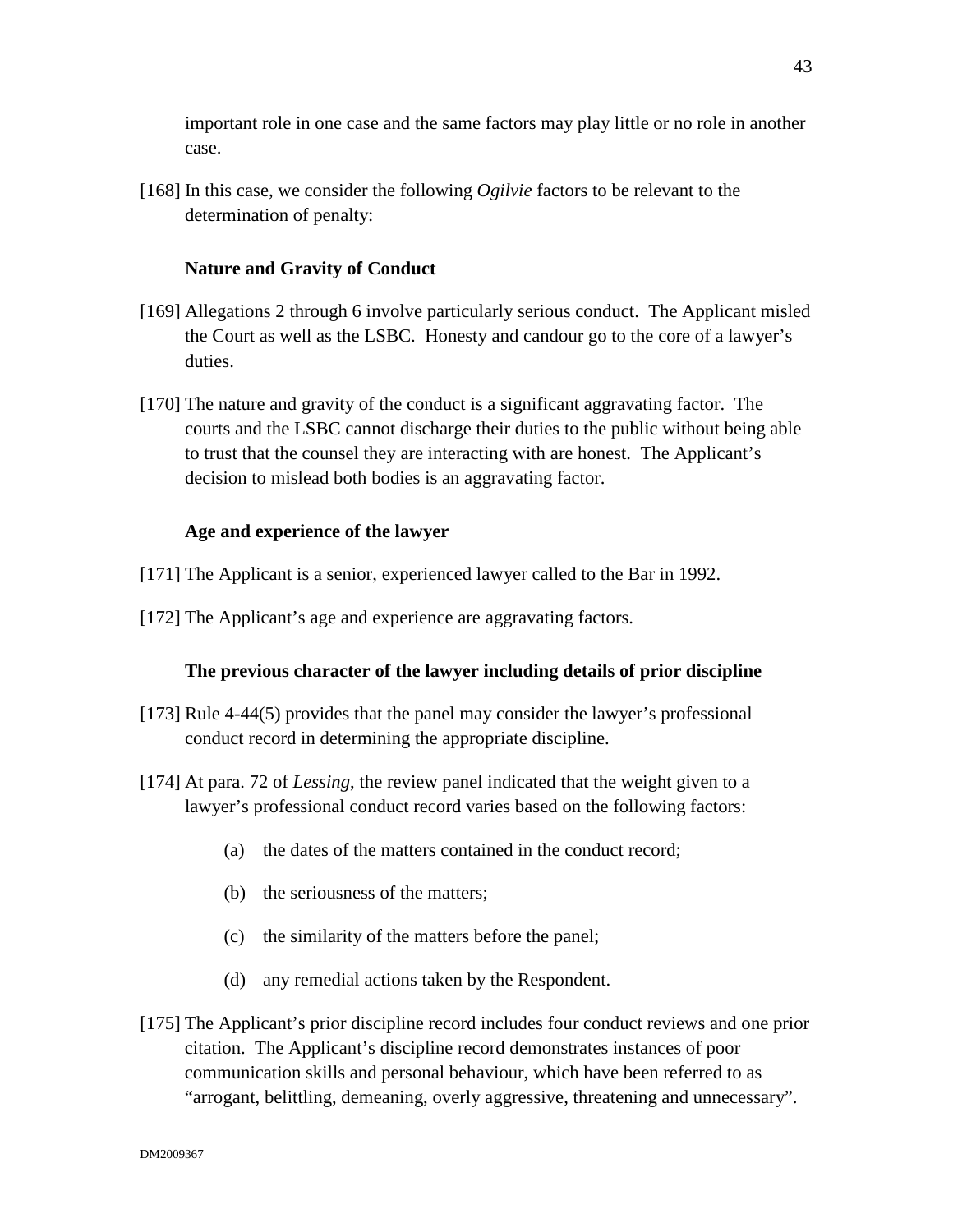[176] We find that the Applicant's prior discipline record is a significant aggravating factor.

# **Whether the lawyer has acknowledged the misconduct and taken steps to disclose and redress the wrongs in the presence or absence of other mitigating circumstances**

- [177] The Applicant expressed some remorse before the hearing panel at the discipline hearing. However, it is particularly difficult to reconcile the Applicant's expression of remorse with his steadfastly held position that he did not mislead the Court or the LSBC in relation to allegations 2 through 6.
- [178] As such, this is a neutral factor that does not weigh in the review panel's decision.

# **The possibility of remediating or rehabilitating the lawyer**

- [179] The Applicant states he has not been in trouble with the LSBC since the original Facts and Determination hearing in 2013. He submits that he has learned new ways to deal with counsel.
- [180] At the same time however, as indicated, the Applicant steadfastly maintains that he did not mislead the Court or the LSBC in relation to allegations 2 through 6.
- [181] The Applicant also remains steadfast in his view that the affidavits that he had his client sign in relation to allegation 11 were not misleading to anyone. The Applicant's lack of insight into his conduct is concerning.

# **The need for specific or general deterrence**

- [182] Both specific and general deterrence are factors for the Review Panel to consider.
- [183] Given that the Applicant continues to maintain that he did not mislead anyone in relation to allegations 2 through 6, 8 and 11, we are of the view that specific deterrence is a significant factor. We clearly need to provide the Applicant with a strong message that his behaviour is inappropriate.
- [184] General deterrence is also an important consideration in this case. The profession needs to know that misleading the Court or the LSBC will not be tolerated. Our justice system relies on the honesty and civility of lawyers. Lawyers are officers of the court in a position of trust. Lawyers must not in any way mislead the Court. The LSBC, as the self-regulatory body for lawyers, also relies on the honesty and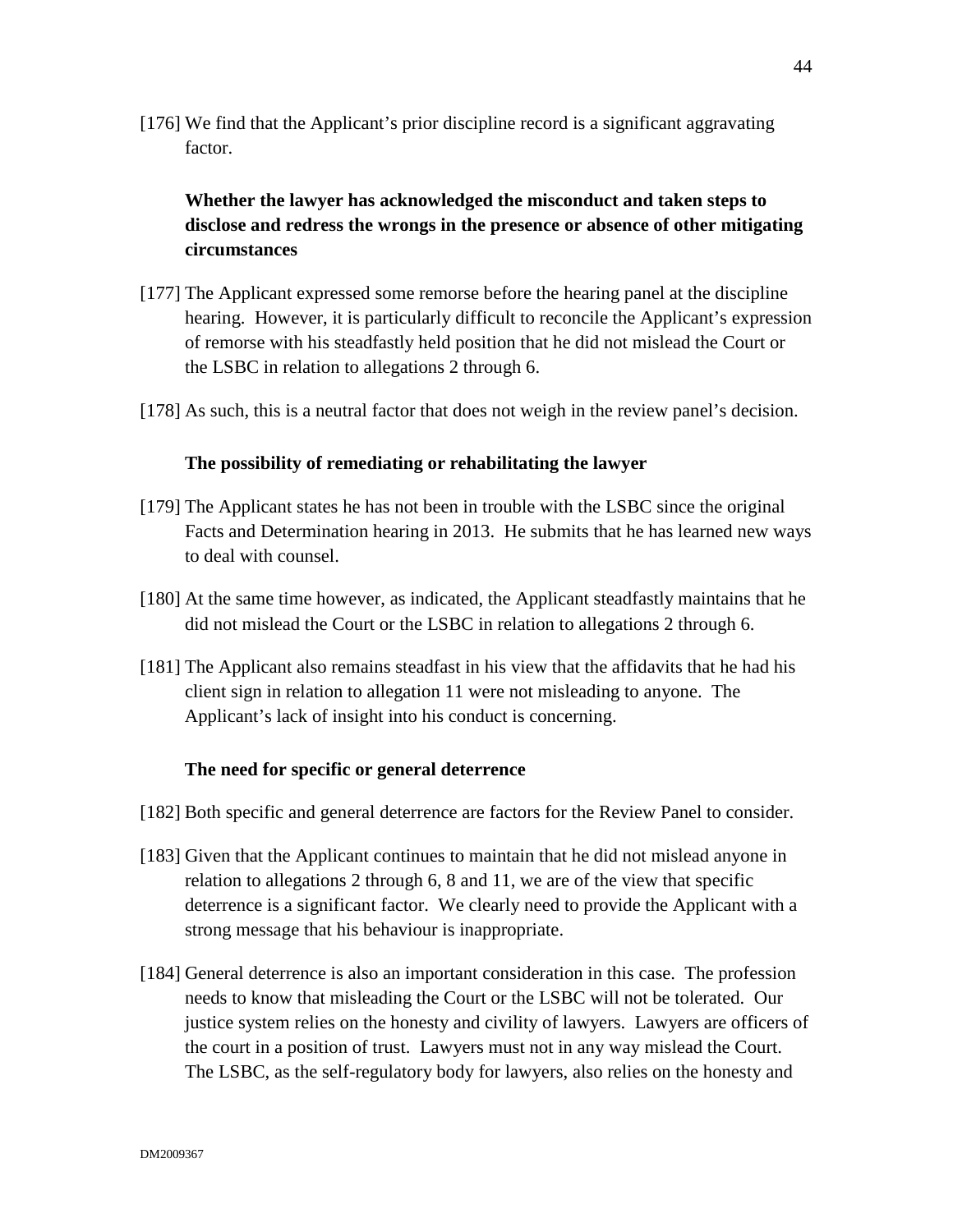candour of its members. A lack of honesty and candour in one's responses to the LSBC can cause serious prejudice to investigations.

[185] We must communicate to the profession that deliberately misleading behaviour by a lawyer is unacceptable.

# **The need to ensure the public's confidence in the integrity of the profession**

[186] The public needs to have confidence in lawyers. The Applicant's conduct in relation to each allegation, but particularly allegations 2 through 6, undermines the public's confidence in the integrity of the profession.

# **The range of penalties imposed in similar cases and the impact of the proposed penalty on the lawyer**

- [187] Misleading behaviour will usually warrant a suspension. The review panel in *Law Society of BC v. Chiang*, 2014 LSBC 55, at paras. 42-43 held that the usual discipline for misrepresentation is a suspension of one to three months in the absence of aggravating factors. We find that in the case at hand, there are aggravating factors that warrant a longer suspension.
- [188] In this case, we are dealing with multiple incidents of misleading conduct. The misleading conduct involved both the Court and the LSBC. The Applicant also has a discipline history. A suspension will pose a serious hardship for the Applicant as a sole practitioner. However, the Applicant's misconduct was also very serious.

# **DECISION ON DISCIPLINARY ACTION**

[189] After considering all of the relevant factors in this case, we are of the view that a suspension for a period of four months is warranted, with the suspension to begin on December 1, 2018 or on another date agreed between the Applicant and counsel for the LSBC, but in no event later than March 1, 2019.

# **COSTS**

[190] Each of the LSBC and the Applicant have liberty to make written submissions to the Review Panel regarding costs within 60 days if necessary.